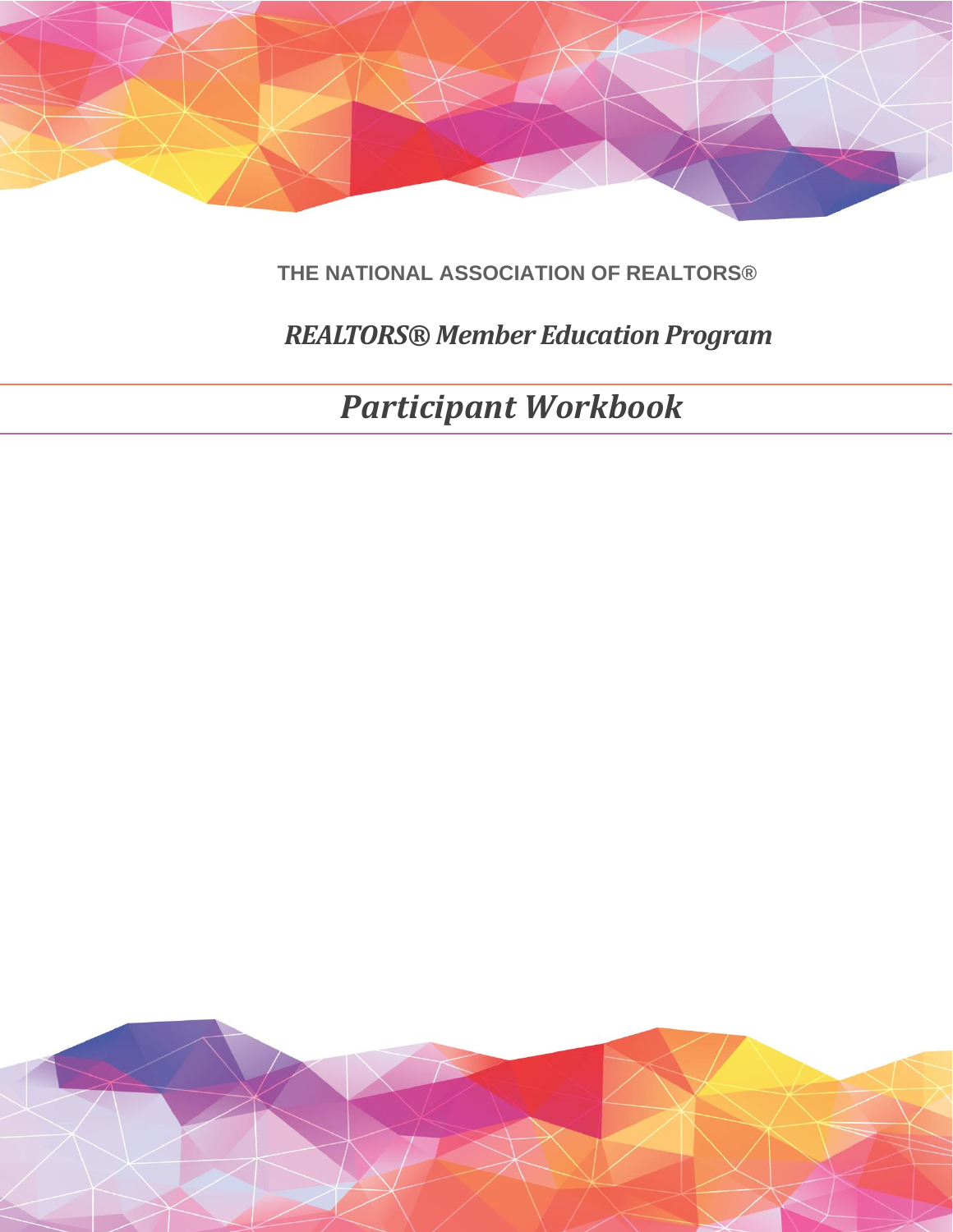## **Objectives**

Upon completion of "The Code of Ethics: Our Promise of Professionalism" course, participants will be able to:

\_\_\_\_\_\_\_\_\_\_\_\_\_\_\_\_\_\_\_\_\_\_\_\_\_\_\_\_\_\_\_\_\_\_\_\_\_\_\_\_\_\_\_\_\_\_\_\_\_\_\_\_\_\_\_\_\_\_\_\_\_\_\_\_\_\_\_\_\_\_\_\_\_\_\_\_\_\_\_\_\_\_\_

- Identify key aspirational concepts found in the Preamble to the NATIONAL ASSOCIATION OF REALTORS® Code of Ethics
- Describe "general business" ethics, and compare and contrast the REALTORS<sup>®</sup>' Code of Ethics with business ethics, generally
- **•** Describe the concepts established in Articles 1, 2, 3, 11, and 16 of the Code of Ethics and identify possible violations of the Code of Ethics specifically related to those Articles
- Describe the professional standards process for enforcing the Code of Ethics, including the duty to arbitrate
- Identify critical elements of due process as they relate to Code enforcement
- **E** Identify how the Code of Ethics should be used in daily business practices.
- Explain how the Pathways to Professionalism tool provides guidelines for respecting property, the public, and peers.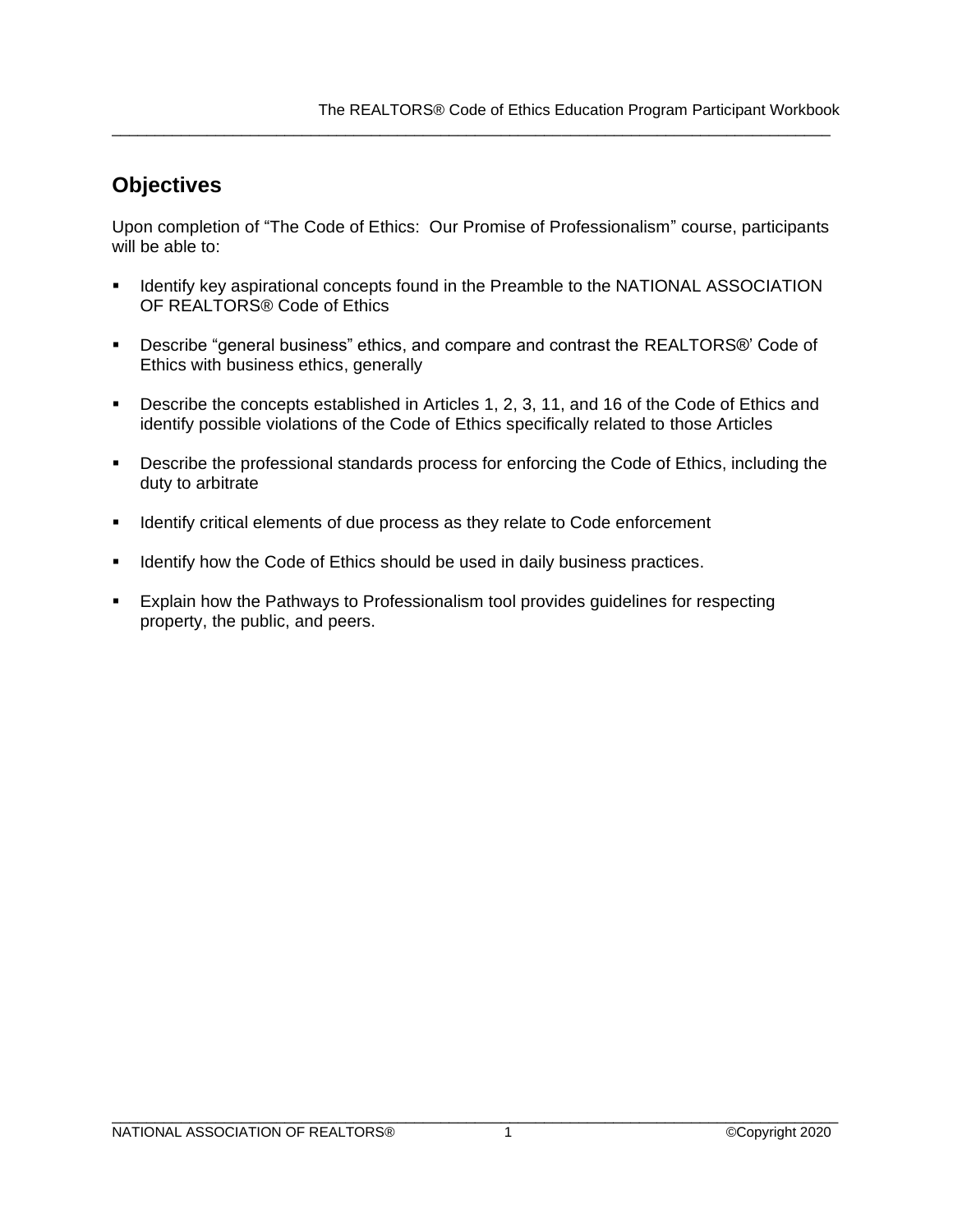## **Exercise: Ice-Breaker**

**Instructions:** Read each statement and select the Article of the Code of Ethics from the list below that the statement most closely describes. Write the correct Article number in the space next to each statement. No Articles are to be selected twice.

\_\_\_\_\_\_\_\_\_\_\_\_\_\_\_\_\_\_\_\_\_\_\_\_\_\_\_\_\_\_\_\_\_\_\_\_\_\_\_\_\_\_\_\_\_\_\_\_\_\_\_\_\_\_\_\_\_\_\_\_\_\_\_\_\_\_\_\_\_\_\_\_\_\_\_\_\_\_\_\_\_\_\_

**NOTE:** The statements in this exercise do not fully represent the comprehensive ethical principles of each Article of the Code of Ethics. To gain a full understanding of the principles of the REALTORS® Code of Ethics, each Article must be read and understood in its entirety.

| Choose from Articles: 1, 2, 3, 4, 5, 6, 7, 8, 9, 10, 11, 12, 13, 14, 15, 16, 17 |  |  |
|---------------------------------------------------------------------------------|--|--|
| 1. Make only truthful and objective statements.                                 |  |  |
| 2. Avoid the unauthorized practice of law.                                      |  |  |
| 3. Participate in professional standards enforcement.                           |  |  |
| 4. Keep client funds in separate escrow accounts.                               |  |  |
| 5. Receive compensation from one party only with informed consent.              |  |  |
| 6. Respect exclusive relationships.                                             |  |  |
| 7. Cooperate with other brokers.                                                |  |  |
| 8. Disclose present or contemplated interests in property.                      |  |  |
| 9. Treat all parties honestly.                                                  |  |  |
| 10. Arbitrate contractual disputes.                                             |  |  |
| 11. Equal professional services for all.                                        |  |  |
| 12. Make your "true position" known when presenting offers.                     |  |  |
| 13. Be competent in your field of practice.                                     |  |  |
| 14. Get transactional details in writing.                                       |  |  |
| 15. Disclose pertinent facts.                                                   |  |  |
| 16. Disclose financial benefits from recommending products/services.            |  |  |
| 17. Paint a true picture in advertising.                                        |  |  |
|                                                                                 |  |  |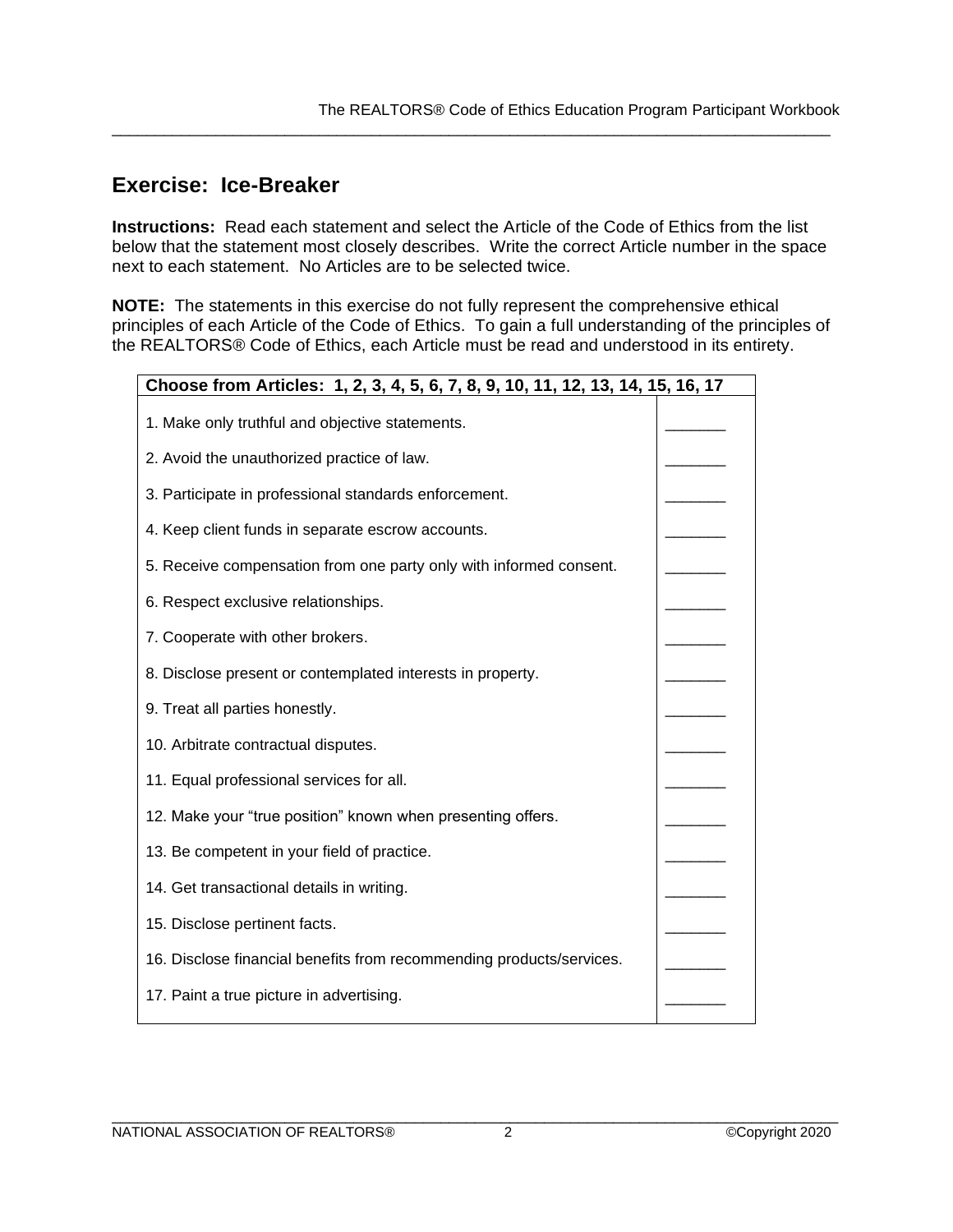## **Part 1: History of the Code of Ethics**

## **Pre-1900**

- **There was no licensing of real estate practitioners.**
- **EXE** Speculation, exploitation, and disorder was the rule.
- *Caveat emptor* (buyer beware) governed transactions.

## **1908**

• NATIONAL ASSOCIATION OF REALTORS<sup>®</sup> formed

## **1913**

- Code of Ethics adopted
	- o Established professional standards of conduct.
	- o The first business ethical code, after those of medicine, engineering, and law.

\_\_\_\_\_\_\_\_\_\_\_\_\_\_\_\_\_\_\_\_\_\_\_\_\_\_\_\_\_\_\_\_\_\_\_\_\_\_\_\_\_\_\_\_\_\_\_\_\_\_\_\_\_\_\_\_\_\_\_\_\_\_\_\_\_\_\_\_\_\_\_\_\_\_\_\_\_\_\_\_\_\_\_

o Standards to protect the buying and selling public.

## **1989 - the Present**

- Since 1989 the Code has changed almost each year
	- o Are you familiar with the most recent changes?
	- o How the Code is enforced?
	- o How to use the Code to your benefit?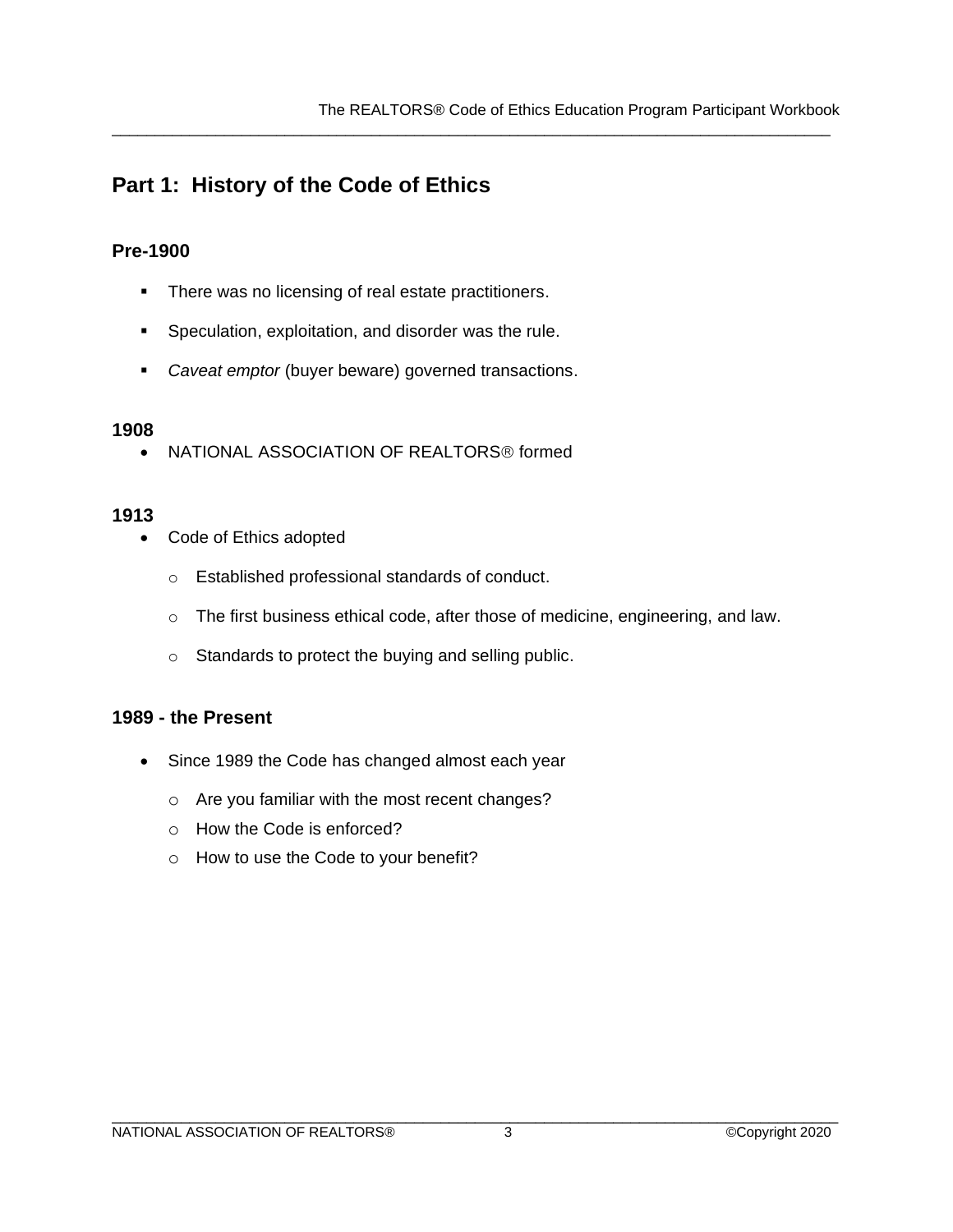\_\_\_\_\_\_\_\_\_\_\_\_\_\_\_\_\_\_\_\_\_\_\_\_\_\_\_\_\_\_\_\_\_\_\_\_\_\_\_\_\_\_\_\_\_\_\_\_\_\_\_\_\_\_\_\_\_\_\_\_\_\_\_\_\_\_\_\_\_\_\_\_\_\_\_\_\_\_\_\_\_\_\_

## **Part 1: History of the Code of Ethics (Continued)**

## **The Code is:**

- Our commitment to professionalism.
- Recognized as the measure of high standards in real estate.
- The "Golden Thread" that binds the REALTOR<sup>®</sup> family together.
- A living document that evolves with the real estate business.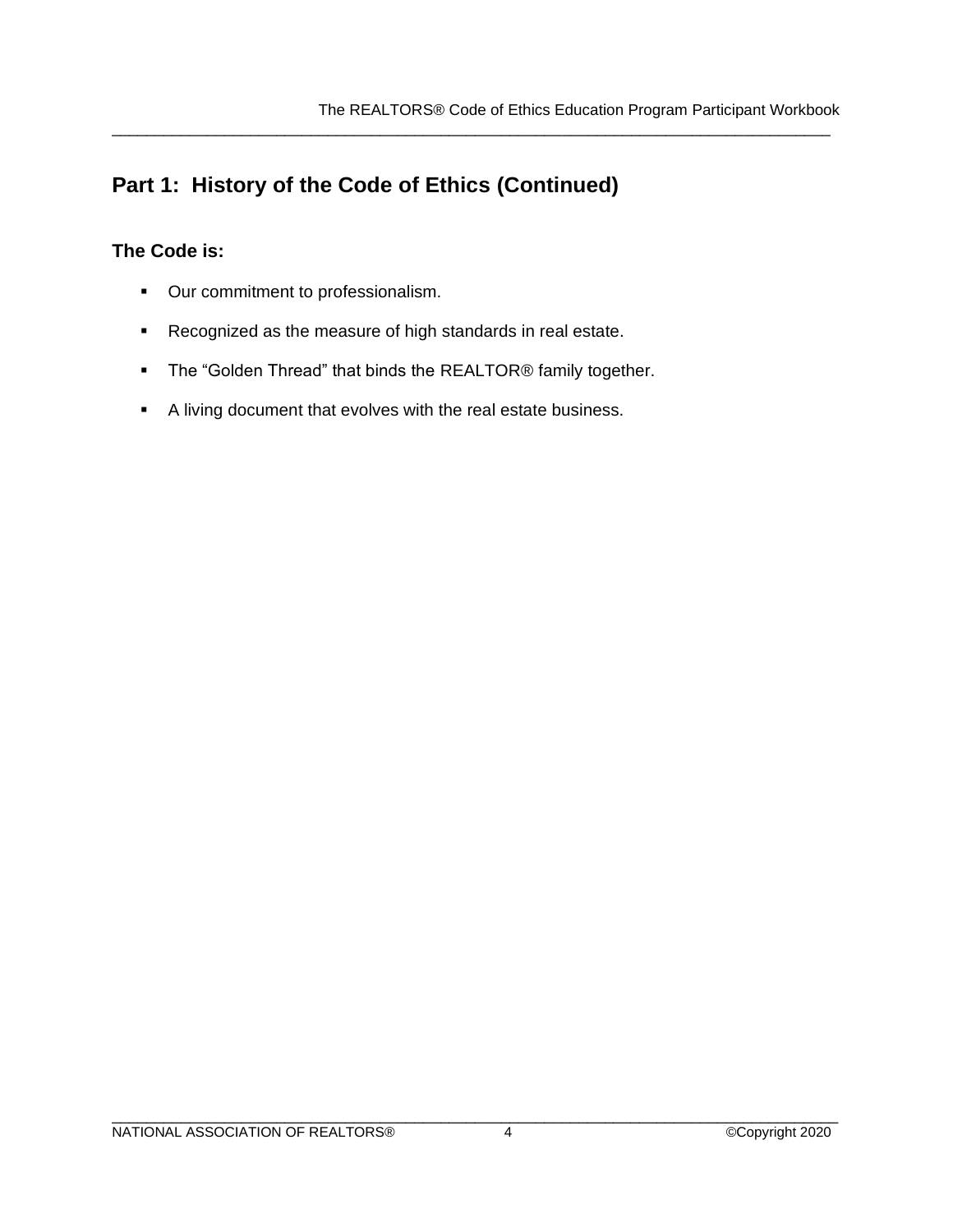## **Part 1: History of the Code of Ethics**

## **3. Business Ethics and the Code**

- What are "business ethics?"
	- Industry codes and standards
	- Company policies and practices
	- Individual values
- Legal standards generally set minimum standards of conduct required by law, while ethical standards encompass principles higher than legal standards.

\_\_\_\_\_\_\_\_\_\_\_\_\_\_\_\_\_\_\_\_\_\_\_\_\_\_\_\_\_\_\_\_\_\_\_\_\_\_\_\_\_\_\_\_\_\_\_\_\_\_\_\_\_\_\_\_\_\_\_\_\_\_\_\_\_\_\_\_\_\_\_\_\_\_\_\_\_\_\_\_\_\_\_

■ Business ethics and the REALTORS<sup>®</sup> Code of Ethics

**Note:** REALTORS® engage in many specialty areas and may be subject to the various codes and canons of those fields (such as legal ethics, the Uniform Standards of Professional Appraisal Practice [USPAP], the National Auctioneers Association [NAA] Code of Ethics, and the codes of the NATIONAL ASSOCIATION OF REALTORS®' Institutes, Societies, and Councils, etc.).

### *Regardless of their real estate specialties or fields of practice, all REALTORS® are bound by the Code of Ethics of the NATIONAL ASSOCIATION OF REALTORS®.*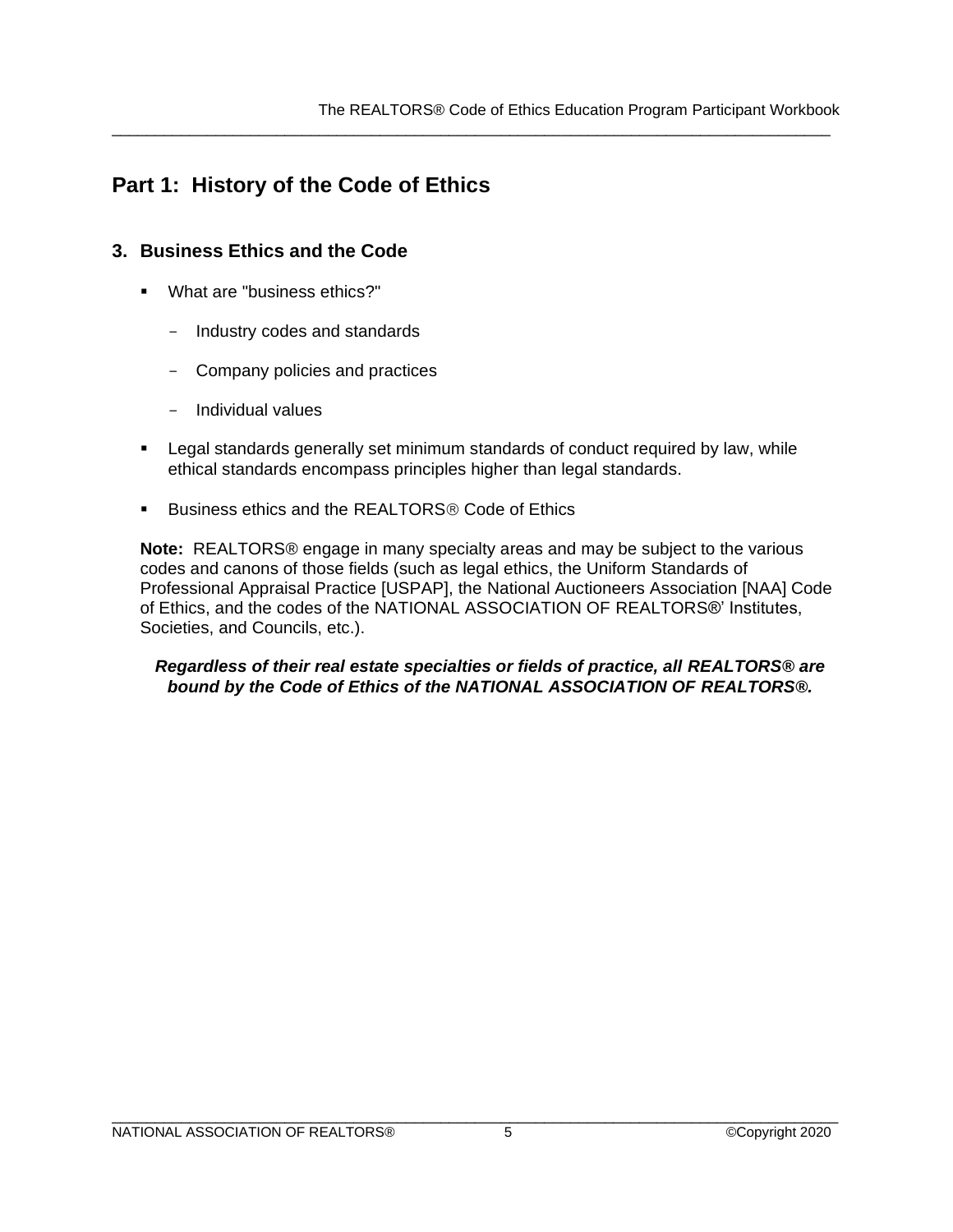## **Part 2: Structure and Major Categories of the Code**

## **1. Aspirational Concepts of the Preamble to the Code**

- $\blacksquare$  Under all is the land . . .
- The Golden Rule
- "Widely allocated ownership" and "widest distribution of land ownership"
- **■** Maintain and improve the standards of our calling.
- **•** Share our common responsibility for the integrity and honor of the real estate profession.

\_\_\_\_\_\_\_\_\_\_\_\_\_\_\_\_\_\_\_\_\_\_\_\_\_\_\_\_\_\_\_\_\_\_\_\_\_\_\_\_\_\_\_\_\_\_\_\_\_\_\_\_\_\_\_\_\_\_\_\_\_\_\_\_\_\_\_\_\_\_\_\_\_\_\_\_\_\_\_\_\_\_\_

- Become and remain informed about issues affecting real estate.
- Share your experience and expertise with others.
- **EXECT** Identify and eliminate practices that damage the public or might discredit or bring dishonor to the real estate profession.
- **■** Urge exclusive representation of clients.
- Refrain from taking unfair advantage of your competitors.
- Don't make unsolicited comments about other practitioners.
- **EXED If your opinion is sought about a competitor (or if you believe a comment is necessary),** offer it in an objective, professional manner.
- Remember, the term "REALTOR®" stands for competency, fairness, high integrity, moral conduct in business relations.
- Keep in mind that no inducement of profit or instruction from clients can justify departure from the Code's duties.

**Important Note:** The Preamble may **not** be the basis for disciplining a REALTOR®.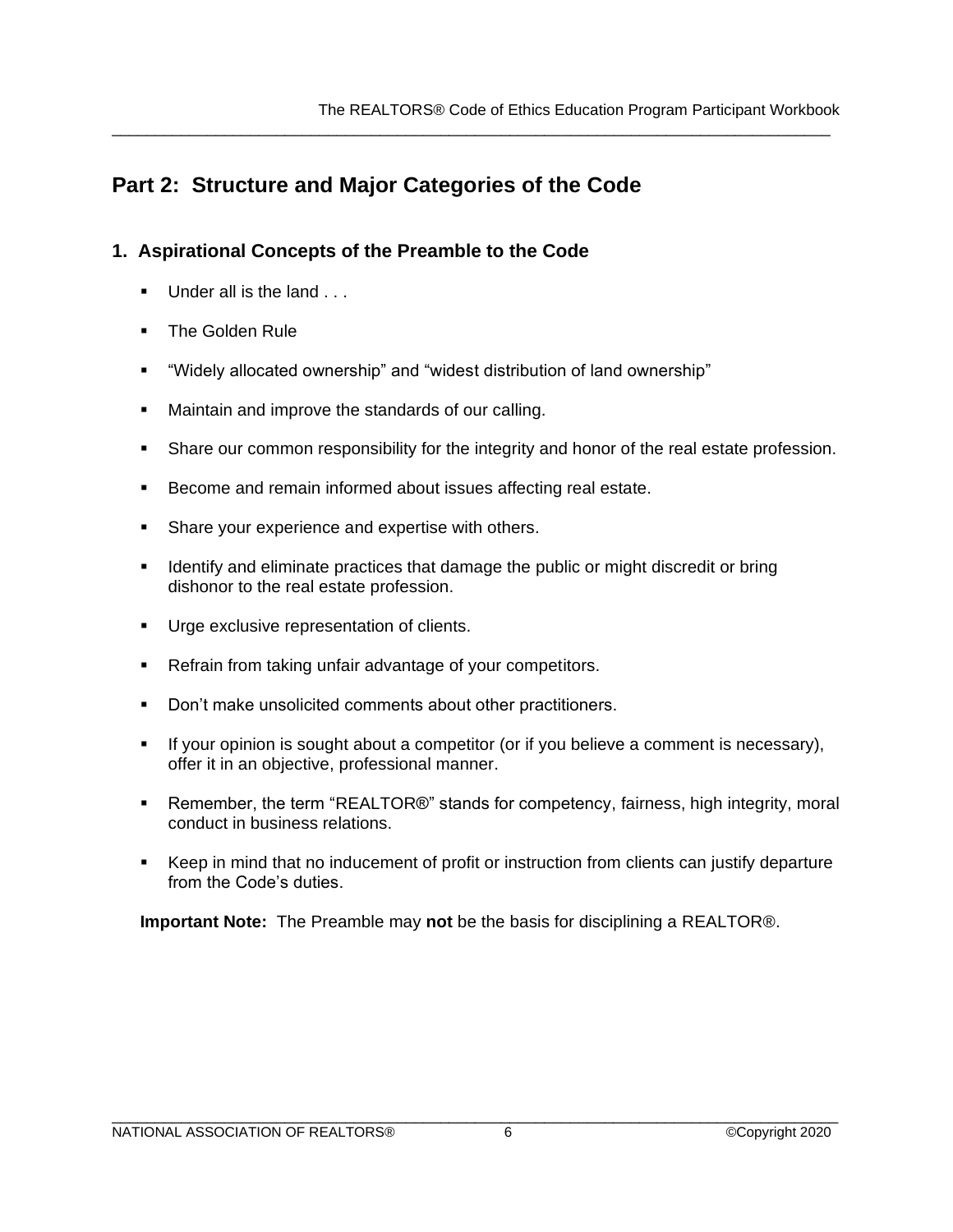## **Part 2: Structure and Major Categories of the Code**

## **2. Sections of the Code**

- Three major sections
	- Duties to Clients and Customers
	- Duties to the Public
	- Duties to REALTORS®
- The Code's 17 Articles are broad statements of ethical principles

**Important Note:** Only violations of the Articles can result in disciplinary action.

\_\_\_\_\_\_\_\_\_\_\_\_\_\_\_\_\_\_\_\_\_\_\_\_\_\_\_\_\_\_\_\_\_\_\_\_\_\_\_\_\_\_\_\_\_\_\_\_\_\_\_\_\_\_\_\_\_\_\_\_\_\_\_\_\_\_\_\_\_\_\_\_\_\_\_\_\_\_\_\_\_\_\_

- **•** The Standards of Practice support, interpret, and amplify the Articles under which they are stated
	- REALTORS® may not be found in violation of a Standard of Practice, only its foundational Article.
	- Standards of Practice may be cited in support of an alleged violation of an Article (such as a violation of Article 1, as interpreted by Standard of Practice 1-3).
- "Interpretations to the Code of Ethics" (or Case Interpretations) found on nar.realtor include specific applications of the Articles and/or Standards of Practice.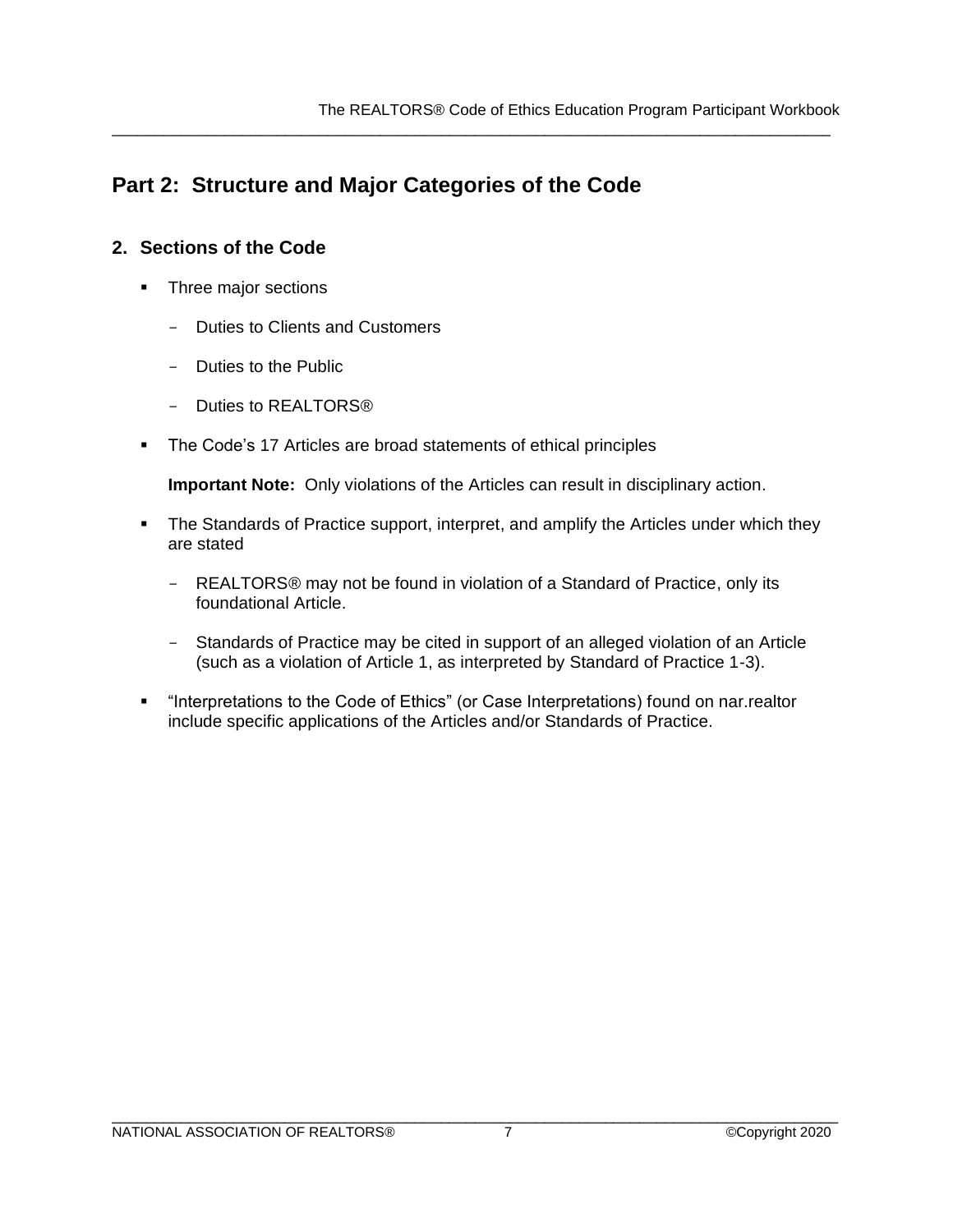## **1. Background**

- Ethics complaints deal with the perceived unethical "action" or "conduct" of a REALTOR®.
- Arbitration requests deal with contractual disputes or specific non-contractual disputes identified in Standard of Practice 17-4 of the Code of Ethics, involving money arising out of a real estate transaction.

\_\_\_\_\_\_\_\_\_\_\_\_\_\_\_\_\_\_\_\_\_\_\_\_\_\_\_\_\_\_\_\_\_\_\_\_\_\_\_\_\_\_\_\_\_\_\_\_\_\_\_\_\_\_\_\_\_\_\_\_\_\_\_\_\_\_\_\_\_\_\_\_\_\_\_\_\_\_\_\_\_\_\_

- Mediation is the National Association's preferred dispute resolution system for otherwise arbitrable disputes.
- As of 2000, all REALTOR<sup>®</sup> associations must offer mediation as an optional service to its REALTORS®.
- **•** In mediation, the disputing parties work with a neutral third-party, a mediation officer, to identify and discuss the issues relative to the dispute and to craft an enforceable resolution voluntarily entered into between the parties.
- Many difficulties between real estate professionals (whether REALTORS<sup>®</sup> or not) result from misunderstandings, miscommunication, or lack of adequate communication.
- Prior to pursuing an ethics complaint, arbitration request or mediation request, REALTORS® are encouraged to work with each other to resolve their differences.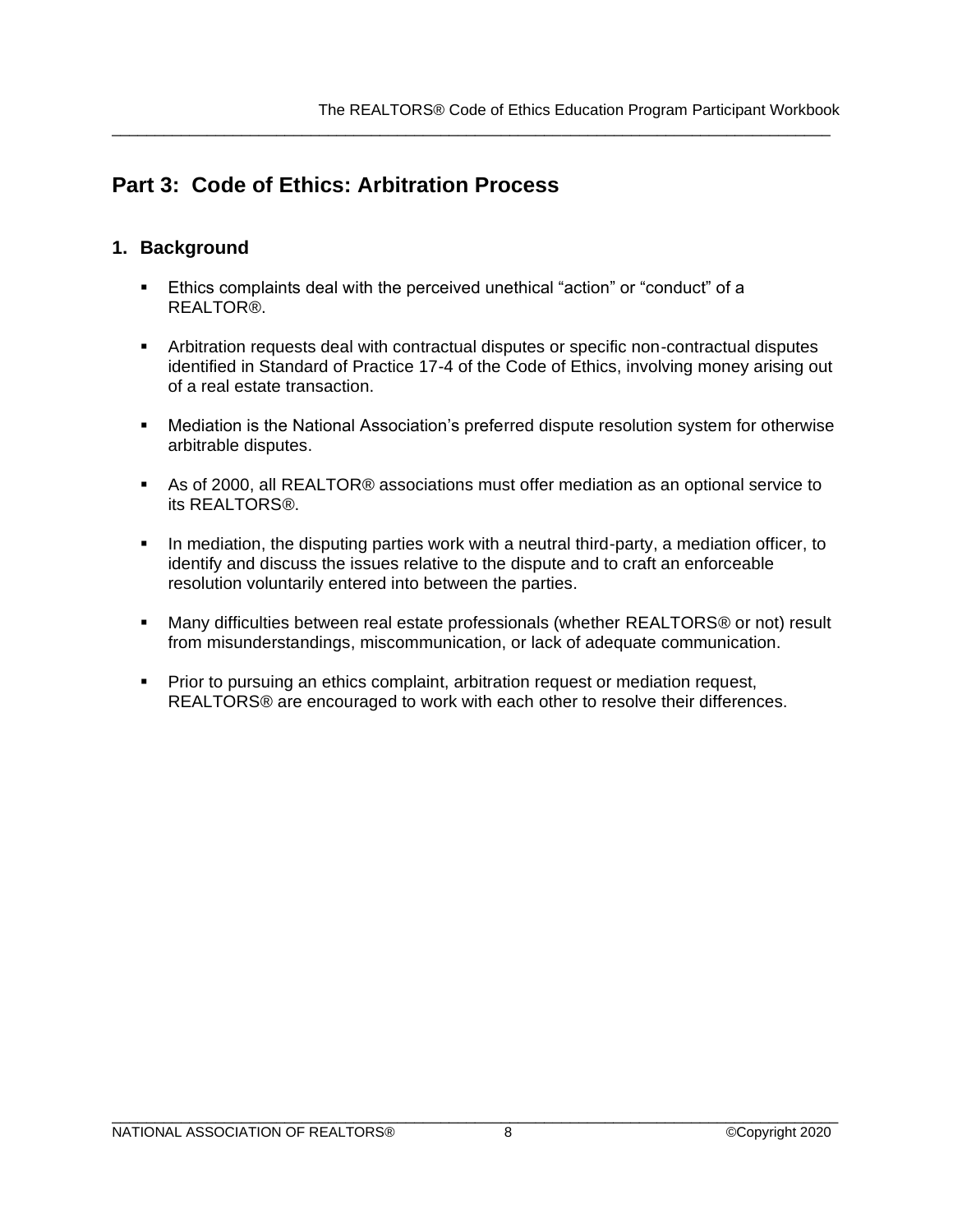## **2. Background**

**Arbitration** is defined by -- and the arbitration of disputes is limited to -- circumstances that fall within the parameters of Article 17.

\_\_\_\_\_\_\_\_\_\_\_\_\_\_\_\_\_\_\_\_\_\_\_\_\_\_\_\_\_\_\_\_\_\_\_\_\_\_\_\_\_\_\_\_\_\_\_\_\_\_\_\_\_\_\_\_\_\_\_\_\_\_\_\_\_\_\_\_\_\_\_\_\_\_\_\_\_\_\_\_\_\_\_

- They must be "contractual disputes or specific non-contractual disputes as defined in Standard of Practice 17-4 between REALTORS® (principals) associated with different firms, **arising out of their relationship as REALTORS®**."
	- o For example, the desire to collect damages for an automobile accident is not an arbitrable matter under the Code just because two REALTORS® were involved in the accident. Such a claim is not one "arising out of their relationship as REALTORS®" as provided in Article 17.
- Arbitration requests must be filed within one hundred eighty (180) days after:
	- $\circ$  the closing, if any

or

o the realization that a dispute existed, whichever is later.

Arbitration can be mandatory or voluntary. Participants in arbitration are:

| <b>Mandatory</b>                                                                                                                                                                      | <b>Voluntary</b>                                                                |
|---------------------------------------------------------------------------------------------------------------------------------------------------------------------------------------|---------------------------------------------------------------------------------|
| REALTOR <sup>®</sup> principals associated with<br>different firms                                                                                                                    | REALTORS® within the same firm                                                  |
| REALTOR <sup>®</sup> principals associated with<br>different firms when requested by their<br><b>REALTOR®</b> licensees                                                               | REALTORS® and real estate professionals<br>that do not hold REALTOR® membership |
| Clients and the REALTOR® principals who<br>represent them as agents. In this situation,<br>the client must agree to arbitrate the<br>dispute through the association of<br>REALTORS®. | REALTORS <sup>®</sup> and customers (no agency<br>relationship)                 |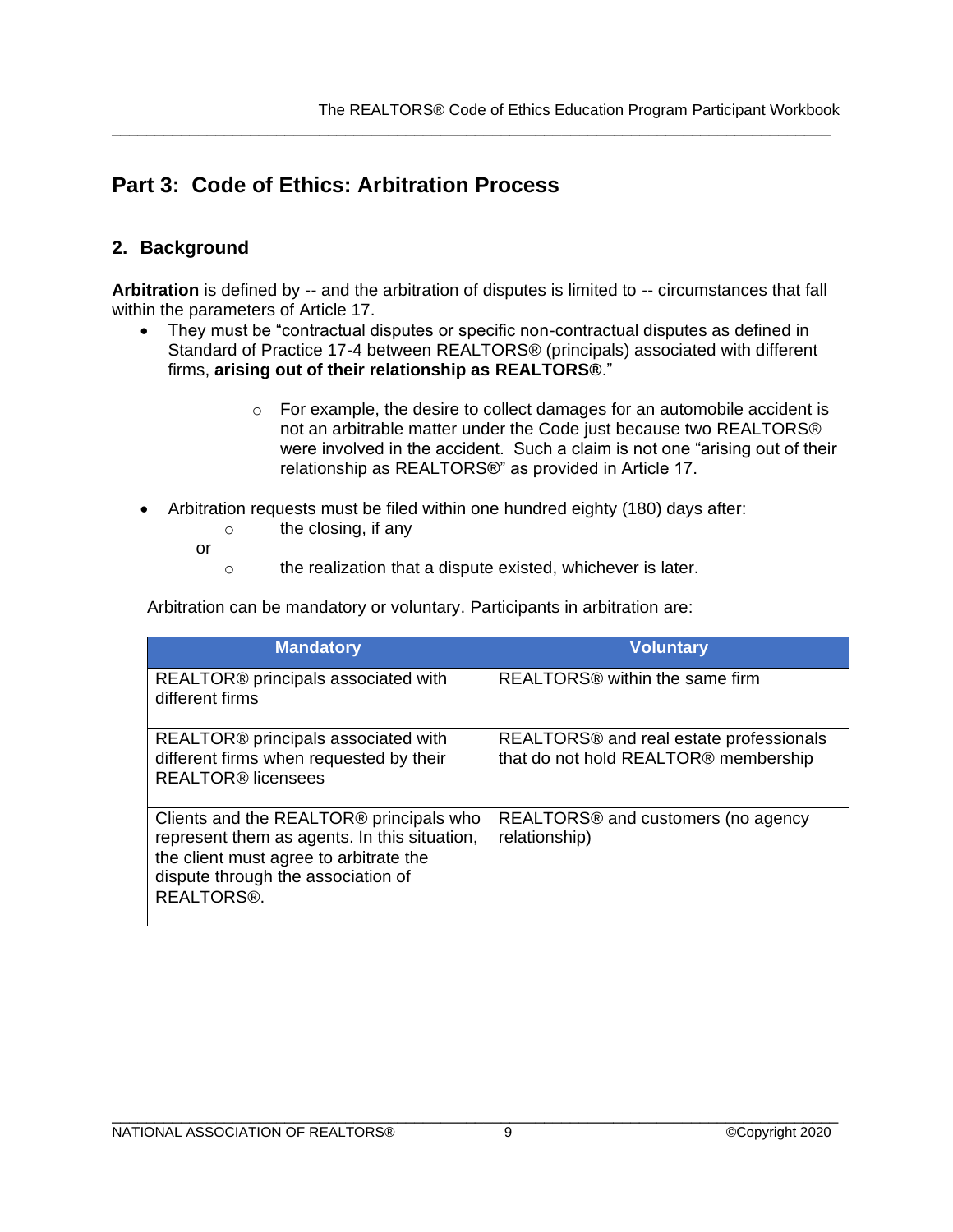## **3. Grievance Committee**

## **Role of the Grievance Committee**

A Grievance Committee makes a preliminary review of ethics complaints and arbitration requests to determine if a full due process hearing is warranted.

\_\_\_\_\_\_\_\_\_\_\_\_\_\_\_\_\_\_\_\_\_\_\_\_\_\_\_\_\_\_\_\_\_\_\_\_\_\_\_\_\_\_\_\_\_\_\_\_\_\_\_\_\_\_\_\_\_\_\_\_\_\_\_\_\_\_\_\_\_\_\_\_\_\_\_\_\_\_\_\_\_\_\_

The Grievance Committee handles:

- **Ethics** complaints to determine if the complaint supports a violation of the Article(s) cited.
- **Arbitration** requests to determine if the request relates to a monetary dispute arising out of a real estate transaction that is properly subject to arbitration.

The Grievance Committee ensures that:

- ethics complaints and arbitration requests are in proper form
- the appropriate parties are named
- filing deadlines are followed
- litigation or governmental investigations aren't pending related to the same transaction or event that might delay consideration of the matter by a hearing panel
- the board can impanel an impartial hearing panel
- **for ethics complaints**: the right Articles are named, and if appropriate, Standards of Practice are cited to support the charge of a violation
- **for arbitration requests**: the amount involved is not too small or too large; and the complaint is categorized as mandatory or voluntary

An appeal to the local association's Board of Directors can be made:

- If the Grievance Committee dismisses an ethics complaint or arbitration request
- Over the classification of the dispute as "voluntary" or "mandatory"

Once the Grievance Committee forwards an ethics complaint or arbitration request for hearing, the parties will have the opportunity to present their case to a hearing panel for a determination on the merits, unless the hearing panel chair or one of the parties believes there was a mistake in forwarding the matter to a hearing in the first place, in which case the hearing panel can consider that objection in what is called a "pre-hearing meeting."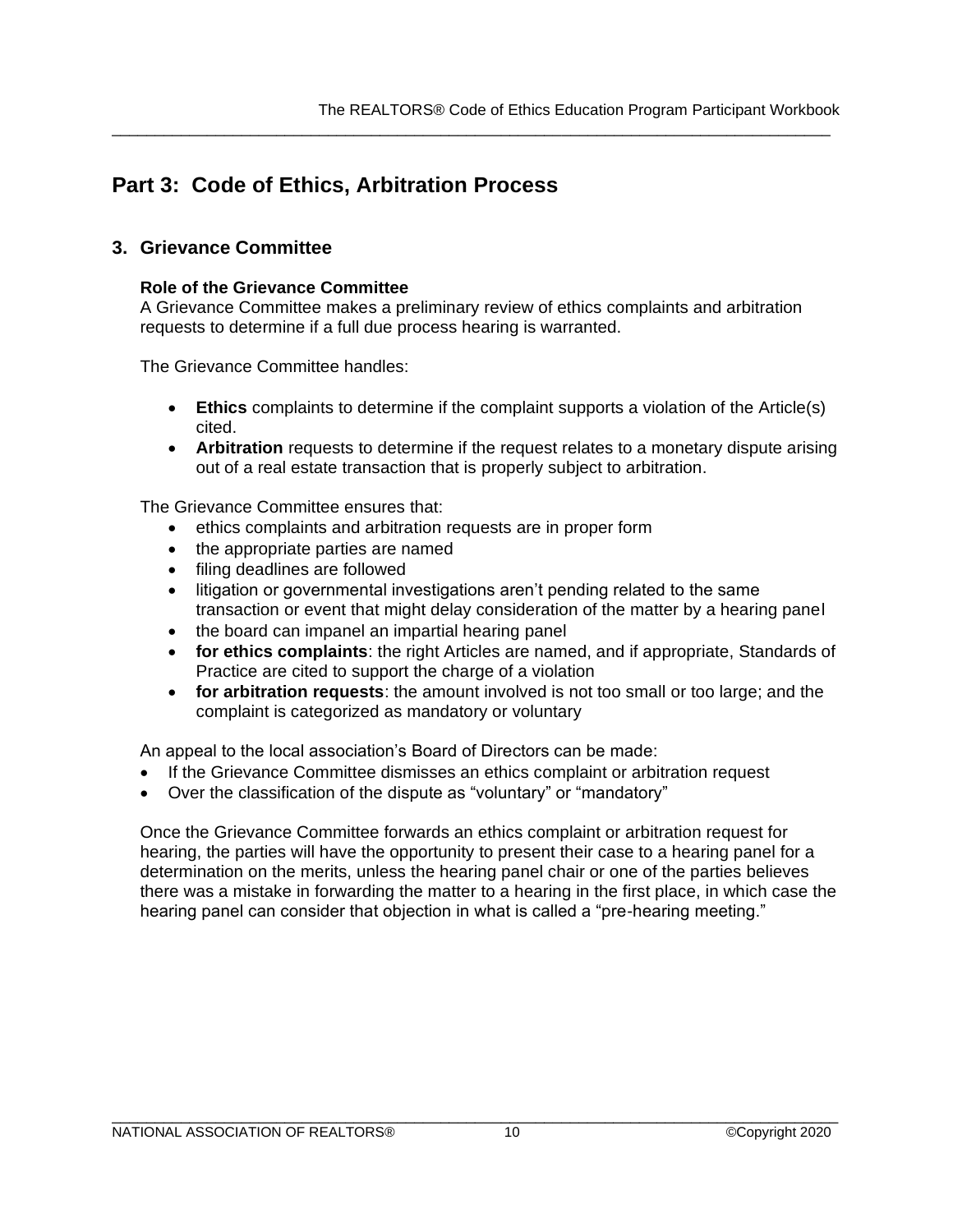## **4. Professional Standards Hearings**

## **What is a Professional Standards Hearing?**

Professional Standards hearings for ethics and arbitration are full "due process" hearings, including sworn testimony, and if desired by a party, representation by counsel.

Hearings are to be fair, unbiased, and impartial, to determine, based on the evidence and testimony presented, whether a violation of the Code occurred or an award should be rendered.

\_\_\_\_\_\_\_\_\_\_\_\_\_\_\_\_\_\_\_\_\_\_\_\_\_\_\_\_\_\_\_\_\_\_\_\_\_\_\_\_\_\_\_\_\_\_\_\_\_\_\_\_\_\_\_\_\_\_\_\_\_\_\_\_\_\_\_\_\_\_\_\_\_\_\_\_\_\_\_\_\_\_\_

## **Who hears complaints?**

Hearing panelists:

- are unpaid volunteers giving their time as an act of association service.
- can be disqualified from serving if it is determined that they are incapable of rendering an impartial decision.

## **At the hearing**

- 1. Each party may make an opening statement to present their case.
- 2. Witnesses may be called to provide testimony.
- 3. Witnesses can be cross-examined by the other party.
- 4. Supporting documents/information may be presented.
- 5. Parties may make closing arguments.

### **The decisions of hearing panels**

- Decisions are based on the evidence and testimony presented during the hearing.
- Hearing panels cannot conclude that an Article of the Code has been violated unless that Article(s) is specifically cited in the complaint.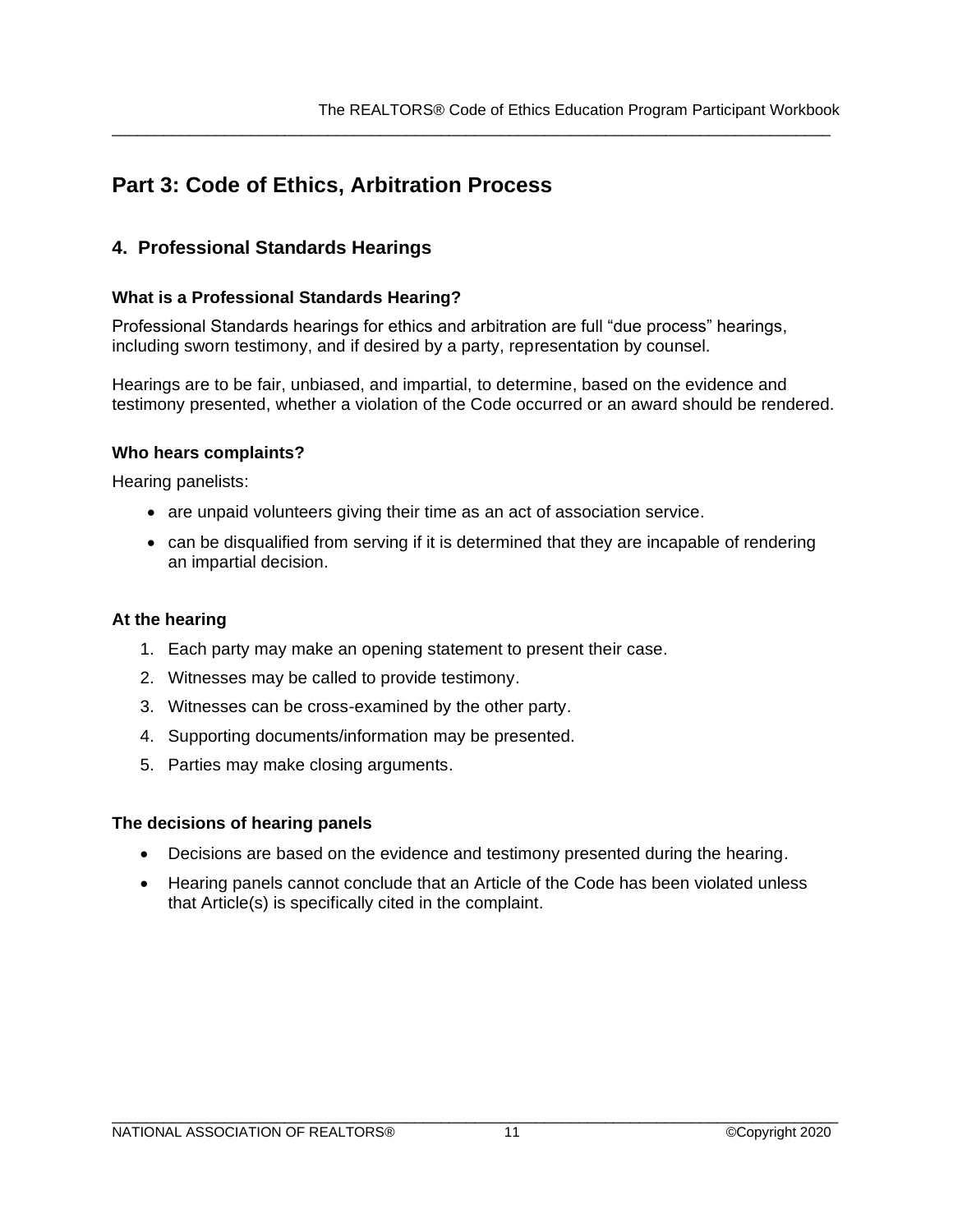## **5. Professional Standards Hearings: Ethics Hearing Results**

## **Who can serve as counsel in an ethics hearing?**

In Ethics Hearings, "counsel" can include legal representation and representation by another REALTOR® knowledgeable in the Code.

\_\_\_\_\_\_\_\_\_\_\_\_\_\_\_\_\_\_\_\_\_\_\_\_\_\_\_\_\_\_\_\_\_\_\_\_\_\_\_\_\_\_\_\_\_\_\_\_\_\_\_\_\_\_\_\_\_\_\_\_\_\_\_\_\_\_\_\_\_\_\_\_\_\_\_\_\_\_\_\_\_\_\_

## **The Burden of Proof**

Respondents in Ethics Hearings are considered innocent unless proven to have violated the Code of Ethics.

The burden of proof in an ethics complaint is "clear, strong and convincing," defined as the "measure or degree of proof which will produce a firm belief or conviction as to the allegations sought to be established."

## **Ethics Hearing Panel Decisions**

The hearing panel's decision includes:

- 1. Findings of fact
- 2. Conclusion
- 3. Recommended discipline (if any).

## **Findings of Fact**

The findings of fact are the story behind the hearing panel's conclusion. The findings of fact are a written account of what took place based on the panel's assessment of all of the evidence and testimony presented. Findings of fact are not appealable and must support the hearing panel's conclusion.

## **Discipline**

Discipline should correspond to the offense and the severity of the REALTORS®' actions.

- Unintentional or inadvertent violations should result in penalties designed to educate
- Intentional violations or repeated violations should result in more severe sanctions

Authorized forms of discipline include:

- Letters of warning or reprimand
- Fines up to \$15,000
- Attendance at educational courses/seminars
- Suspension or termination of membership
- Suspension or termination of services including MLS.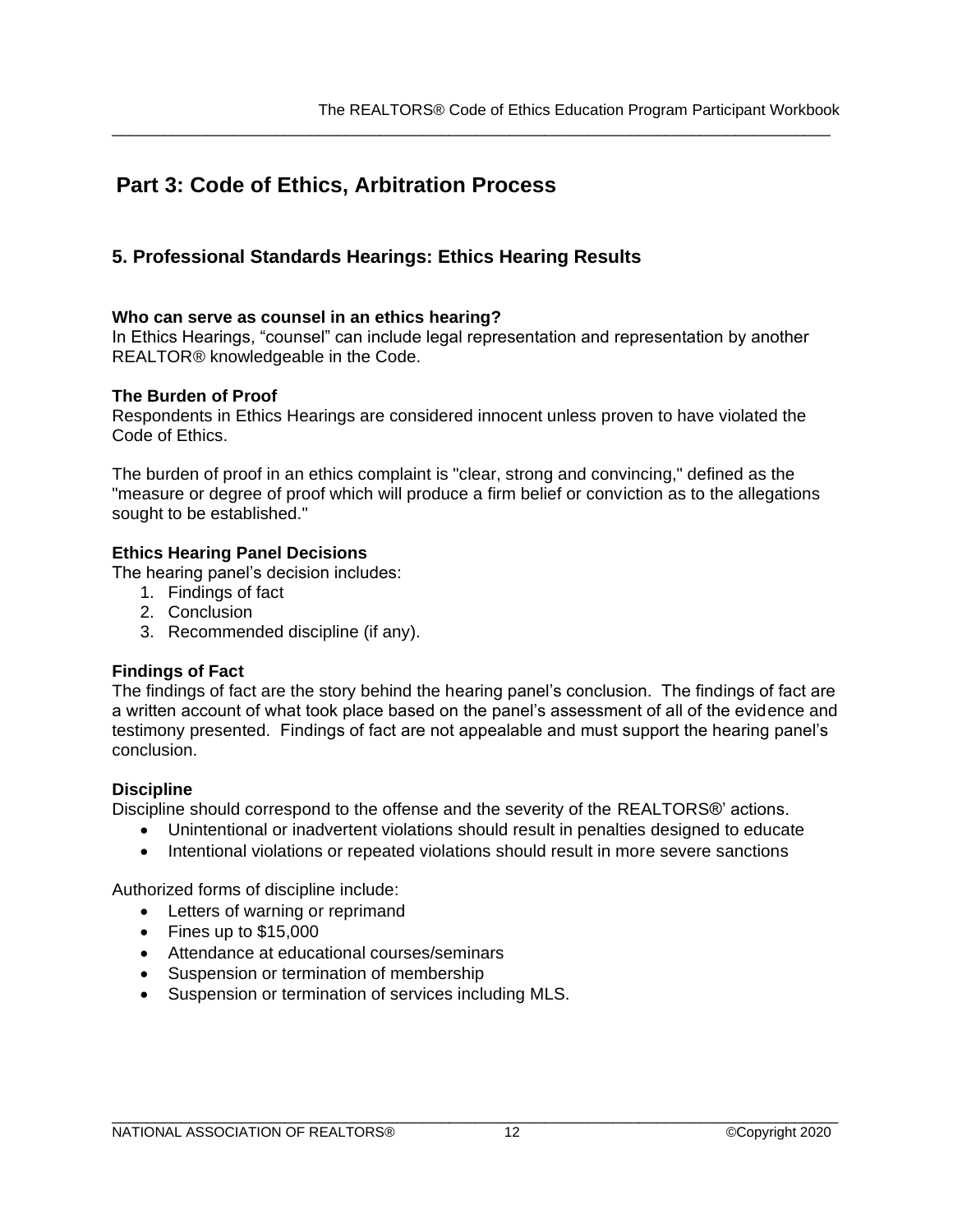## **6. Professional Standards Hearings: Arbitration Hearing Results**

## **The Standard of Proof**

The standard of proof in which an arbitration hearing decision is based shall be a "preponderance of the evidence," defined as, "evidence which is of greater weight or more convincing than the evidence which is offered in opposition to it, that is, evidence which as a whole shows that the facts sought to be proved are more probable than not." *There are no findings of fact in arbitration.* 

\_\_\_\_\_\_\_\_\_\_\_\_\_\_\_\_\_\_\_\_\_\_\_\_\_\_\_\_\_\_\_\_\_\_\_\_\_\_\_\_\_\_\_\_\_\_\_\_\_\_\_\_\_\_\_\_\_\_\_\_\_\_\_\_\_\_\_\_\_\_\_\_\_\_\_\_\_\_\_\_\_\_\_

## **Arbitration Awards**

The panel will award an amount to the prevailing party. The amount cannot be more than what was requested in the arbitration request, though it can be less.

### **Making an Appeal**

The fact that a hearing panel found no violation of the Code of Ethics is not appealable.

If a party believes that the hearing process was seriously flawed to the extent of denying a full and fair hearing, there are procedures for both ethics and arbitration to appeal that decision on what is called a "procedural deficiency."

### **Grounds for Appeal**

In addition to procedural deficiencies, appeals brought by ethics respondents can also be based on:

- A perceived misapplication or misinterpretation of one or more Articles of the Code of **Ethics**
- The nature or gravity of the discipline proposed by the hearing panel

The appeal panel's decision is final.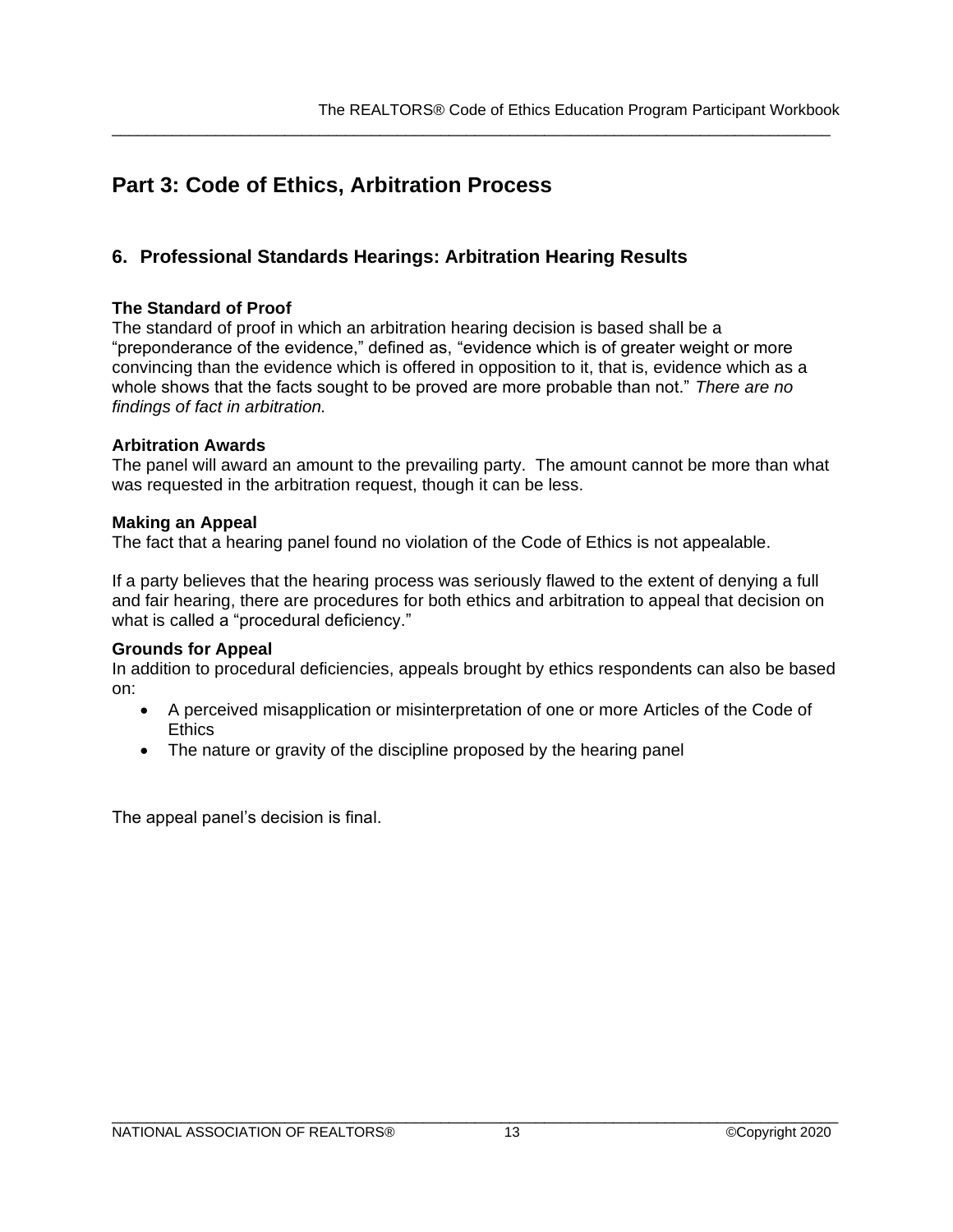## **7. Mediation**

## **What is Mediation?**

Mediation a powerful tool to help disputing REALTORS®, and sometimes REALTORS® and their clients, resolve disputes that might otherwise be arbitrated.

\_\_\_\_\_\_\_\_\_\_\_\_\_\_\_\_\_\_\_\_\_\_\_\_\_\_\_\_\_\_\_\_\_\_\_\_\_\_\_\_\_\_\_\_\_\_\_\_\_\_\_\_\_\_\_\_\_\_\_\_\_\_\_\_\_\_\_\_\_\_\_\_\_\_\_\_\_\_\_\_\_\_\_

- Mediation must be offered by an association of REALTORS® as an alternative to arbitration. If the mediation is unsuccessful, the parties are free to arbitrate.
- Mediation is typically a voluntary process, though REALTOR associations can mandate mediation of otherwise arbitrable disputes pursuant to Article 17.
- Mediation can resolve disputes, promote amicable resolutions, and reduce the number of cases requiring the more formal and complex arbitration procedures of the association of REALTORS®.

## **Mediation Officer**

The mediation officer is a neutral third party. If any party objects to the mediation officer (i.e., potential conflict of interest) another mediation officer can be assigned.

### **Difference Between Mediation and Arbitration**

| <b>Mediation</b>                 | <b>Arbitration</b>              |
|----------------------------------|---------------------------------|
| Low cost                         | Moderate cost                   |
| Little delay                     | Moderate delay                  |
| Maximum range of solutions       | Win/lose/split                  |
| Parties control the outcome      | Arbitrators control the outcome |
| Uncertain closure                | Definite closure                |
| Maintains/improves relationships | May harm relationships          |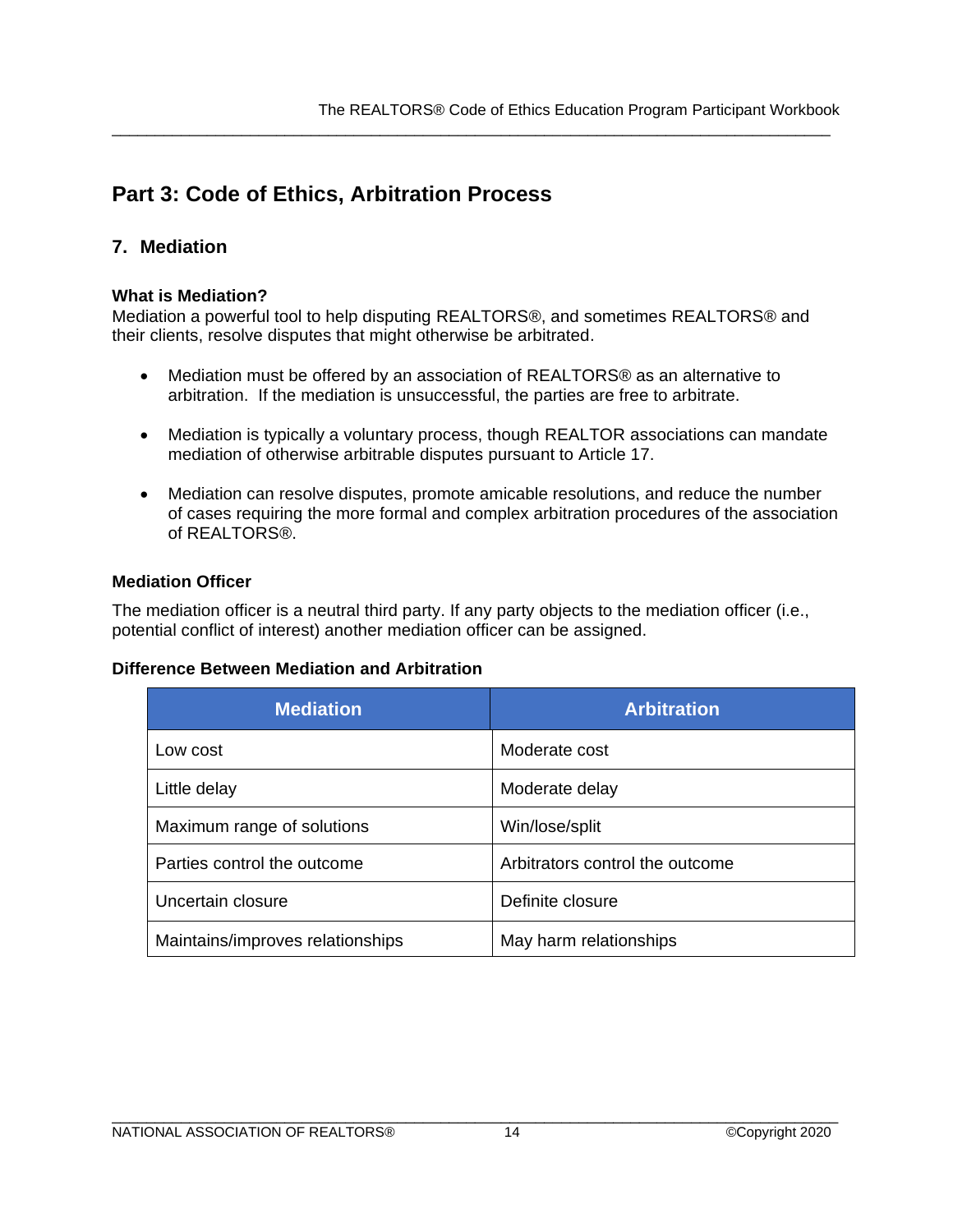## **8. Benefits of Mediation**

### **Benefits of Mediation**

- Mediation process is private
- The parties have complete control over the outcome
- The mediator officer is an experienced facilitator familiar with real estate practice and custom

\_\_\_\_\_\_\_\_\_\_\_\_\_\_\_\_\_\_\_\_\_\_\_\_\_\_\_\_\_\_\_\_\_\_\_\_\_\_\_\_\_\_\_\_\_\_\_\_\_\_\_\_\_\_\_\_\_\_\_\_\_\_\_\_\_\_\_\_\_\_\_\_\_\_\_\_\_\_\_\_\_\_\_

- Low cost
- Improves relationships (parties respond to each other and explain/explore information, needs, ideas and feelings)
- Maximum range of solutions beyond money.

### **Mediation Process**

### 1. **Explain process**

Mediation officer explains the process and rules/goals, including the mediator's and parties' roles, voluntary outcome, neutrality and confidentiality.

## 2. **Make statements**

Parties make statements to explain their perspective of the dispute and ask questions.

### 3. **Identify issues**

All parties and the mediation officer identify the issues to be addressed.

### 4. **Cross-talk**

The parties may respond to each other and explain/explore information, needs, feelings and ideas.

## 5. **Caucus**

The mediation officer may meet privately with parties to discuss feelings, information and options.

### 6. **Find solutions**

The parties, with the mediation officer's assistance, explore and refine workable solutions.

### 7. **Reach agreement**

Agreement is reached/signed before leaving mediation or all parties agree that no further progress can be made, in which case parties are free to pursue arbitration.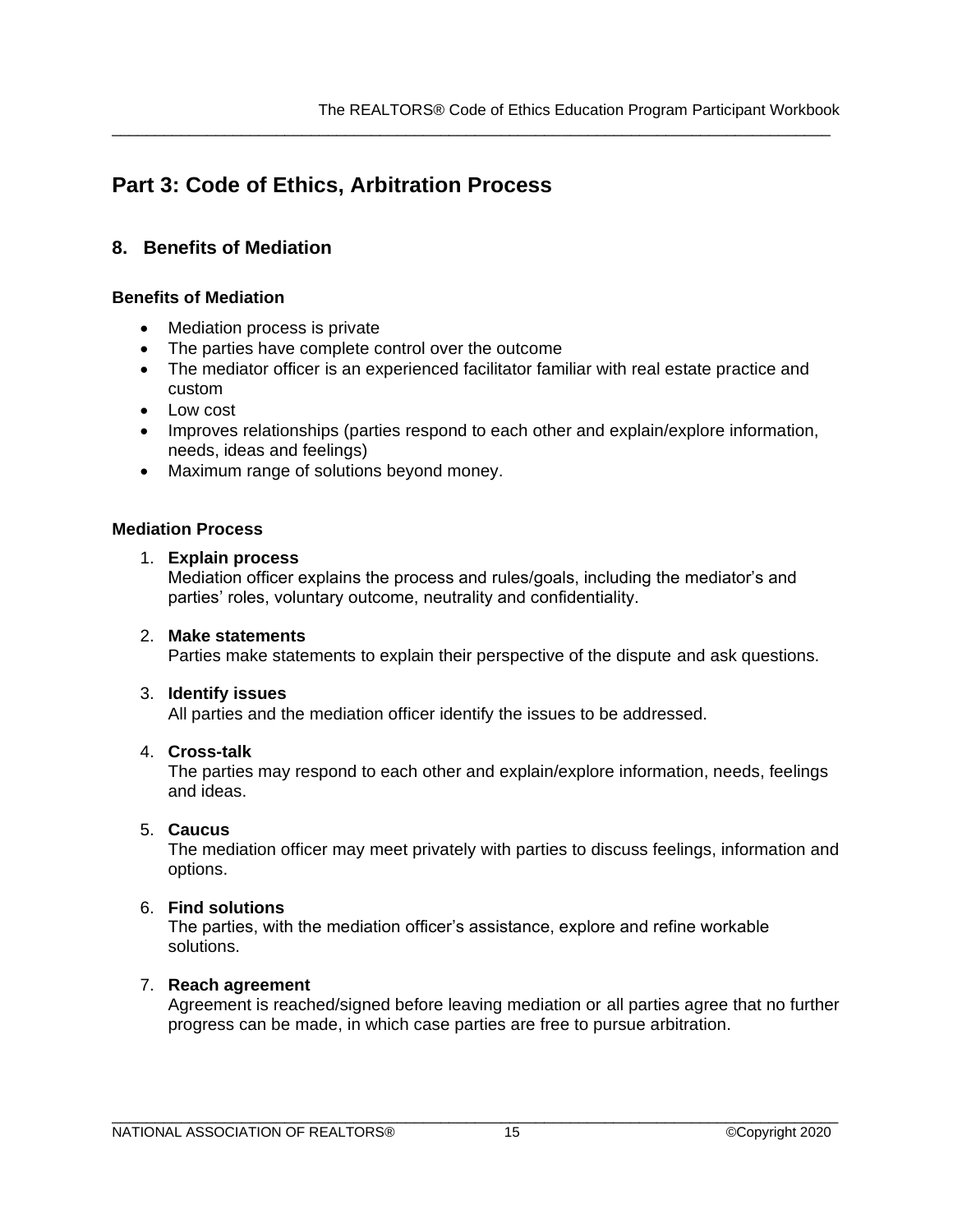## **1. Introduction**

## **What is an Ombudsman?**

An ombudsman is an individual appointed to receive and resolve disputes through constructive communication and advocating for consensus and understanding.

\_\_\_\_\_\_\_\_\_\_\_\_\_\_\_\_\_\_\_\_\_\_\_\_\_\_\_\_\_\_\_\_\_\_\_\_\_\_\_\_\_\_\_\_\_\_\_\_\_\_\_\_\_\_\_\_\_\_\_\_\_\_\_\_\_\_\_\_\_\_\_\_\_\_\_\_\_\_\_\_\_\_\_

## **What is the purpose of an Ombudsman?**

Ombudsman procedures are intended to provide enhanced communications and initial problemsolving capacity at the local level.

Many "complaints" received by boards and associations do not expressly allege violations of specific Articles of the Code of Ethics, and many do not detail conduct related to the Code. Some "complaints" are actually transactional, technical, or procedural questions readily responded to.

## **Who must provide Ombudsman services?**

All associations must provide ombudsman services to their members and members' clients and customers, according to Professional Standards Policy Statement #59: Associations to Provide Ombudsmen Services, *Code of Ethics and Arbitration Manual.*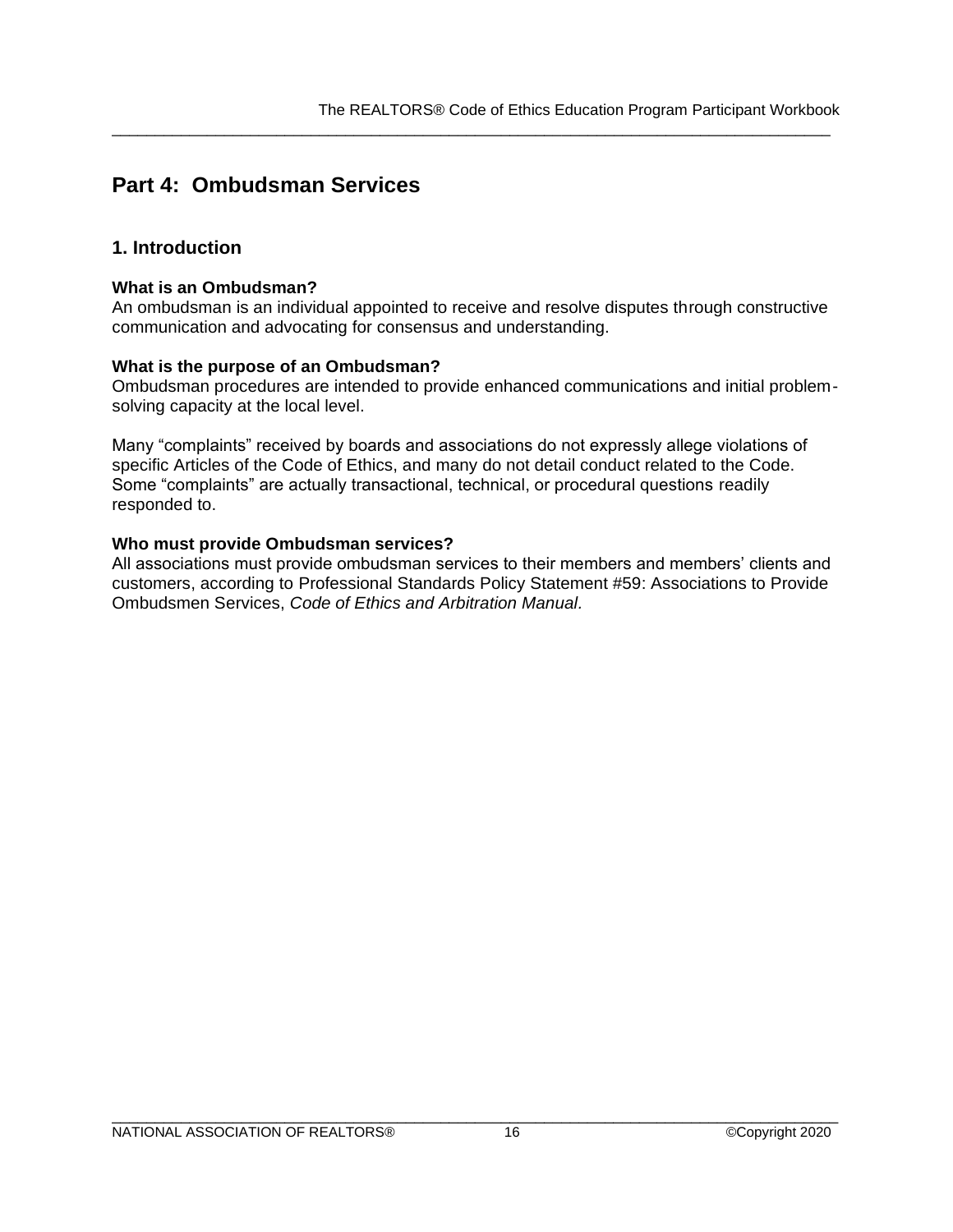## **2. Role of the Ombudsman**

The ombudsman's role is primarily one of communication and conciliation, not adjudication.

\_\_\_\_\_\_\_\_\_\_\_\_\_\_\_\_\_\_\_\_\_\_\_\_\_\_\_\_\_\_\_\_\_\_\_\_\_\_\_\_\_\_\_\_\_\_\_\_\_\_\_\_\_\_\_\_\_\_\_\_\_\_\_\_\_\_\_\_\_\_\_\_\_\_\_\_\_\_\_\_\_\_\_

## **Ombudsmen DO**

Ombudsmen anticipate, identify, and resolve misunderstandings and disagreements before matters ripen into disputes and possible charges of unethical conduct.

## **Ombudmen DON'T**

Ombudsmen do not determine whether ethics violations have occurred or who is entitled to what amount of money.

The following are examples of some situations in which an ombudsman would be covered by the NAR errors and omissions insurance program and other situations when the ombudsman would not be covered:

| <b>Ombudsman</b><br><b>Covered</b>                                                                                                                                                                                                  | <b>Ombudsman</b><br><b>NOT Covered</b>                                      |
|-------------------------------------------------------------------------------------------------------------------------------------------------------------------------------------------------------------------------------------|-----------------------------------------------------------------------------|
| A seller contacts the association because<br>they feel their listing broker, who is a<br>REALTOR <sup>®</sup> , is not responding to phone<br>calls, and may have received offers that<br>they haven't presented to the seller yet. | A buyer contacts the association for help<br>with a short sale transaction. |
| REALTOR® A contacts the association<br>because she has reason to believe<br>REALTOR® B has been criticizing her<br>business on Facebook after a difficult<br>transaction.                                                           |                                                                             |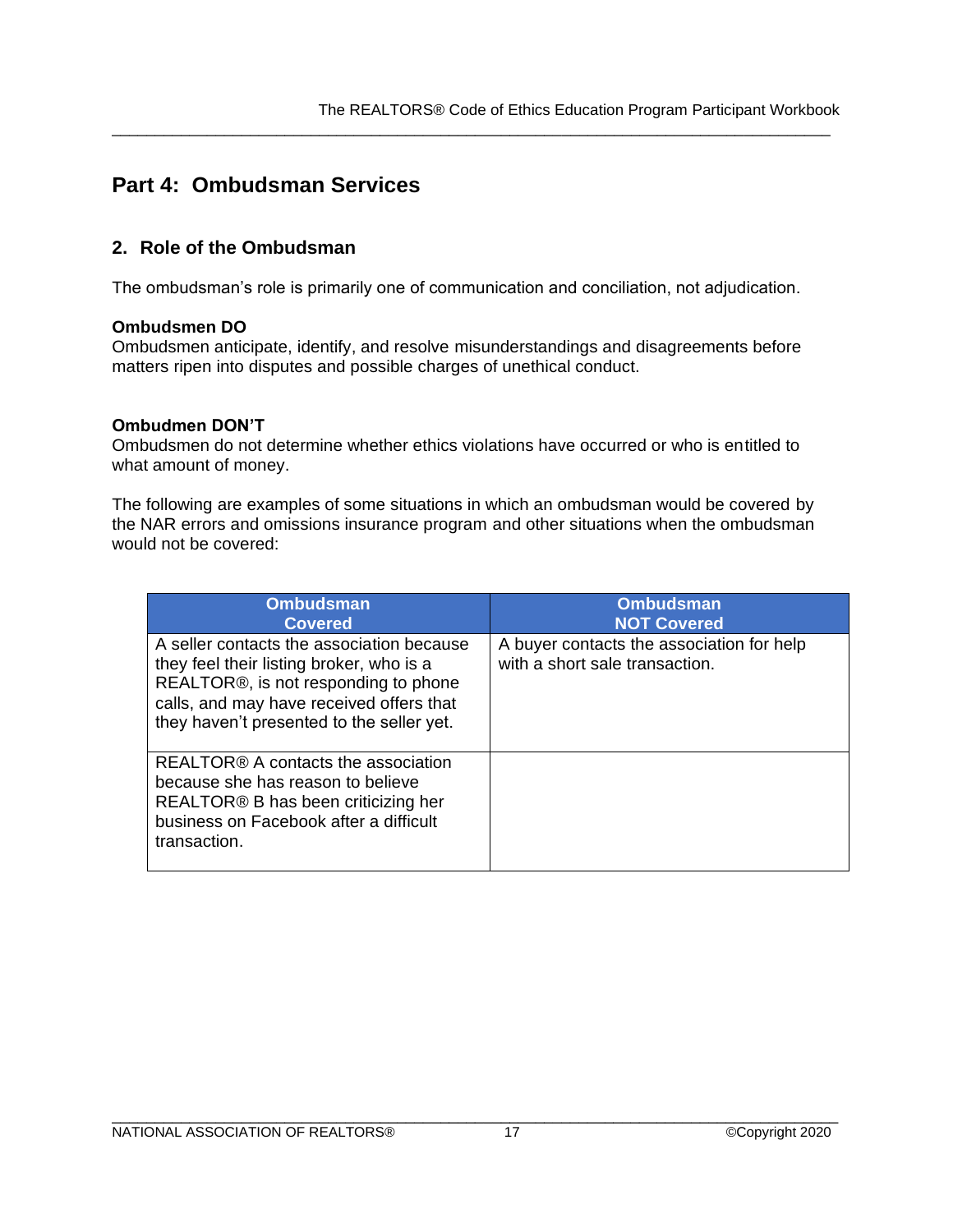## **3. Involving the Ombudsman**

Boards and associations have considerable latitude in determining how and when ombudsmen will be utilized.

\_\_\_\_\_\_\_\_\_\_\_\_\_\_\_\_\_\_\_\_\_\_\_\_\_\_\_\_\_\_\_\_\_\_\_\_\_\_\_\_\_\_\_\_\_\_\_\_\_\_\_\_\_\_\_\_\_\_\_\_\_\_\_\_\_\_\_\_\_\_\_\_\_\_\_\_\_\_\_\_\_\_\_

### **What types of issues do ombudsmen deal with?**

Ombudsmen can respond to:

- general questions about real estate practice
- transaction details
- ethical practice
- enforcement issues
- questions and complaints about members

Ombudsmen can also:

- contact members to inform them that a client or customer has raised a question or issue
- contact members to obtain information necessary to provide an informed response.

In cases where an ombudsman believes that a failure of communication is the basis for a question or complaint, the ombudsman can arrange a meeting of the parties and to facilitate a mutually acceptable resolution.

### **What issues can ombudsmen NOT deal with?**

Complaints alleging violations of the public trust (as defined in Article IV, Section 2 of the NAR Bylaws) may not be referred to an ombudsman. "Public trust" refers to misappropriation of client or customer funds or property, willful discrimination, or fraud resulting in substantial economic harm.

If the ombudsman determines there has been a violation of the public trust, the process shall be immediately terminated. Parties may then:

- pursue a formal ethics complaint
- pursue a complaint with any appropriate governmental or regulatory body
- pursue litigation
- pursue any other available remedy.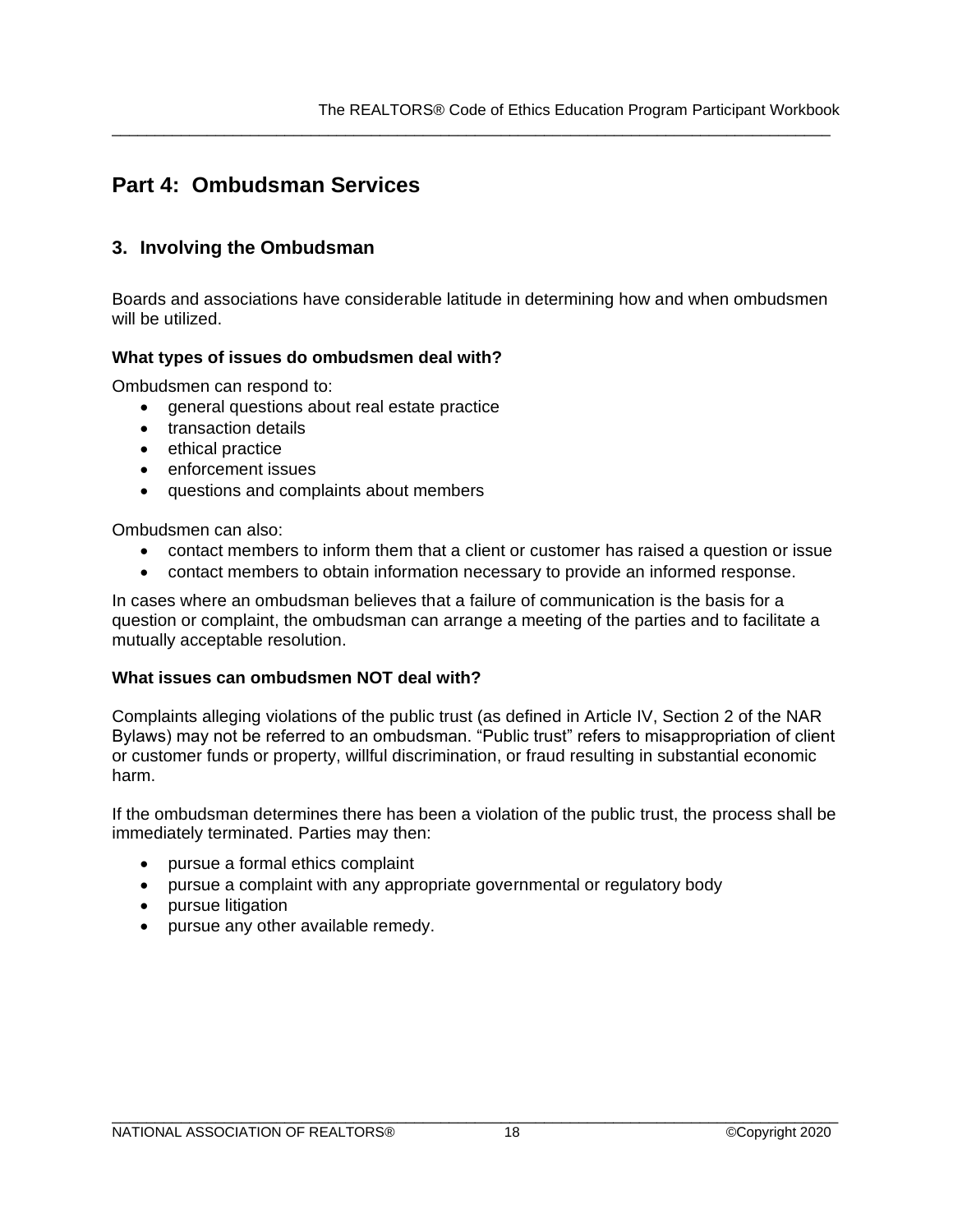## **4. Right to Decline Ombudsman Services**

Persons filing complaints, or inquiring about the process for filing ethics complaints, will be advised that ombudsman services are available to attempt to informally resolve their complaint.

\_\_\_\_\_\_\_\_\_\_\_\_\_\_\_\_\_\_\_\_\_\_\_\_\_\_\_\_\_\_\_\_\_\_\_\_\_\_\_\_\_\_\_\_\_\_\_\_\_\_\_\_\_\_\_\_\_\_\_\_\_\_\_\_\_\_\_\_\_\_\_\_\_\_\_\_\_\_\_\_\_\_\_

Such persons will also be advised that they may decline ombudsman services and can have their complaint referred to ethics mediation (if available), or considered at a formal ethics hearing.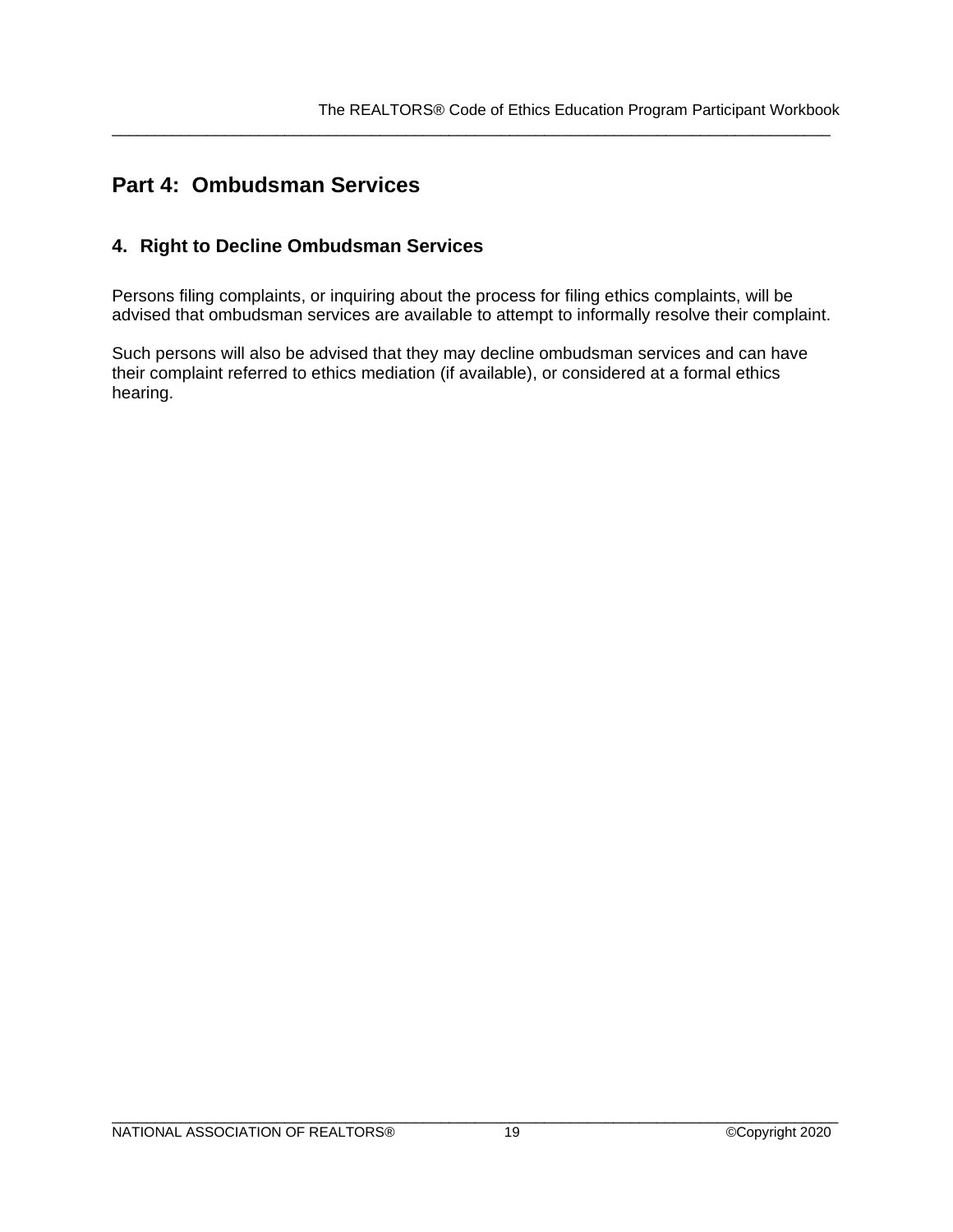## **5. Resolution of Complaints & Failure to Comply with Agreed Upon Resolution**

\_\_\_\_\_\_\_\_\_\_\_\_\_\_\_\_\_\_\_\_\_\_\_\_\_\_\_\_\_\_\_\_\_\_\_\_\_\_\_\_\_\_\_\_\_\_\_\_\_\_\_\_\_\_\_\_\_\_\_\_\_\_\_\_\_\_\_\_\_\_\_\_\_\_\_\_\_\_\_\_\_\_\_

## **Resolution of Complaints**

If a matter complained of is resolved to the mutual satisfaction of all parties through the efforts of an ombudsman, the formal ethics complaint brought initially (if any) will continue to be processed until withdrawn by the complainant.

## **Failure to Comply with Agreed Upon Resolution**

Failure or refusal of a member to comply with the terms of a mutually agreed on resolution shall entitle the complaining party to resubmit the original complaint or, where a formal complaint in the appropriate form had not been filed, to file an ethics complaint.

The time the matter originally brought to the board or association's attention will be considered the filing date for purposes of determining whether an ethics complaint is timely filed.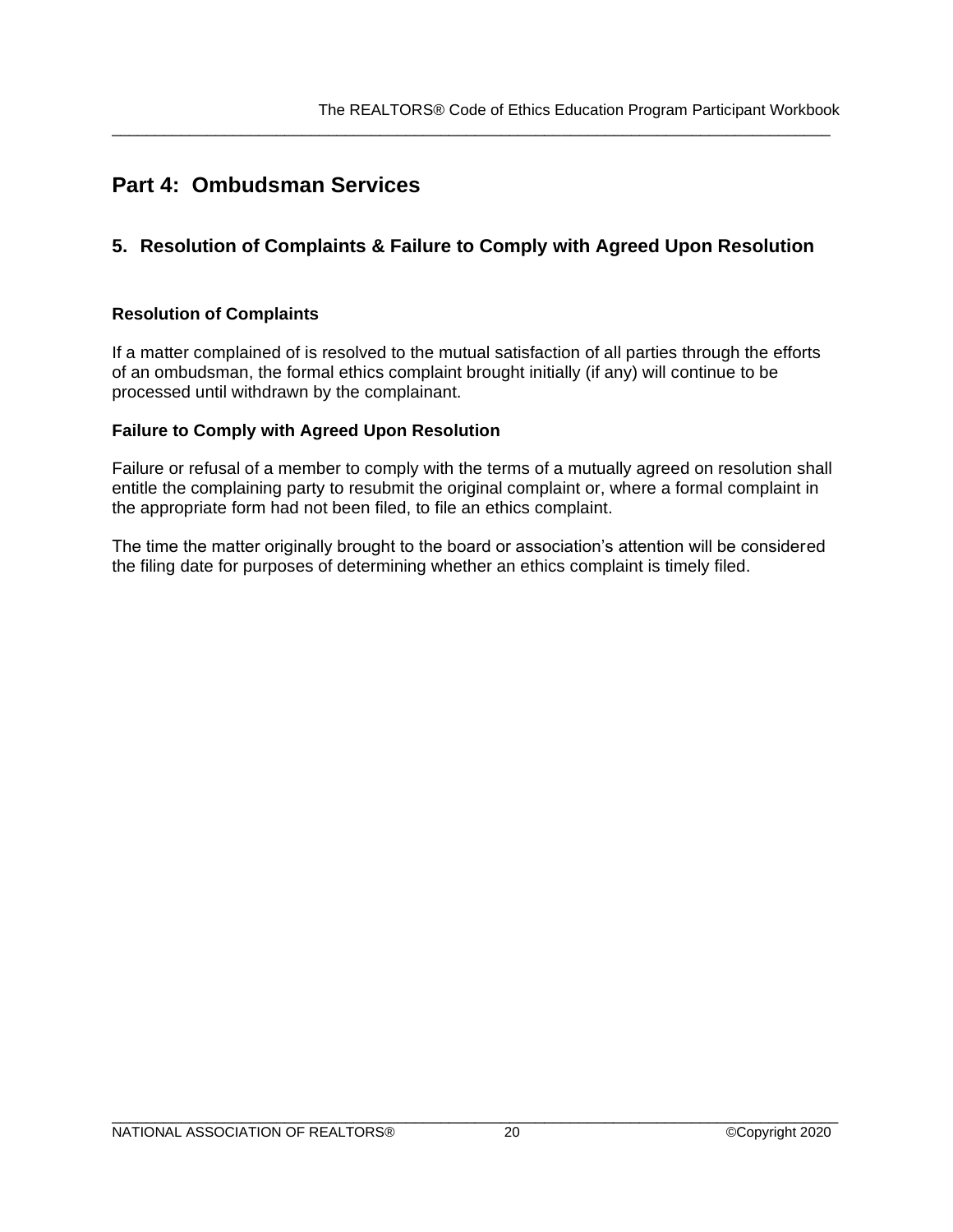## **6. Referrals to the Grievance Committee or to State Regulatory Bodies**

Ombudsmen cannot refer concerns they have regarding the conduct of any party utilizing their services to the Grievance Committee, to the state real estate licensing authority, or to any other regulatory body. The prohibition is intended to ensure impartiality and avoid the possible appearance of bias. Ombudsman are, however, authorized to refer concerns that the public trust may have been violated to the Grievance Committee.

\_\_\_\_\_\_\_\_\_\_\_\_\_\_\_\_\_\_\_\_\_\_\_\_\_\_\_\_\_\_\_\_\_\_\_\_\_\_\_\_\_\_\_\_\_\_\_\_\_\_\_\_\_\_\_\_\_\_\_\_\_\_\_\_\_\_\_\_\_\_\_\_\_\_\_\_\_\_\_\_\_\_\_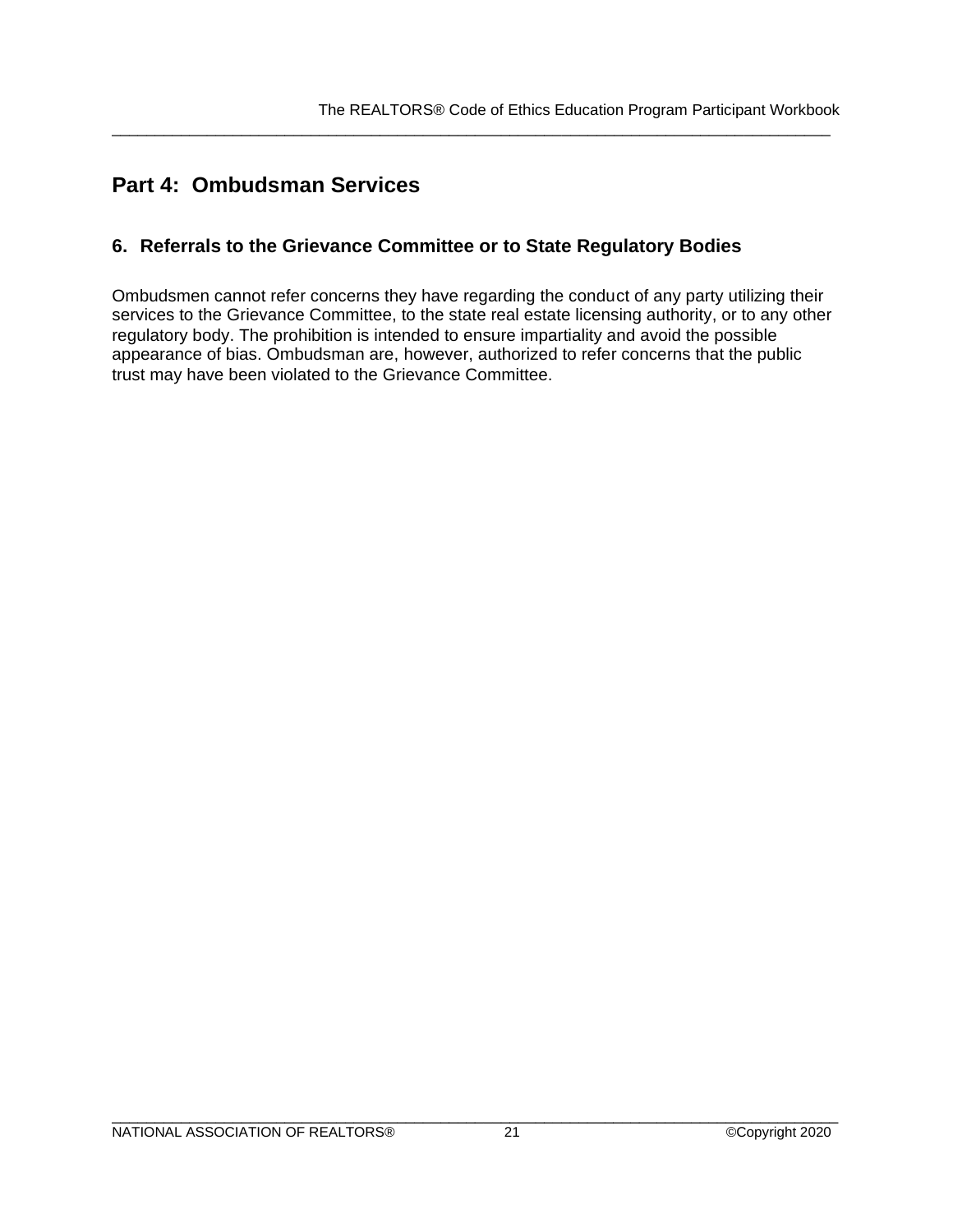## **Part 5: Case Studies of Selected Articles of the Code of Ethics**

## **Exercise: Article 1, Case Study 1**

Shortly after the death of his Uncle Dan, Grant received word that he inherited a vacant warehouse that previously housed his uncle's business. This was quite a surprise to Grant, who had only met his uncle twice. As a dentist, Grant had no use for the warehouse. He decided it would be best to sell the building and put the money toward opening his own practice. Grant contacted Bob, a REALTOR®, and asked him to look at the property and suggest a listing price. Bob checked out the property and suggested \$100,000. This price seemed low to Grant given the commercial growth occurring around the warehouse, but he agreed to it.

\_\_\_\_\_\_\_\_\_\_\_\_\_\_\_\_\_\_\_\_\_\_\_\_\_\_\_\_\_\_\_\_\_\_\_\_\_\_\_\_\_\_\_\_\_\_\_\_\_\_\_\_\_\_\_\_\_\_\_\_\_\_\_\_\_\_\_\_\_\_\_\_\_\_\_\_\_\_\_\_\_\_\_

Within two weeks Bob called Grant with an offer. Bob stated he would be the buyer at the listed price, less his commission. Grant became increasingly uneasy about the price. He told Bob he intended to have the warehouse appraised before accepting the offer. Bob got upset and said, "Listen, you can take my offer or not – that's up to you. But it's a legitimate offer based on the price you agreed to. So as far as I'm concerned, I've done my job and you owe me a commission."

## **Questions:**

## **1. Do you think Bob is in violation of the Code?**

- a. No, he's right. It's a legitimate offer and Grant should sell to Bob or pay him the commission.
- b. Yes. The Code prohibits REALTORS® from buying property listed with them.
- c. Yes. Bob placed his interests above those of his client's.
- d. No. Bob is not obligated to pay the appraised price even if it is higher than the original listing price.

### 2. **What was Bob's obligation to Grant?**

- a. Bob's obligation was to protect and promote the interests of Grant, his client, and not put his own interests ahead of Grant's.
- b. Bob's obligation was to serve his client, Grant, but Bob is allowed to make a reasonable profit in buying a client's property.
- c. Bob had no obligation to Grant other than to get his property sold, which he tried to do.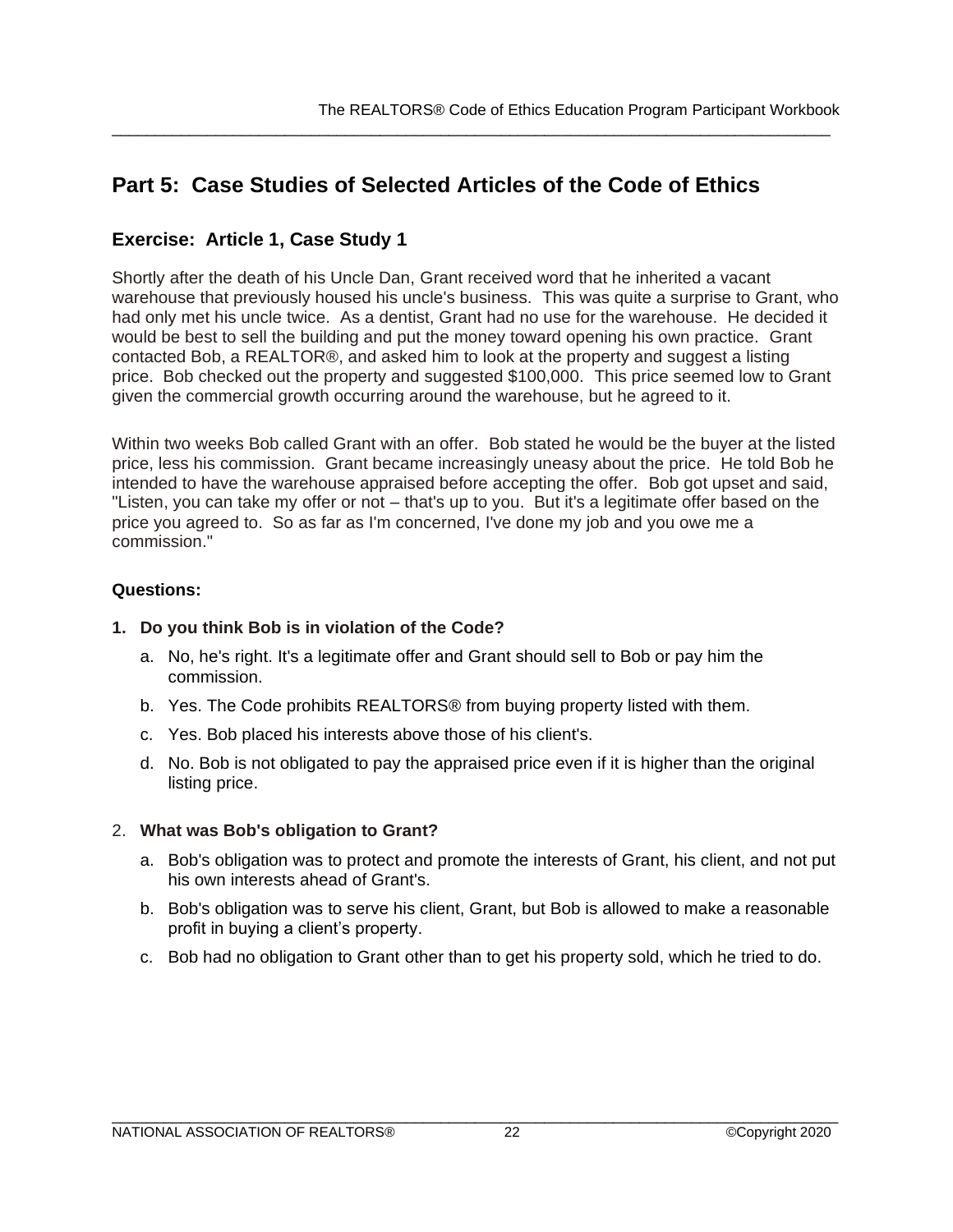\_\_\_\_\_\_\_\_\_\_\_\_\_\_\_\_\_\_\_\_\_\_\_\_\_\_\_\_\_\_\_\_\_\_\_\_\_\_\_\_\_\_\_\_\_\_\_\_\_\_\_\_\_\_\_\_\_\_\_\_\_\_\_\_\_\_\_\_\_\_\_\_\_\_\_\_\_\_\_\_\_\_\_

## **Exercise: Article 1, Case Study 2**

The small commercial building is reasonably priced, in good condition, and located on a hightraffic street in a quaint neighborhood of Chicago, so it is no surprise that two offers are made only after a few days on market. John, the listing broker, presents both offers to the seller, Kathy. One of the offers is from a client of John's and the other is an offer from Buyer Broker Bob's client.

"These offers are both full price, with no contingencies, and there seems to be no difference between them," says Kathy to John. "Can we make a counter-offer for more money?" she asks. John explains that countering a full-price offer could result in one or both buyers walking away from the table.

"Okay, I'll tell you what," says Kathy, "If you reduce your commission, I'll accept the offer you procured. Although you will earn a little less than we agreed in the listing contract, you'll still get more than you would if you had to pay the other buyer's broker." John agrees.

Buyer Broker Bob learns from his client, who contacted seller Kathy directly to find out why her full-price offer wasn't accepted, that listing broker John had reduced his commission to make the offer that he procured more desirable. Bob is very upset.

### **Questions:**

### 1. **Can John renegotiate his listing commission at the time he presents the two offers?**

- a. No. John is bound to the commission he agreed to in the listing contract.
- b. Yes, John may renegotiate the listing commission, but only before he presents the offers.
- c. Yes, John is permitted to renegotiate the listing commission at any time.
- d. John may only raise the listing commission, not lower it.

### 2. **By reducing the listing commission, can John present both offers in an objective manner, as required by Standard of Practice 1-6?**

- a. No. John could not possibly be objective when presenting an offer from his own client.
- b. Yes. Standard of Practice 1-6 requires only that offers be presented "quickly".
- c. No. By agreeing to reduce the commission, John indicates that Bob's client's offer is no good.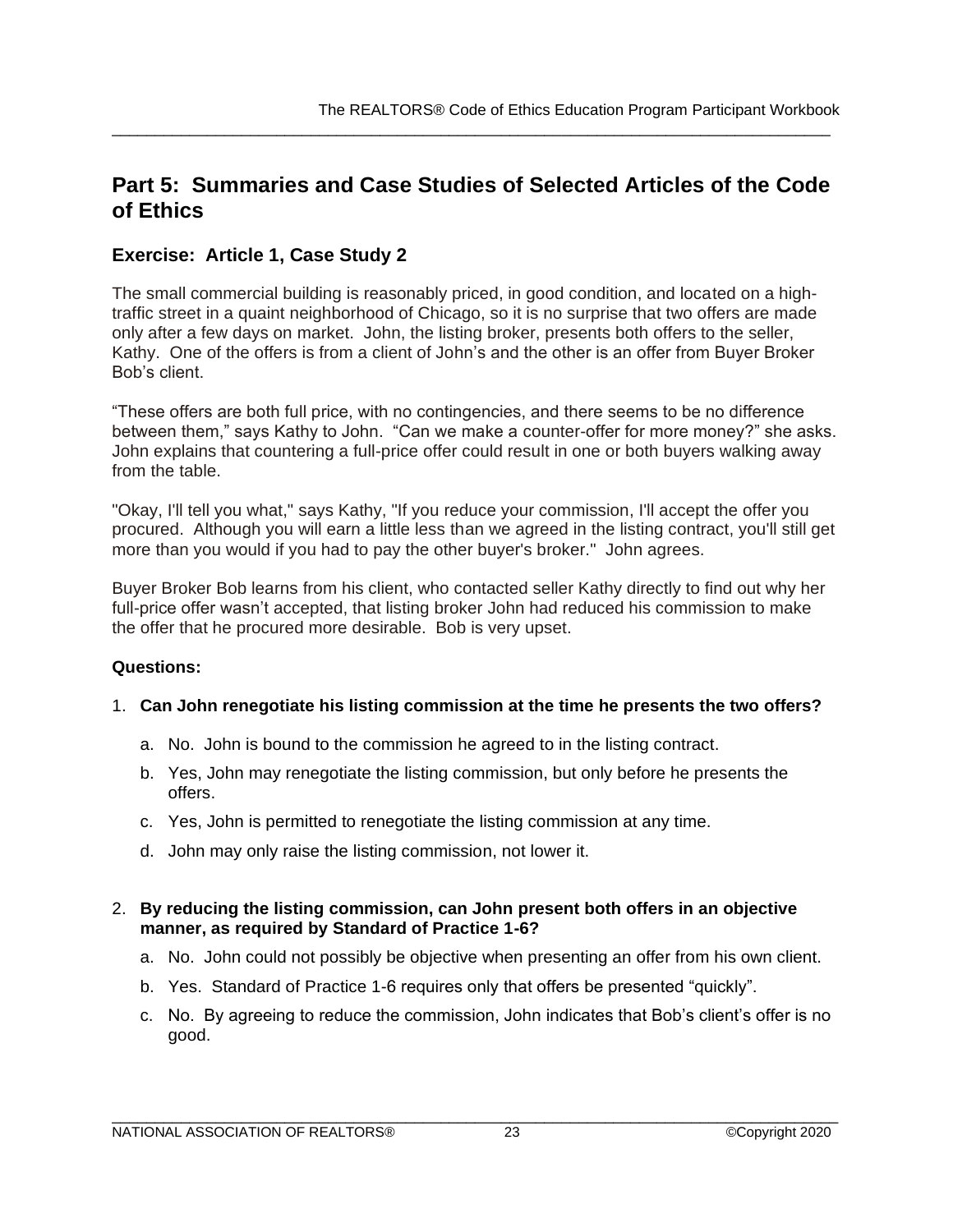d. Yes. John's reduction of the listing commission alone does not mean he cannot be objective in his presentation. Agreeing to reduce the listing commission is simply part of the negotiation process.

\_\_\_\_\_\_\_\_\_\_\_\_\_\_\_\_\_\_\_\_\_\_\_\_\_\_\_\_\_\_\_\_\_\_\_\_\_\_\_\_\_\_\_\_\_\_\_\_\_\_\_\_\_\_\_\_\_\_\_\_\_\_\_\_\_\_\_\_\_\_\_\_\_\_\_\_\_\_\_\_\_\_\_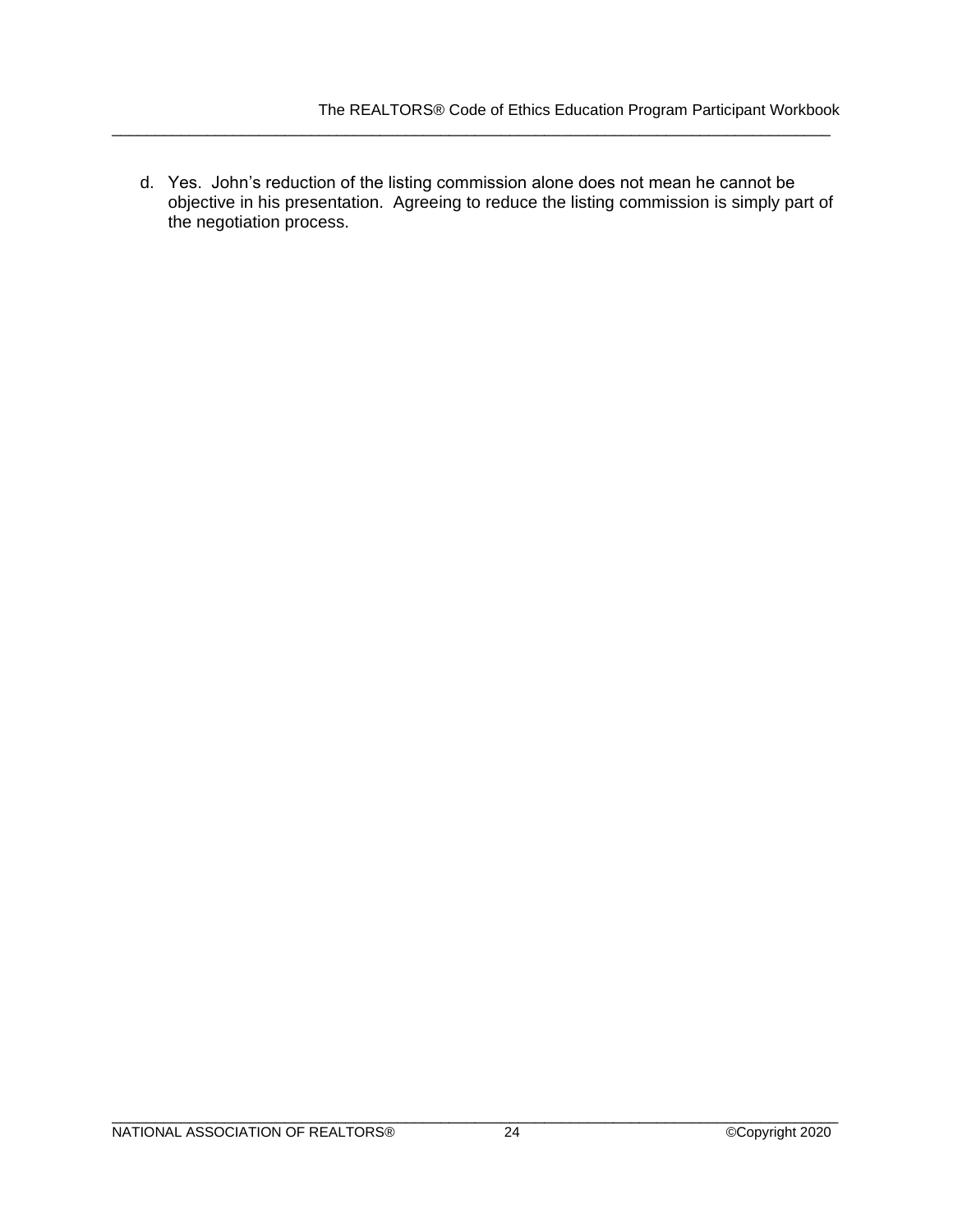## 3. **Under Article 3, as established in Standard of Practice 3-4, is John obligated to inform Bob that he modified the listing commission prior to the offer being accepted?**

\_\_\_\_\_\_\_\_\_\_\_\_\_\_\_\_\_\_\_\_\_\_\_\_\_\_\_\_\_\_\_\_\_\_\_\_\_\_\_\_\_\_\_\_\_\_\_\_\_\_\_\_\_\_\_\_\_\_\_\_\_\_\_\_\_\_\_\_\_\_\_\_\_\_\_\_\_\_\_\_\_\_\_

- a. Yes. By reducing the listing commission for the offer he procured, John created a "dual commission arrangement", one that must be disclosed.
- b. No. Even though John might have created a "dual commission arrangement", disclosure of such to Bob is not "practical" given the situation.
- c. No. Standard of Practice 3-4 does not require a listing broker to disclose a dual commission arrangement.
- d. No. Reduction of the listing commission during negotiations does not create a dual or variable rate commission arrangement as defined in Standard of Practice 3-4.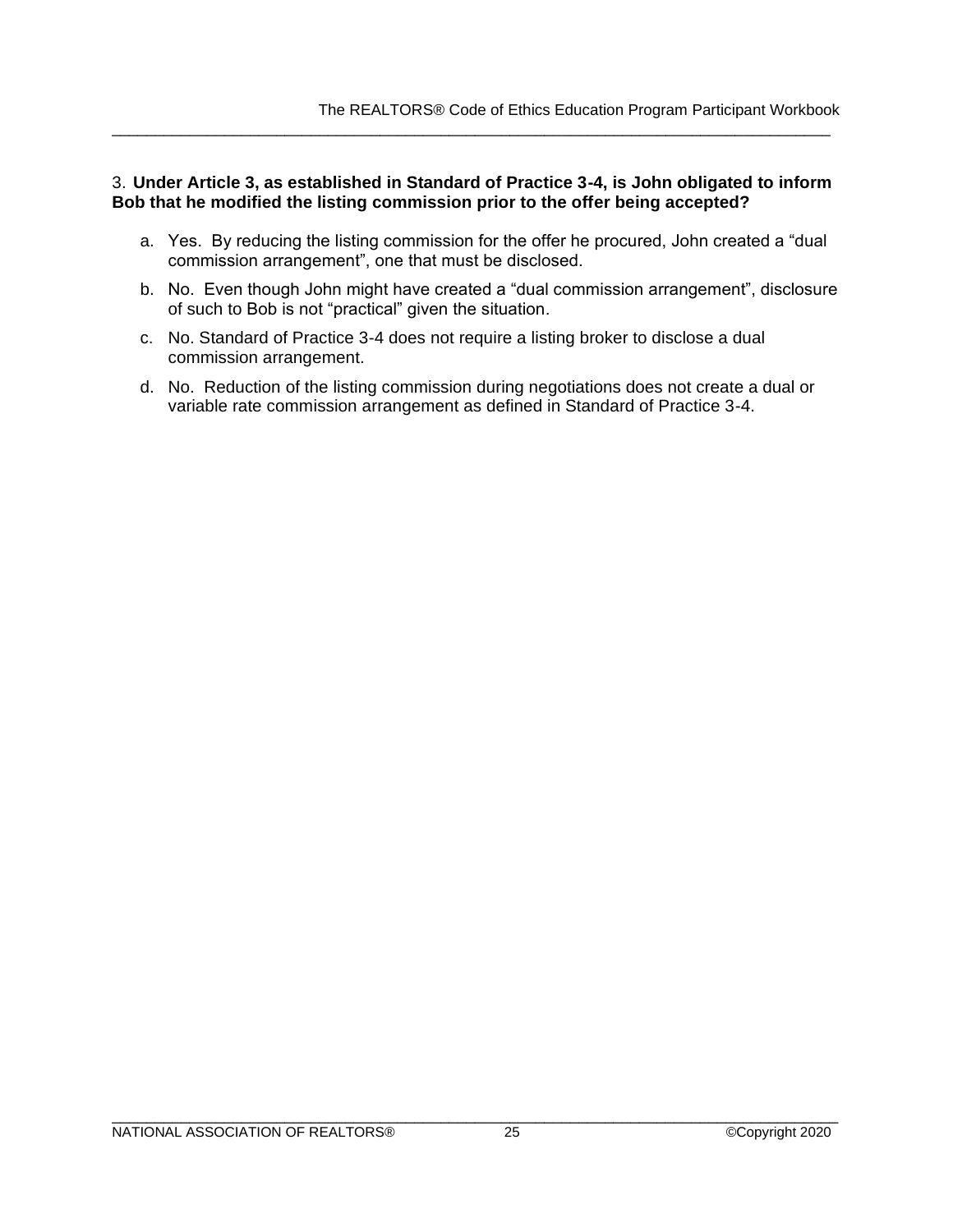\_\_\_\_\_\_\_\_\_\_\_\_\_\_\_\_\_\_\_\_\_\_\_\_\_\_\_\_\_\_\_\_\_\_\_\_\_\_\_\_\_\_\_\_\_\_\_\_\_\_\_\_\_\_\_\_\_\_\_\_\_\_\_\_\_\_\_\_\_\_\_\_\_\_\_\_\_\_\_\_\_\_\_

## **Exercise: Article 2, Case Study 1**

Ron, a REALTOR®, listed a motel for sale and prepared a sales prospectus setting out figures reporting the operating experience of the owner in the preceding year. The prospectus contained small type at the bottom of the page stating that the facts contained therein, while not guaranteed as to accuracy, were "accurate to the best of our knowledge and belief," and carried the name of Ron as the broker.

Buyer Jeff received the prospectus, inspected the property, discussed the operating figures in the prospectus and other features with Ron, and signed the contract. Six months after taking possession, Jeff ran across some old records that showed discrepancies when compared with the figures in Ron's prospectus. Jeff had not had as profitable an operating experience as had been indicated for the previous owner in the prospectus, and the difference could be substantially accounted for by these figures. He filed a charge of misrepresentation against Ron.

At the hearing, Ron took responsibility for the prospectus, acknowledging that he had worked with the former owner in its preparation. The former owner had built the motel and operated it for five years. Ron explained that he had advised him that \$10,000 in annual advertising expenses during these years could reasonably be considered promotional expenses in establishing the business, and need not be shown as annually recurring items.

Maid service, he also advised, need not be an expense item for a subsequent owner if the owner and his family did the work themselves. Ron cited his disclaimer of a guarantee of accuracy. Jeff testified that he had found maid service a necessity to maintain the motel, and it was apparent that the advertising was essential to successful operation. He protested that the margin of net income alleged in the prospectus could not be attained as he had been led to believe by Ron.

### **Questions:**

### **1. Do you think Ron is in violation of the Code?**

- a. No. Ron disclosed all pertinent information about the financial operation of the motel in the prospectus.
- b. Yes. Ron withheld pertinent information about the financial operation of the motel in the prospectus.
- c. No. The disclaimer stating the prospectus was "accurate to the best of our knowledge and belief" protects Ron from any omissions.
- d. Yes. Ron had an obligation to arrange a meeting between Jeff and the previous owner to review the motel's financial records.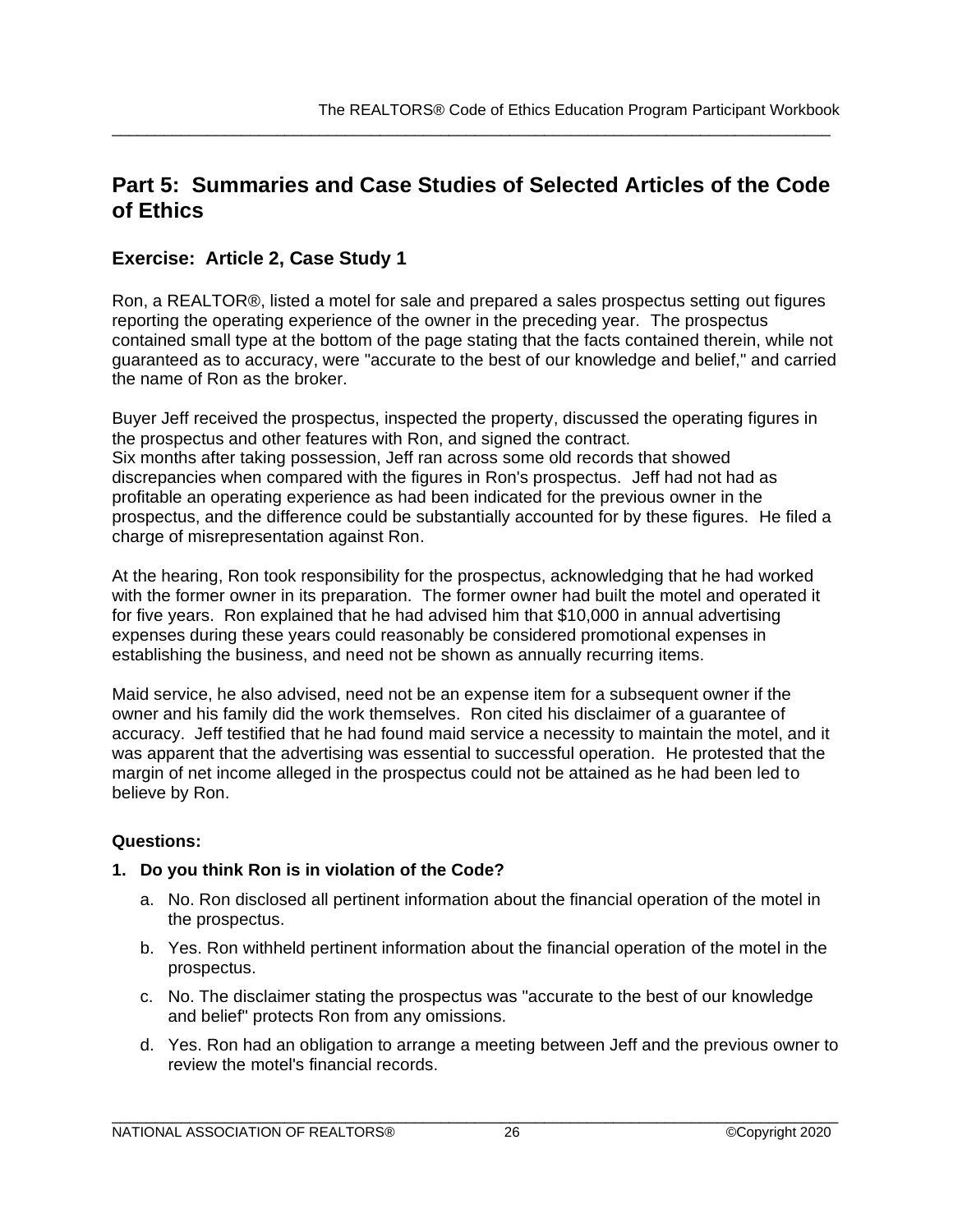## **2. What was Ron's obligation to Jeff?**

a. To fully disclose financial information that he reasonably should have known to be relevant and significant.

\_\_\_\_\_\_\_\_\_\_\_\_\_\_\_\_\_\_\_\_\_\_\_\_\_\_\_\_\_\_\_\_\_\_\_\_\_\_\_\_\_\_\_\_\_\_\_\_\_\_\_\_\_\_\_\_\_\_\_\_\_\_\_\_\_\_\_\_\_\_\_\_\_\_\_\_\_\_\_\_\_\_\_

- b. To formulate an optimistic prospectus to encourage Jeff to purchase the property.
- c. To accurately convey information given to him by the seller.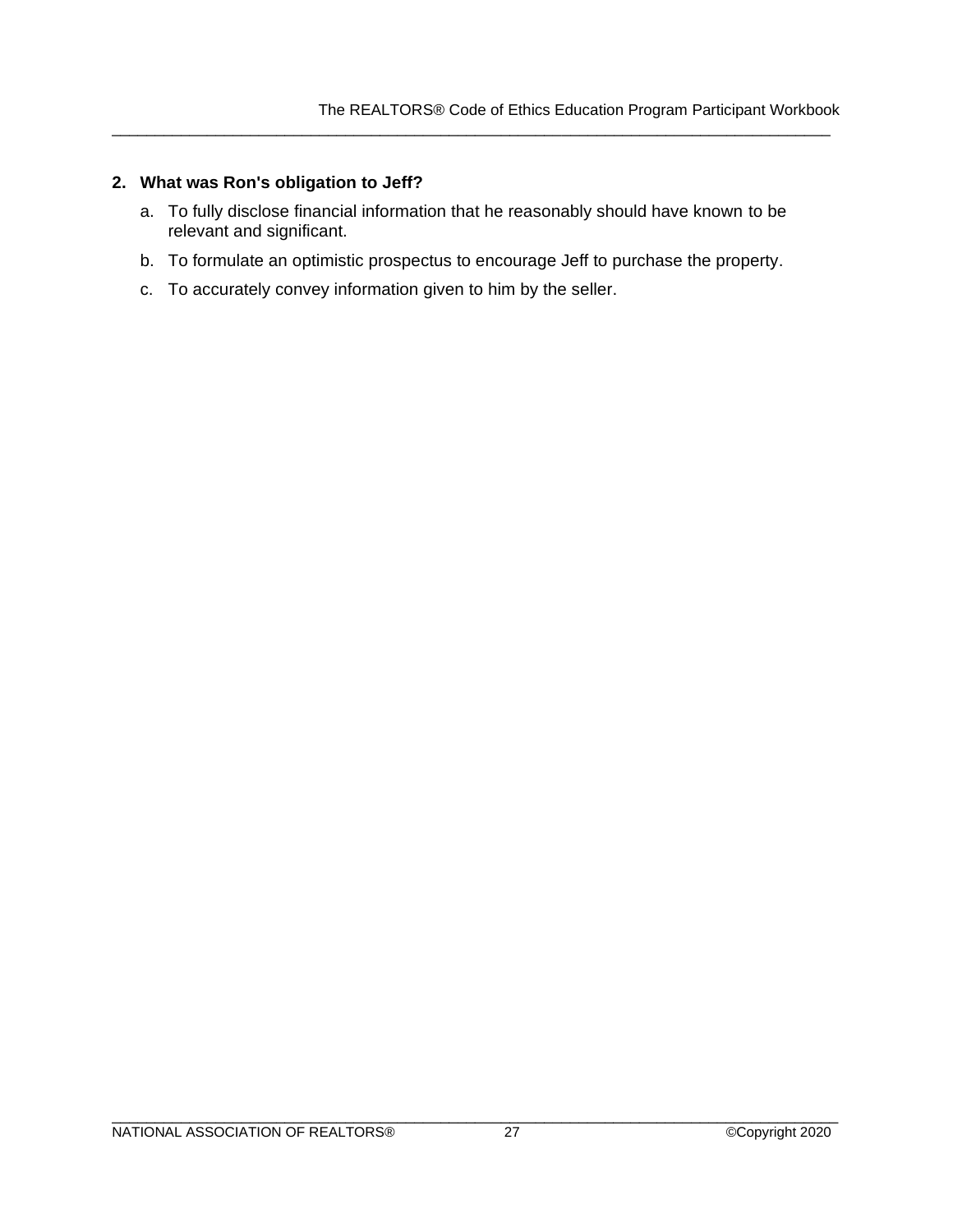\_\_\_\_\_\_\_\_\_\_\_\_\_\_\_\_\_\_\_\_\_\_\_\_\_\_\_\_\_\_\_\_\_\_\_\_\_\_\_\_\_\_\_\_\_\_\_\_\_\_\_\_\_\_\_\_\_\_\_\_\_\_\_\_\_\_\_\_\_\_\_\_\_\_\_\_\_\_\_\_\_\_\_

## **Exercise: Article 2, Case Study 2**

Dr. Luis, who recently completed his medical residency, decides to return home to the neighborhood where he grew up to open a small medical practice. He enlists the services of REALTOR® Sara to find him a suitable space for his clinic. Sara emails Dr. Luis several properties that fit his requirements. One property is a two-story building listed by REALTOR® Tom that shows in the remarks section, "Rental apartment upstairs."

Dr. Luis calls Sara to tell her that something about Tom's listing seems odd. "That building is in the neighborhood I grew up in," says Dr. Luis, "and I remember there being a problem with the Building Department when the owners added a kitchen to the second floor so they could live above their business."

Sara assures Dr. Luis that she will make the necessary inquiries, then promptly get back to him. A call to the Building Department confirms Dr. Luis' suspicion – that the building is zoned "commercial" and does not provide for a residential apartment."

Feeling embarrassed and misled by an apparent misrepresentation of the property in the MLS, Sara contacts Listing Broker Tom who acknowledges the seller told him the rehab was "up to code," but was completed without the necessary permits. According to Tom, the apartment had never been rented. "I assumed the new owners could get a zoning change or variance from the Building Department," he said.

Sara contemplates filing an ethics complaint against Tom, charging a violation of Article 2 for publishing inaccurate information in the MLS.

### **Questions:**

### **1. Did Tom violate Article 2?**

- a. No. Once he was contacted by Sara, Tom explains to her exactly why he thinks the future owners might be able to obtain a zoning change or variance from the Building Department.
- b. Yes. Tom misrepresents the property information in the MLS.
- c. No. It is outside Tom's expertise to know whether the property's zoning provides for an apartment.
- d. Maybe, depending on whether the seller told Tom to list the property in the MLS that way.
- **2. Should Tom have identified the building as having a revenue generating apartment?** a. Yes. As indicated by the seller, the apartment was built "to code".
	- b. No. Tom knew that the building would need to have a zoning change or variance from the Building Department before it could legally be rentable.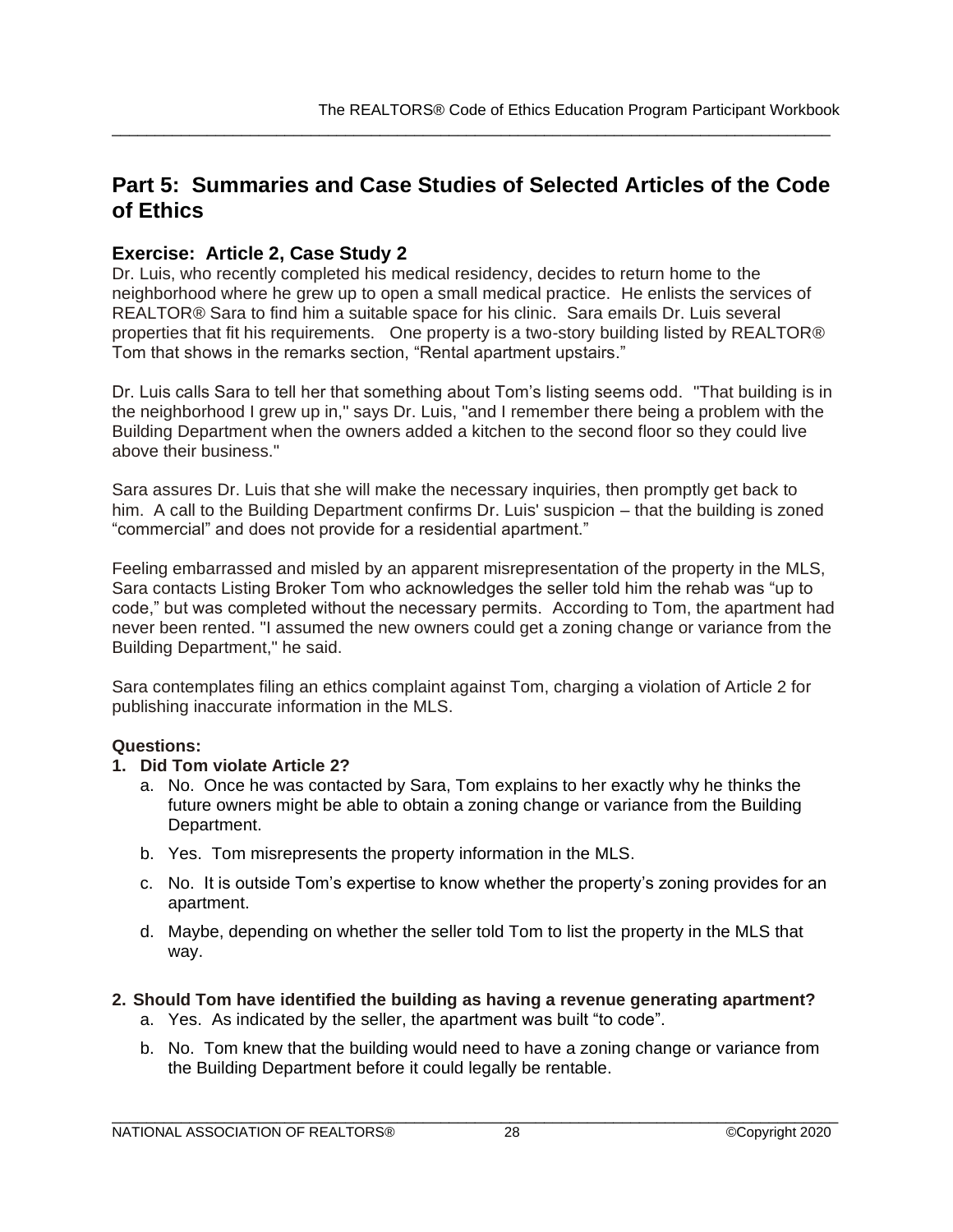- c. Yes. The former owners did write-off the apartment on their taxes.
- d. Yes. Tom made no representation that the apartment was legally built.

\_\_\_\_\_\_\_\_\_\_\_\_\_\_\_\_\_\_\_\_\_\_\_\_\_\_\_\_\_\_\_\_\_\_\_\_\_\_\_\_\_\_\_\_\_\_\_\_\_\_\_\_\_\_\_\_\_\_\_\_\_\_\_\_\_\_\_\_\_\_\_\_\_\_\_\_\_\_\_\_\_\_\_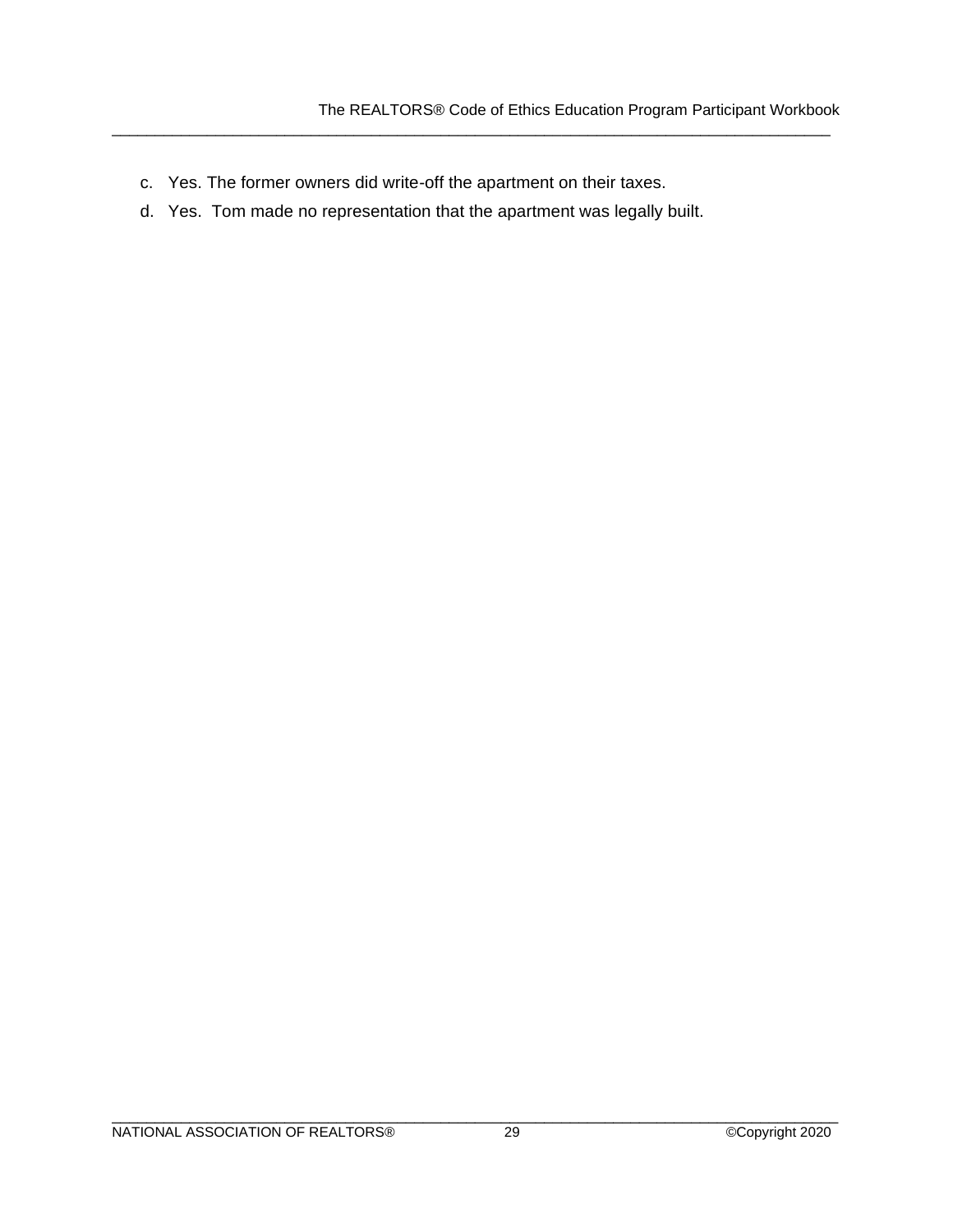\_\_\_\_\_\_\_\_\_\_\_\_\_\_\_\_\_\_\_\_\_\_\_\_\_\_\_\_\_\_\_\_\_\_\_\_\_\_\_\_\_\_\_\_\_\_\_\_\_\_\_\_\_\_\_\_\_\_\_\_\_\_\_\_\_\_\_\_\_\_\_\_\_\_\_\_\_\_\_\_\_\_\_

## **Exercise: Article 3, Case Study 1**

Lucy is a listing broker who published an offer of cooperation and compensation in MLS for one of her listings, prices of \$100,000). The offer of compensation to MLS participants was for X percent. Sam saw the MLS listing, showed the property and wrote an offer on the property for Barney Buyer. When Sam delivered the offer to Lucy, she said "Oh, by the way, I had to reduce my commission the other day to keep the seller happy. I can only pay Y percent co-op fee now." (Y is 1 percent less than X.)

## **Questions:**

## **1. What Standard of Practice under Article 3 applies to this case?**

- a. Standard of Practice 3-4 (dual or variable rate commissions).
- b. Standard of Practice 3-2 (changes in compensation offers).
- c. Standard of Practice 3-1 (terms of compensation offers).
- d. Standard of Practice 3-3 (mutually agreed changes in compensation).
- e. Standard of Practice 3-8 (availability of listed property).

## 2. **Is Lucy in violation of the Code?**

- a. Yes. She failed to timely communicate the change in cooperative compensation before Sam produced an offer to purchase.
- b. No. Listing brokers establish the terms and conditions of offers to cooperate and Sam had the obligation to ascertain those terms.
- c. Yes. It is unethical for Lucy to change the cooperative compensation once it is established.
- d. No. Whatever the seller dictates to Lucy is what the cooperating broker must accept.

## 3. **If Sam files an arbitration claim against Lucy for the compensation offered through the MLS, should Sam prevail?**

- a. No. A possible violation of the Code of Ethics is not a determining factor in an arbitration claim.
- b. No. Lucy is the "master of her offer" and can change it at any time before the closing.
- c. Yes. An arbitration panel would likely rule in Sam's favor if Sam can prove that he produced an offer that resulted in the sale before Lucy attempted to change her compensation offer.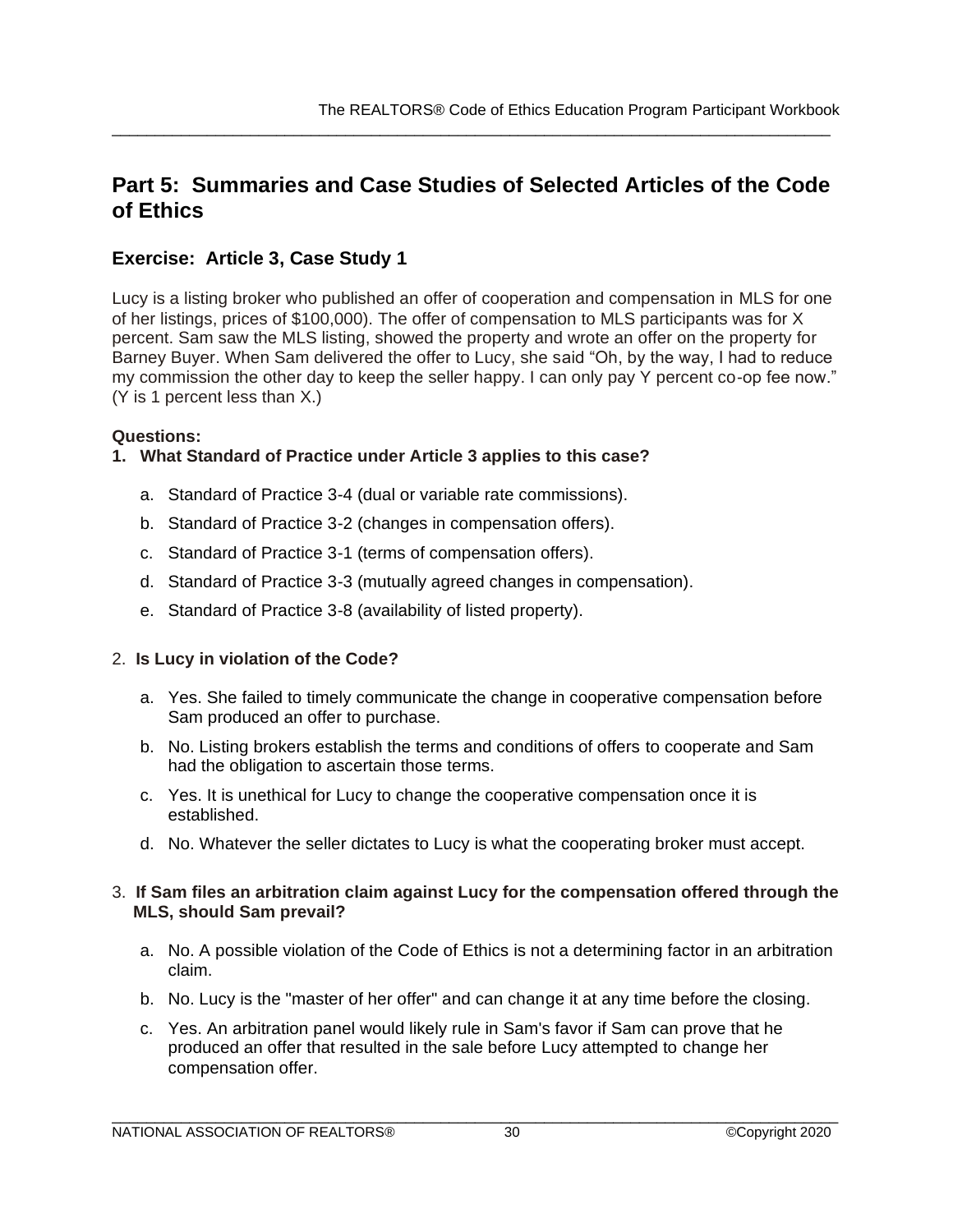d. No. Lucy is only obligated to split based on what the seller pays, regardless of what was originally published in the MLS.

\_\_\_\_\_\_\_\_\_\_\_\_\_\_\_\_\_\_\_\_\_\_\_\_\_\_\_\_\_\_\_\_\_\_\_\_\_\_\_\_\_\_\_\_\_\_\_\_\_\_\_\_\_\_\_\_\_\_\_\_\_\_\_\_\_\_\_\_\_\_\_\_\_\_\_\_\_\_\_\_\_\_\_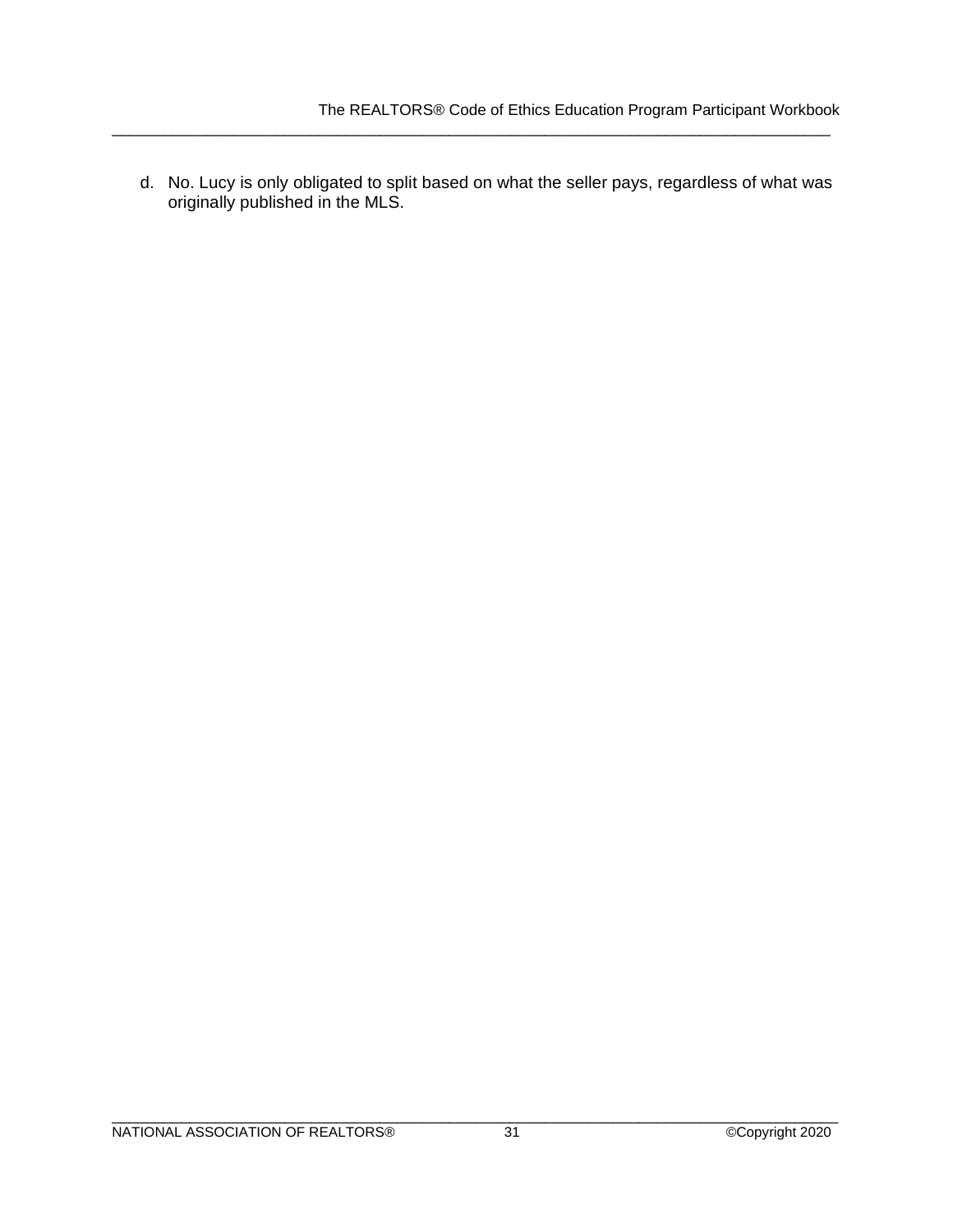\_\_\_\_\_\_\_\_\_\_\_\_\_\_\_\_\_\_\_\_\_\_\_\_\_\_\_\_\_\_\_\_\_\_\_\_\_\_\_\_\_\_\_\_\_\_\_\_\_\_\_\_\_\_\_\_\_\_\_\_\_\_\_\_\_\_\_\_\_\_\_\_\_\_\_\_\_\_\_\_\_\_\_

## **Exercise: Article 3, Case Study 2**

The offer, contingent on the sale of the buyer's current office building, is accepted by Seller Sam. But, Sam instructs Bill, the listing broker, to continue to market the property with the hope that a better offer or one without a contingency would be made.

One week later, Buyer Broker Steve contacts Bill to arrange a showing of the property to an outof-town client. "I think it's the perfect building and location for my client's business. He'll be here this weekend," says Steve. Bill sets up the showing for the weekend, but says nothing about the previously-accepted purchase offer.

After seeing the property with his client, Steve drafts a purchase offer and sends it to Bill's office. At Seller Sam's instruction, Bill informs the original buyer of the second offer, and the buyer waives the contingency.

Bill informs Steve that Sam intends to close on a previously-accepted contract now that the "sales contingency" has been removed. Steve is very upset that Bill did not tell him about the previously-accepted offer. Bill says he continued to market the property and did not make other brokers aware it was under contract to promote his client's best interest by continuing to attract buyers.

### **Questions:**

## **1. Is Bill obligated to disclose the accepted offer to other cooperating brokers?**

- a. Yes. Standard of Practice 3-6 clearly establishes that Bill must disclose accepted offers.
- b. No. It could have affected Bill's ability to obtain future offers.
- c. No, not if the seller instructed Bill to keep it confidential.
- d. No, not if the offer included unresolved contingencies.

### 2. **Does Bill's obligation under Article 1 to protect and promote his seller client's interests mean that he should not reveal the accepted offer?**

- a. Yes. Bill's obligation to protect and promote the client's interests controls and Bill should not be found in violation of the Code.
- b. Yes. Because Article 1 is a higher priority than Article 3, Article 1 controls.
- c. No. Article 1 also requires that Bill be honest with all parties. This obligation of honesty, along with the requirement of Standard of Practice 3-6, requires Bill to make the disclosure of the accepted offer.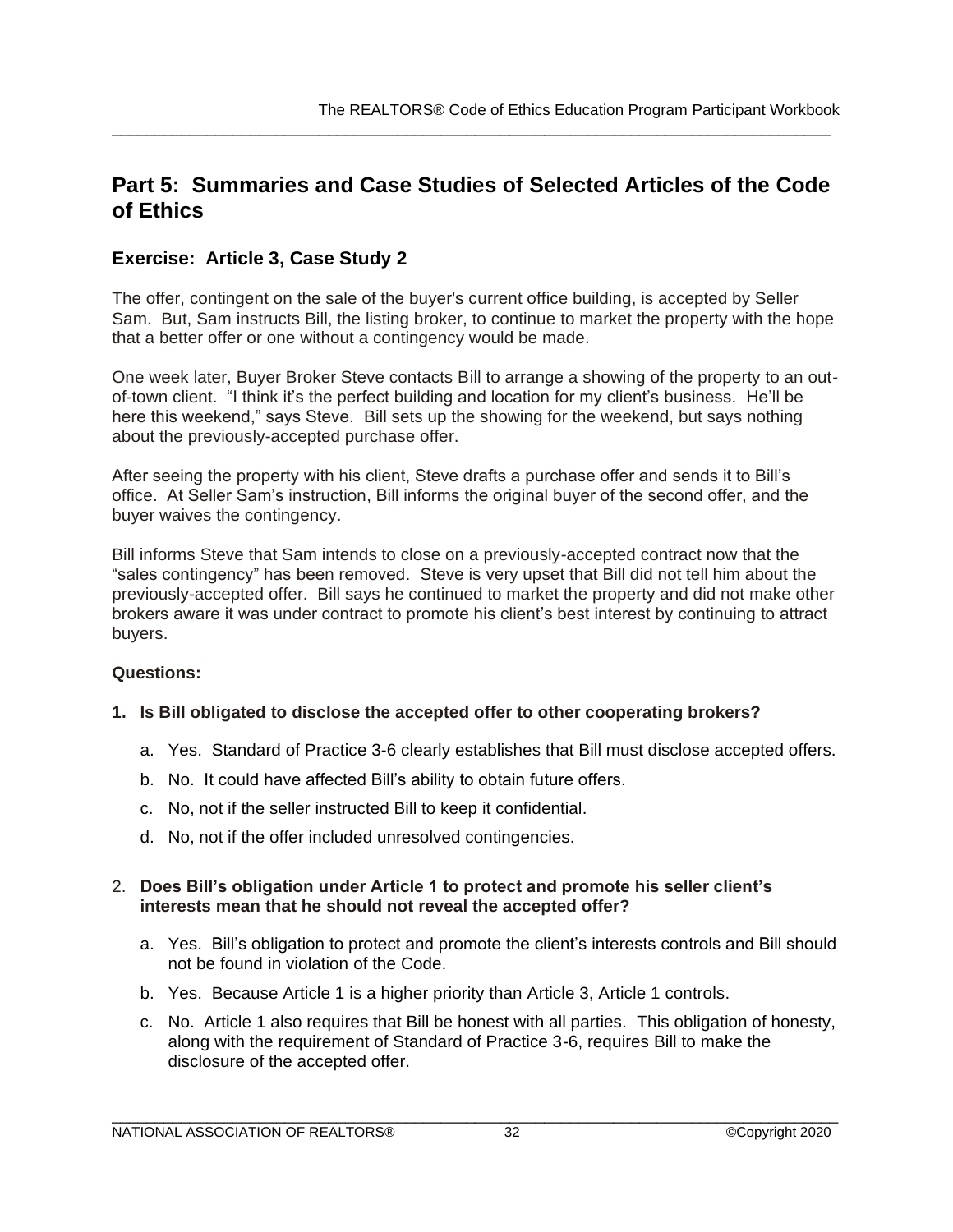d. Yes. Article 1 emphasizes fiduciary obligations and overrides any other obligation that potentially conflicts with it.

\_\_\_\_\_\_\_\_\_\_\_\_\_\_\_\_\_\_\_\_\_\_\_\_\_\_\_\_\_\_\_\_\_\_\_\_\_\_\_\_\_\_\_\_\_\_\_\_\_\_\_\_\_\_\_\_\_\_\_\_\_\_\_\_\_\_\_\_\_\_\_\_\_\_\_\_\_\_\_\_\_\_\_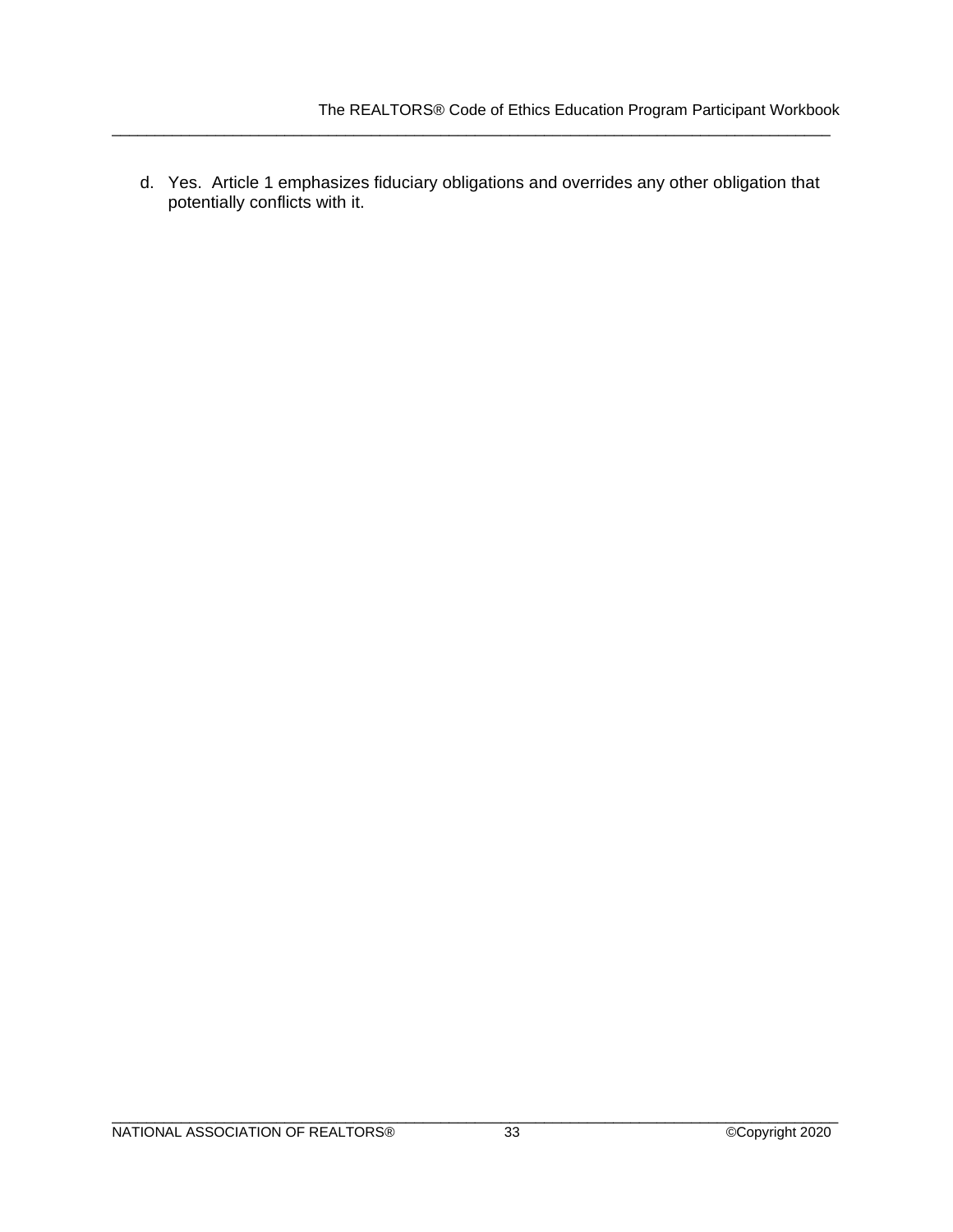\_\_\_\_\_\_\_\_\_\_\_\_\_\_\_\_\_\_\_\_\_\_\_\_\_\_\_\_\_\_\_\_\_\_\_\_\_\_\_\_\_\_\_\_\_\_\_\_\_\_\_\_\_\_\_\_\_\_\_\_\_\_\_\_\_\_\_\_\_\_\_\_\_\_\_\_\_\_\_\_\_\_\_

## **Exercise: Article 11, Case Study 1**

It was a listing that Leo, a REALTOR®, now wished he had never taken. Keith, Leo's close friend, was selling his home and was adamant about having Leo list the property. Leo appreciated the gesture, but repeatedly told Keith that his experience was in commercial properties and not residential. In addition, Keith's home was in an area of the city that Leo didn't know much about. Leo strongly urged Keith to have the house appraised. Keith insisted he knew the area and that \$166,000 was the home's fair market value. This amount seemed low to Leo, but he listed the house at this price. It quickly sold to a young couple, Linda and Brian.

Five months later Leo received a call from Keith, who was upset. Keith told Leo that he met the buyers, Linda and Brian, at a party and found out the two were moving because Linda had been reassigned to another city by her company. The couple had received an offer on the house for \$190,000, which they declined, feeling they could do better. Keith was upset at Leo for not giving him better advice concerning the \$166,000 sale price.

## **Questions:**

## **1. In addition to Article 11, which other Article might apply to this case?**

- a. Article 5
- b. Article 10
- c. Article 1
- d. Article 2

### 2. **Is Leo in violation of the Code?**

- a. Yes. He failed to do a market analysis when listing the home. In addition, he should have provided Keith an appraisal at his cost.
- b. No. He had no obligation to Keith once Keith insisted on Leo listing the property.
- c. Yes. Even though he told Keith about residential sales being outside his field of expertise, he was also required to "engage the assistance" of a residential real estate broker.
- d. No. He fully disclosed to Keith that he was a commercial broker and that Keith's property was outside his area of expertise. He also recommended that Keith have the property appraised.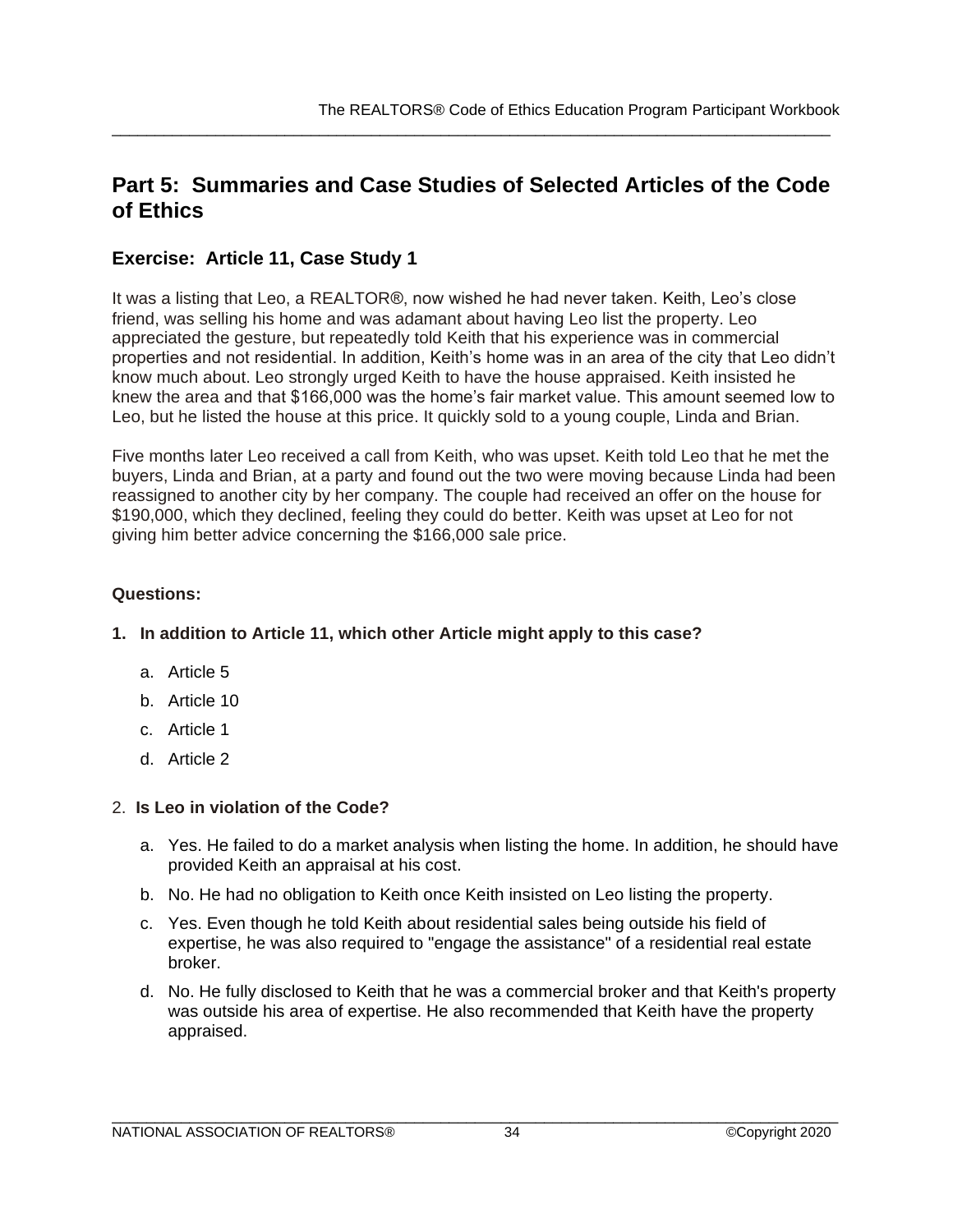\_\_\_\_\_\_\_\_\_\_\_\_\_\_\_\_\_\_\_\_\_\_\_\_\_\_\_\_\_\_\_\_\_\_\_\_\_\_\_\_\_\_\_\_\_\_\_\_\_\_\_\_\_\_\_\_\_\_\_\_\_\_\_\_\_\_\_\_\_\_\_\_\_\_\_\_\_\_\_\_\_\_\_

## **Exercise: Article 11, Case Study 2**

Sean considers refinancing a twenty-three unit apartment building he has owned for several years to unlock some of the equity. The lending firm, ABC Mortgage, orders an appraisal for the property from REALTOR® Paul, who happens to be a licensed appraiser and a commercial real estate broker. The appraisal report is complete with the property address, date prepared, value, purpose, and market data. After receiving the appraisal, Sean is surprised to learn how much the building has appreciated and decides to sell the property instead of refinancing it.

Because Sean likes how thorough REALTOR® Paul was with the appraisal process and knowing that he is a commercial broker, Sean hires Paul to represent him as his listing broker. Within one week, an offer is made on the property and accepted.

During the loan application, the prospective purchaser informs the new lender that the property was recently appraised for ABC Mortgage. The lender is surprised to learn that Paul is both the listing broker and the appraiser, and that no disclosure was made about his "contemplated interest" as established in Standard of Practice 11-1.

### **Questions:**

### **1. As used in Standard of Practice 11-1, does Paul have a "present or contemplated interest" in the property when he does the appraisal?**

- a. Yes, as a licensed commercial broker, there always is the chance that Paul could have listed the property in the future.
- b. No. At the time of the appraisal, Sean had no interest in selling the property.
- c. Yes, Paul was paid to conduct the appraisal.
- d. No, ABC Mortgage ordered the appraisal.

## 2. **Is Paul in Violation of Article 11?**

- a. Yes. Paul should have disclosed in the appraisal that he is a licensed broker.
- b. No, Paul provided all of the appropriate information in his appraisal, and at that time, he had no intention of listing Sean's property.
- c. Yes, Paul is not qualified to conduct the appraisal.
- d. Yes, Paul is not qualified to list the property.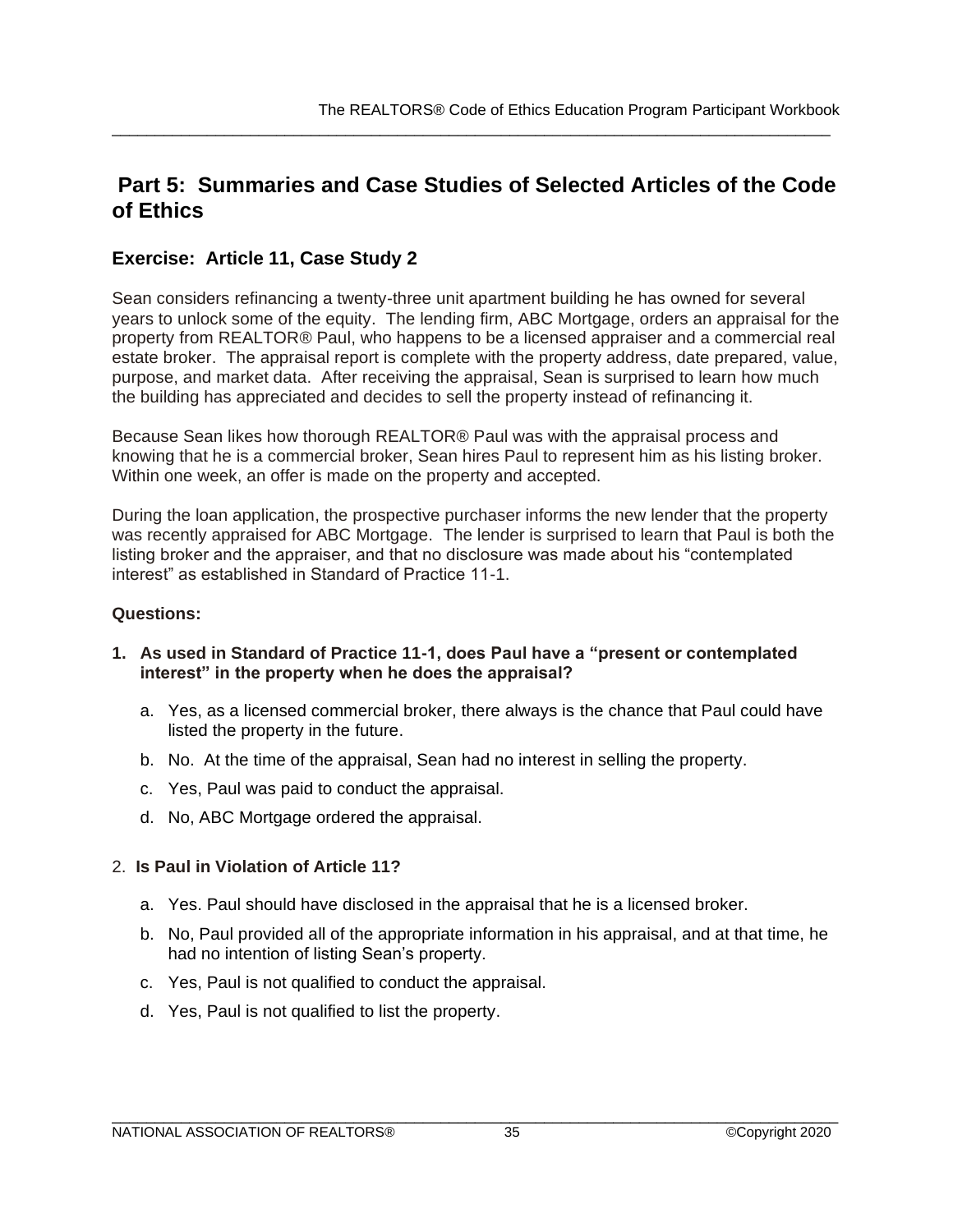\_\_\_\_\_\_\_\_\_\_\_\_\_\_\_\_\_\_\_\_\_\_\_\_\_\_\_\_\_\_\_\_\_\_\_\_\_\_\_\_\_\_\_\_\_\_\_\_\_\_\_\_\_\_\_\_\_\_\_\_\_\_\_\_\_\_\_\_\_\_\_\_\_\_\_\_\_\_\_\_\_\_\_

## **Exercise: Article 16, Case Study 1**

Tony operates a small accounting firm and owns the building that houses his offices. Given the recent growth of his firm, Tony purchased a larger office building and is planning to relocate. He enlisted the services of Sue, a REALTOR®, to sell his current office building and entered into a 90-day exclusive agreement.

Three months later and one week before Tony was to close on the new building, Tony's previous building remained unsold. Sue had shown the property only five times in the three months. "I think I should get another agent," Tony said to Fred, his friend. Fred suggested that Tony talk to Laura, a REALTOR® who had helped Fred sell his office building. Fred told Tony, "I'll give Laura a call, tell her about your situation, and see if she can help."

After Laura received Fred's call, she decided to call Sue to ask when her listing agreement with Tony expired. Laura had heard of Sue, but had never spoken to her. When Laura finally reached Sue after leaving a number of messages, Sue was abrupt, refusing to discuss her listing or disclose when it expired. Laura explained that under the circumstances she could go directly to the seller to get the information, thinking this might elicit a response from Sue. Instead, Sue hung up.

Laura then called Tony. He recognized Laura's name from his conversation with Fred and was happy to hear from her. Laura explained her services and indicated she would be happy to list Tony's office building after his exclusive listing agreement with Sue expired.

Two weeks later Sue's listing expired and Laura listed Tony's property. By the end of the month, it was sold.

Remember, if there is a conflict between state law and the Code, state law prevails.

Check your state law to be sure the actions in this case are permissible in your state.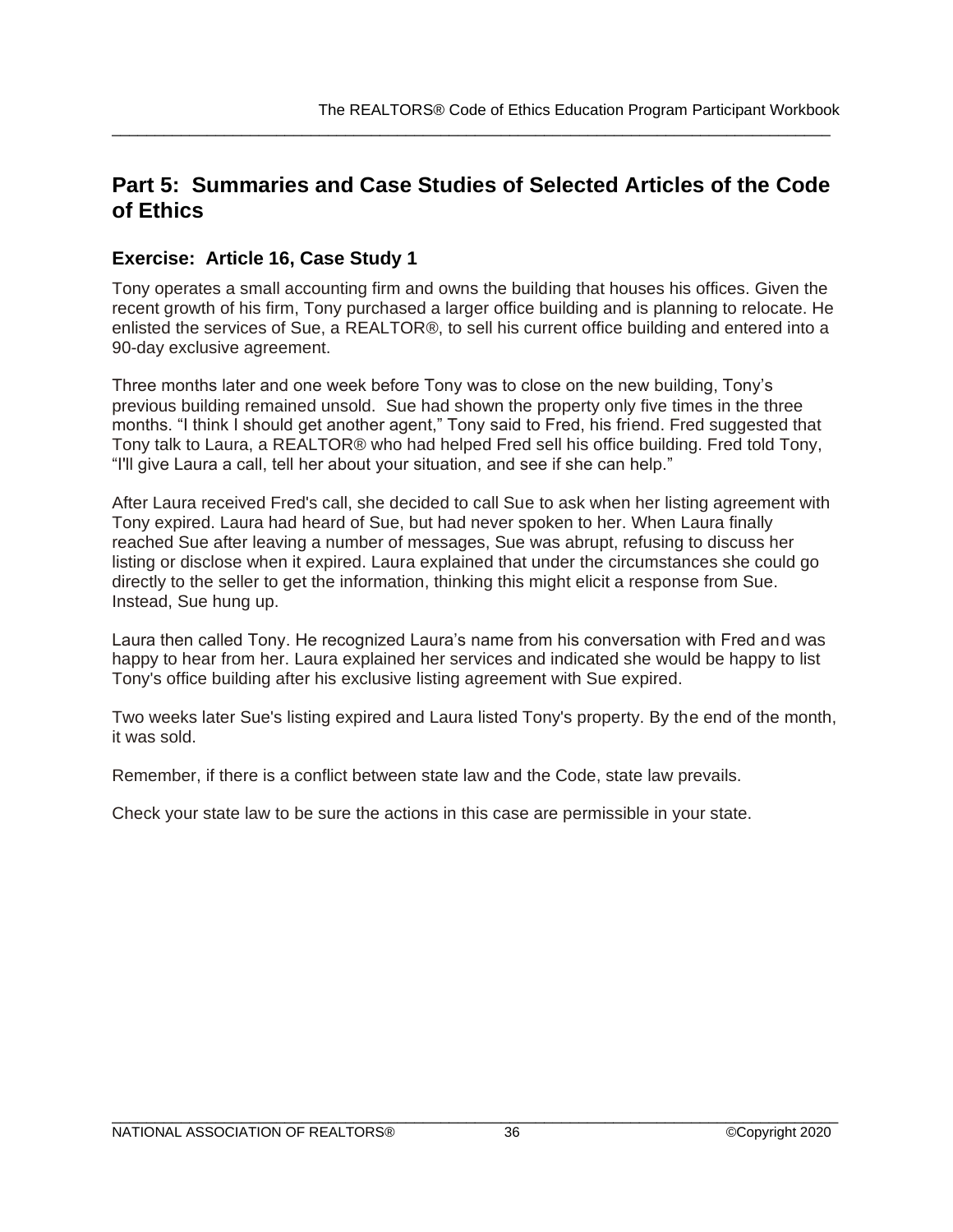## **Questions:**

## 1. **What Standard of Practice under Article 16 applies to this situation?**

\_\_\_\_\_\_\_\_\_\_\_\_\_\_\_\_\_\_\_\_\_\_\_\_\_\_\_\_\_\_\_\_\_\_\_\_\_\_\_\_\_\_\_\_\_\_\_\_\_\_\_\_\_\_\_\_\_\_\_\_\_\_\_\_\_\_\_\_\_\_\_\_\_\_\_\_\_\_\_\_\_\_\_

- a. Standard of Practice 16-6 (discussions with other's clients).
- b. Standard of Practice 16-4 (soliciting other's clients).
- c. Standard of Practice 16-2 (general mailings).
- d. All of the above.

### 2**. Is Laura in violation of Article 16?**

- a. Yes, Laura's call to Tony was an unethical solicitation.
- b. No, Article 16 doesn't apply.
- c. No, Laura followed the exact procedure specified by Standard of Practice 16-4.
- d. Yes, Laura was required to get Sue's permission to deal with Sue's client Tony.

### 3. **What was Laura's obligation?**

- a. Not to solicit Sue's listing unless Sue refused to tell Laura the nature and expiration date of the listing.
- b. None. Listings are fair game for solicitation at any time.
- c. Not to solicit Sue's listing under any circumstances.
- d. Not to solicit Sue's listing unless Sue's client, Tony, called Laura directly without Laura directly or indirectly initiating the discussion.

### 4**. Is Sue in violation of Article 16?**

- a. Yes, Sue is required to give Laura the nature and expiration date of the listing when Laura asks.
- b. No, Sue is not required to give Laura the requested information.
- c. Sue is not in violation of Article 16, but she is in violation of Article 3 by refusing to cooperate with Laura.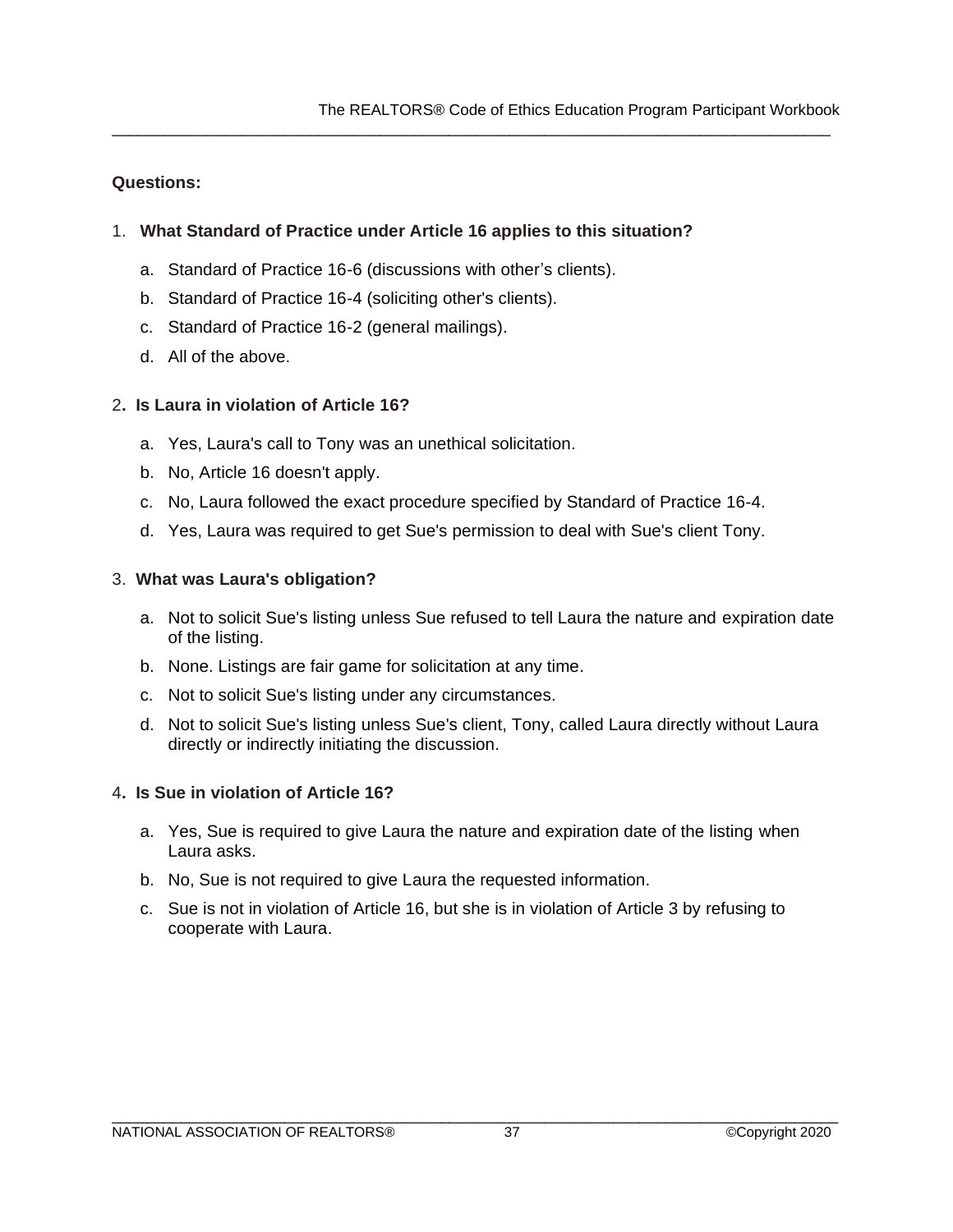\_\_\_\_\_\_\_\_\_\_\_\_\_\_\_\_\_\_\_\_\_\_\_\_\_\_\_\_\_\_\_\_\_\_\_\_\_\_\_\_\_\_\_\_\_\_\_\_\_\_\_\_\_\_\_\_\_\_\_\_\_\_\_\_\_\_\_\_\_\_\_\_\_\_\_\_\_\_\_\_\_\_\_

## **Exercise: Article 16, Case Study 2**

REALTOR® Barbara has an exclusive listing on Sue's property – a banquet hall that seats 2400 people. An offer for the property is submitted by Buyer Broker Mike. Barbara takes Mike with her to present the offer to Seller Sue later that evening. Sue is interested, but wants time to think it over.

The next day, Mike thinks about what an inept job Barbara did presenting his client's offer -- it was as if she didn't fully understand it. There were several important considerations that Barbara did not explain to Sue. Because he attended the presentation and was involved in the negotiations, Mike decides to contact Sue directly to ask if she has any questions and to explain some of the finer points of the offer. Although the offer is less than the list price, Mike thinks it is fair and recommends that Sue accept it. After a little more discussion, Sue agrees. The contract is signed and a copy is faxed to Mike's office.

When Mike calls Barbara to tell her about the sale, she becomes very upset because Mike worked directly with Sue, rather than her.

### **Questions:**

### 1. **Identify the Standard of Practice that applies to this situation?**

- a. 16-2
- b. 16-4
- c. 16-13
- d. 16-14

### 2. **Is there an obligation on Mike's part to work through Barbara?**

- a. No, the fact that Barbara had introduced Mike to Sue opened the door for him to carry on the negotiations with Sue directly.
- b. It depends on whether Barbara had expressly precluded Mike from contacting Sue directly.
- c. No. Mike has always been able to contact Sue directly.
- d. Yes. Mike should have worked only through Barbara, Sue's listing agent.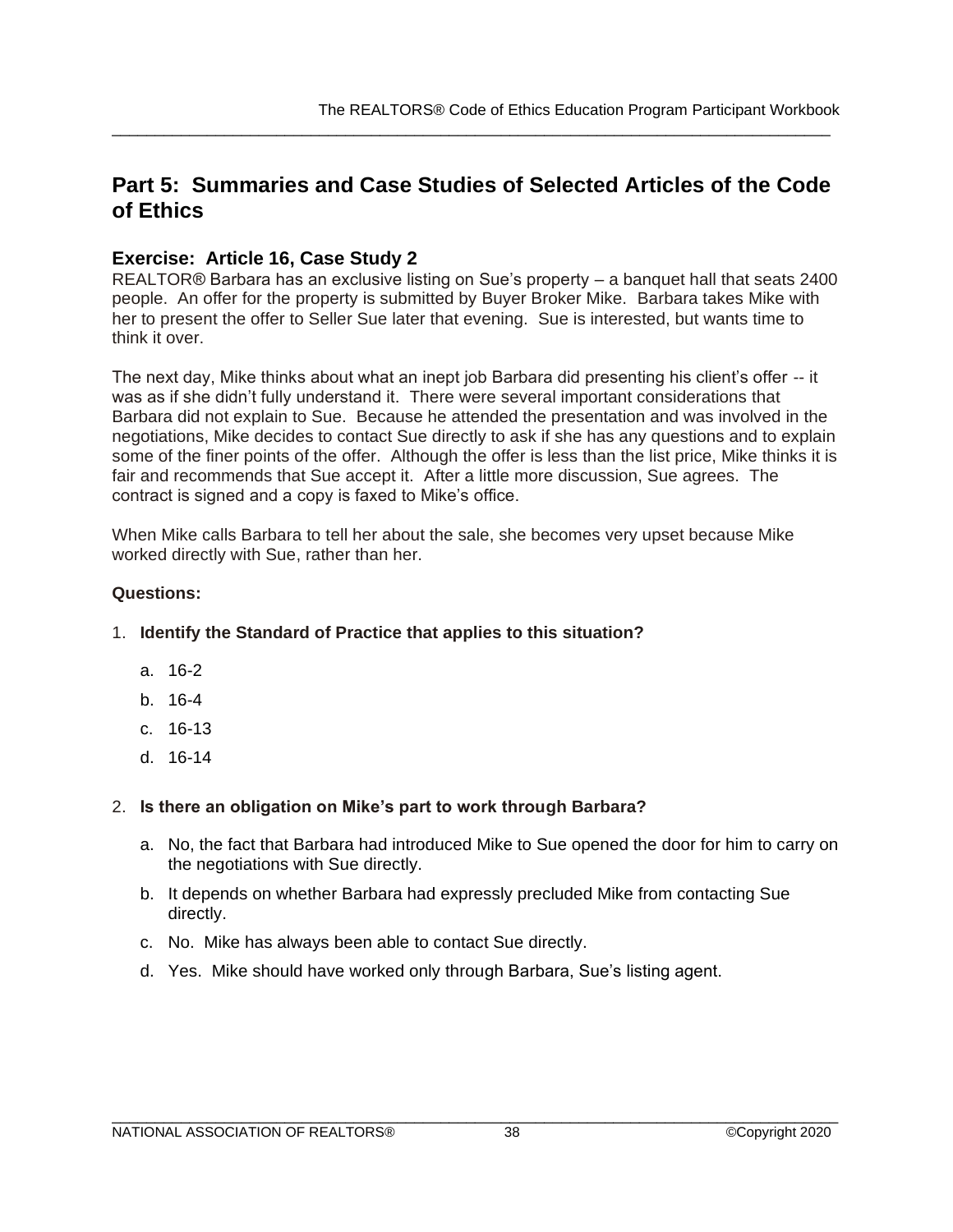## **Part 6: Pathways to Professionalism & Marketing the Code of Ethics**

\_\_\_\_\_\_\_\_\_\_\_\_\_\_\_\_\_\_\_\_\_\_\_\_\_\_\_\_\_\_\_\_\_\_\_\_\_\_\_\_\_\_\_\_\_\_\_\_\_\_\_\_\_\_\_\_\_\_\_\_\_\_\_\_\_\_\_\_\_\_\_\_\_\_\_\_\_\_\_\_\_\_\_

## **1. How do you use the Code of Ethics in your business?**

- Provides a competitive advantage
- You have agreed to abide by the tenets of the Code
- Point this advantage out to customers
- REALTORS<sup>®</sup> always put the client first
- A tool for training new agents
- Constant reminder of your professional services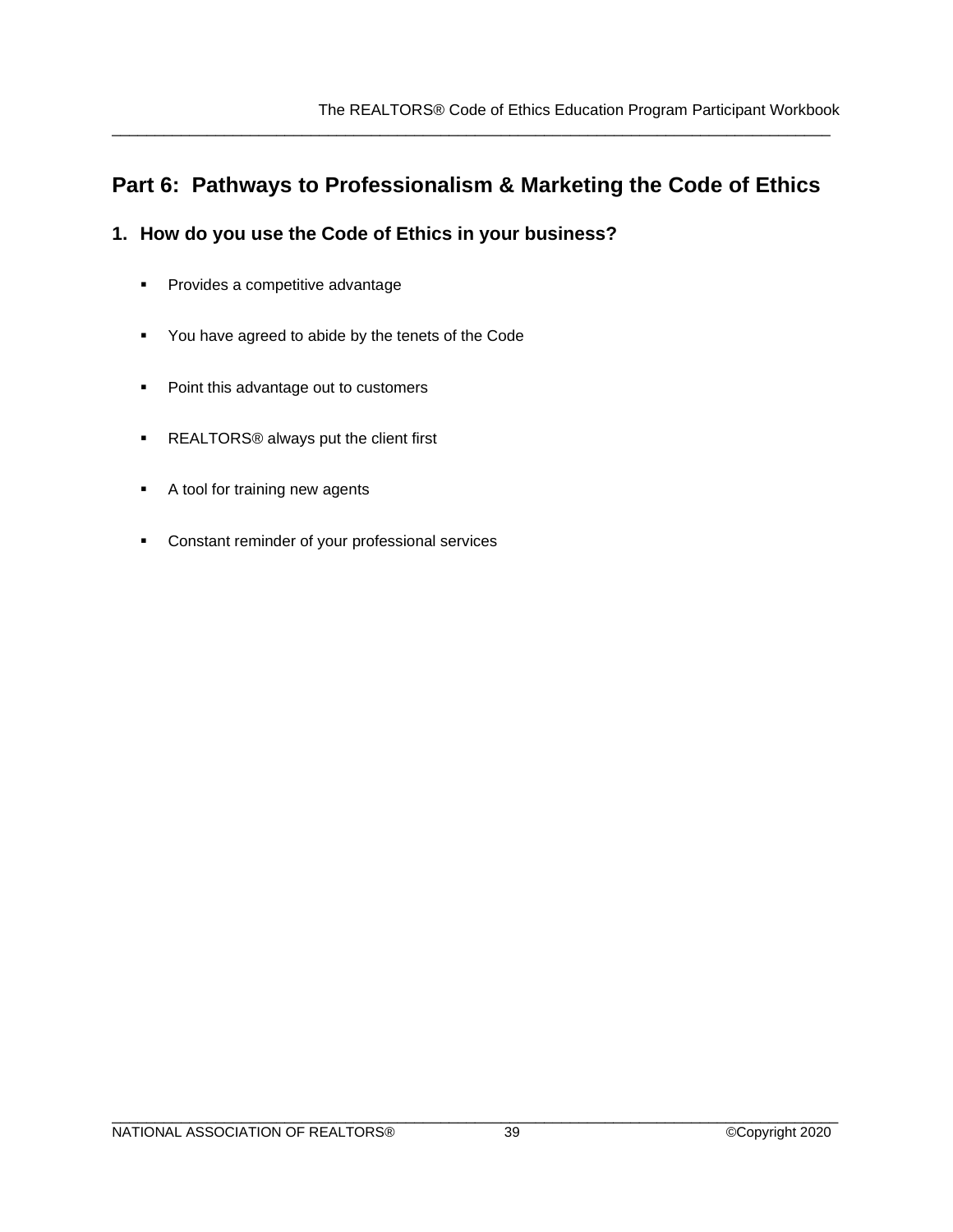## **Part 6: Pathways to Professionalism & Marketing the Code of Ethics**

\_\_\_\_\_\_\_\_\_\_\_\_\_\_\_\_\_\_\_\_\_\_\_\_\_\_\_\_\_\_\_\_\_\_\_\_\_\_\_\_\_\_\_\_\_\_\_\_\_\_\_\_\_\_\_\_\_\_\_\_\_\_\_\_\_\_\_\_\_\_\_\_\_\_\_\_\_\_\_\_\_\_\_

## **2. When do you look to the Code of Ethics for guidance? Part I**

- Situations arise that might make you question how to handle them—the Code provides you with a way to respond professionally.
	- Customers who question whether they should work with more than one agent
	- Customers who ask your opinion of another agent
	- Customers who think it's best to buy through the listing agent to get the best price
	- Customers you know personally who inquire about pocket listings

Some foreign buyers may not understand the Code because of language difficulties. The Code of Ethics is available on Realtor.org in the following languages:

- Chinese [Simplified](https://www.nar.realtor/sites/default/files/documents/2019-NAR-Code-Chinese-Simplified.doc) (DOC: 137 KB)
- Chinese [Traditional](https://www.nar.realtor/sites/default/files/documents/2019-NAR-Code-Chinese-Traditional.doc) (DOC: 127 KB)
- [Danish](https://www.nar.realtor/sites/default/files/documents/2019-NAR-Code-Danish.docx) (DOC: 44 KB)
- **•** [French](https://www.nar.realtor/sites/default/files/documents/2019-NAR-Code-French.docx) (DOC: 54 KB)
- [German](https://www.nar.realtor/sites/default/files/documents/2019-NAR-Code-German.docx) (DOC: 82 KB)
- [Italian](https://www.nar.realtor/sites/default/files/documents/2019-NAR-Code-Italian.docx) (DOC: 47 KB)
- [Japanese](https://www.nar.realtor/sites/default/files/documents/2019-NAR-Code-Japanese.docx) (DOC: 40 KB)
- [Korean](https://www.nar.realtor/sites/default/files/documents/2019-NAR-Code-Korean.doc) (DOC: 227 KB)
- [Portuguese](https://www.nar.realtor/sites/default/files/documents/2019-NAR-Code-Portuguese.docx) (DOC: 70 KB)
- [Romanian](https://www.nar.realtor/sites/default/files/documents/2019-NAR-Code-Romanian.docx) (DOC: 68 KB)
- [Russian](https://www.nar.realtor/sites/default/files/documents/2019-NAR-Code-Russian.docx) (DOC: 43 KB)
- [Spanish](https://www.nar.realtor/sites/default/files/documents/2019-NAR-Code-Spanish.docx) (DOC: 50 KB)
- [Tagalog](https://www.nar.realtor/sites/default/files/documents/2019-NAR-Code-Tagalog.docx) (DOC: 46 KB)
- [Vietnamese](https://www.nar.realtor/sites/default/files/documents/2019-NAR-Code-Vietnamese.doc) (DOC: 223 KB)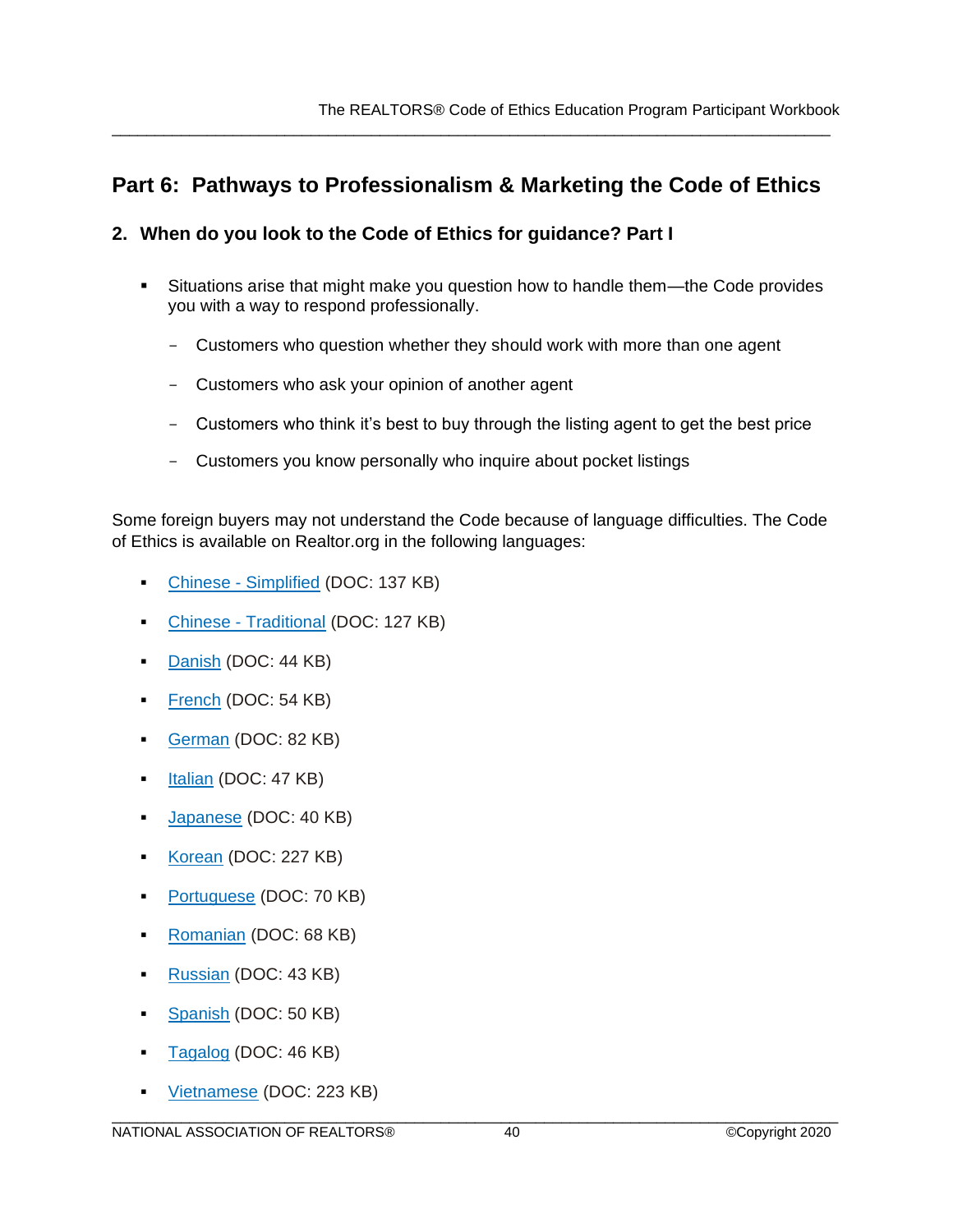## **Part 6: Pathways to Professionalism & Marketing the Code of Ethics (continued)**

\_\_\_\_\_\_\_\_\_\_\_\_\_\_\_\_\_\_\_\_\_\_\_\_\_\_\_\_\_\_\_\_\_\_\_\_\_\_\_\_\_\_\_\_\_\_\_\_\_\_\_\_\_\_\_\_\_\_\_\_\_\_\_\_\_\_\_\_\_\_\_\_\_\_\_\_\_\_\_\_\_\_\_

- Social media brings a new set of challenges to REALTORS<sup>®</sup>
- Article 12 of Code guides REALTORS<sup>®</sup> to be honest and truthful in all communication forms
- You might question the workings of another agent
- Code provides reassurance among all REALTORS<sup>®</sup> that all parties will act professionally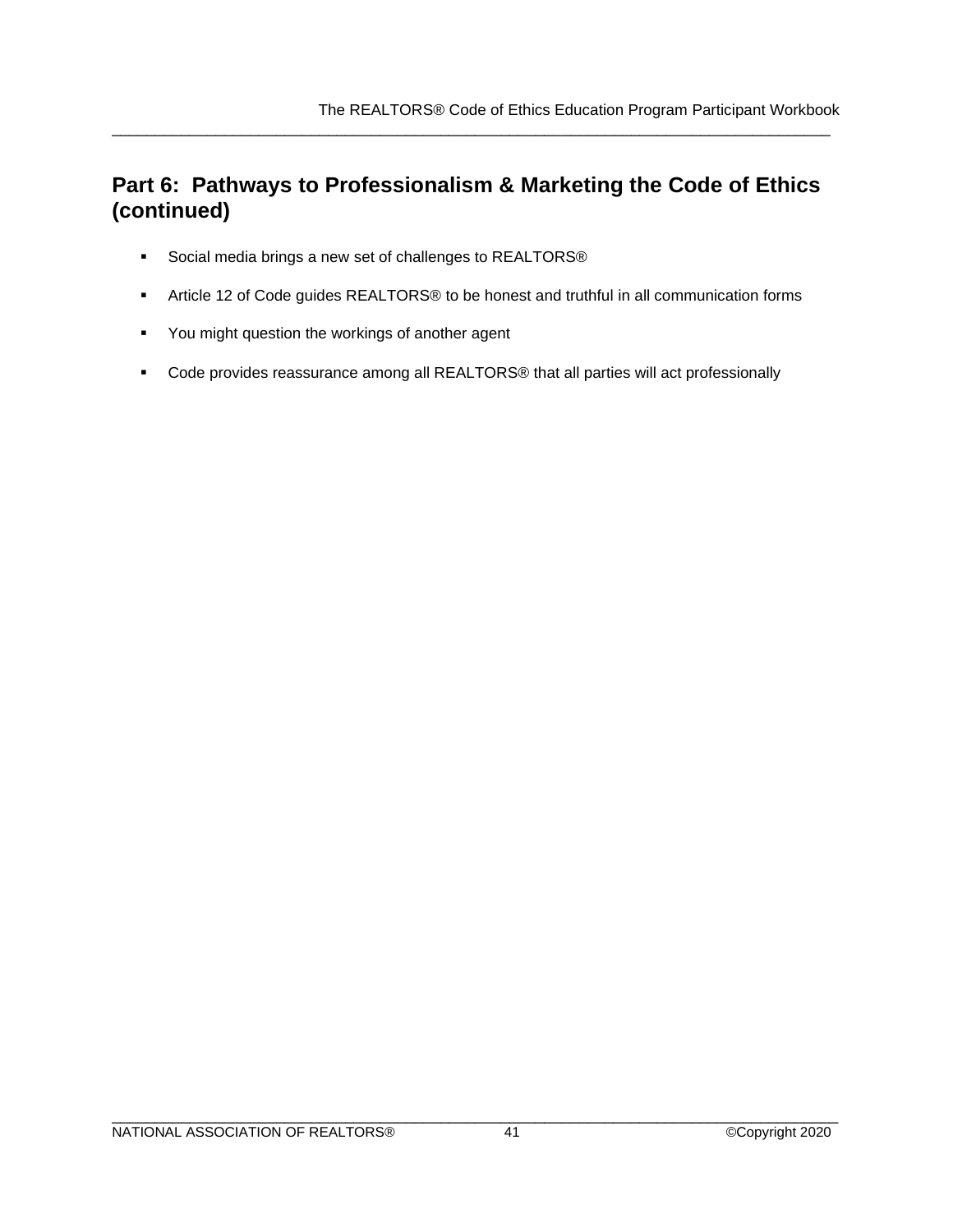## **Part 6: Pathways to Professionalism & Marketing the Code of Ethics**

\_\_\_\_\_\_\_\_\_\_\_\_\_\_\_\_\_\_\_\_\_\_\_\_\_\_\_\_\_\_\_\_\_\_\_\_\_\_\_\_\_\_\_\_\_\_\_\_\_\_\_\_\_\_\_\_\_\_\_\_\_\_\_\_\_\_\_\_\_\_\_\_\_\_\_\_\_\_\_\_\_\_\_

## **4. How do you promote your ethical duties as a real estate professional to consumers?**

- Use it as a marketing tool
- **EXECT** Let buyers and sellers know you have agreed to this standard of professionalism
- As a REALTOR<sup>®</sup> you will act in the client's best interest
- Pledge of Performance available in printable form at realtor.org and can be customized
- Use the Pledge in buying and listing presentations
- Wear and display your REALTOR<sup>®</sup> pin
- Make the Code a key component of all professional correspondence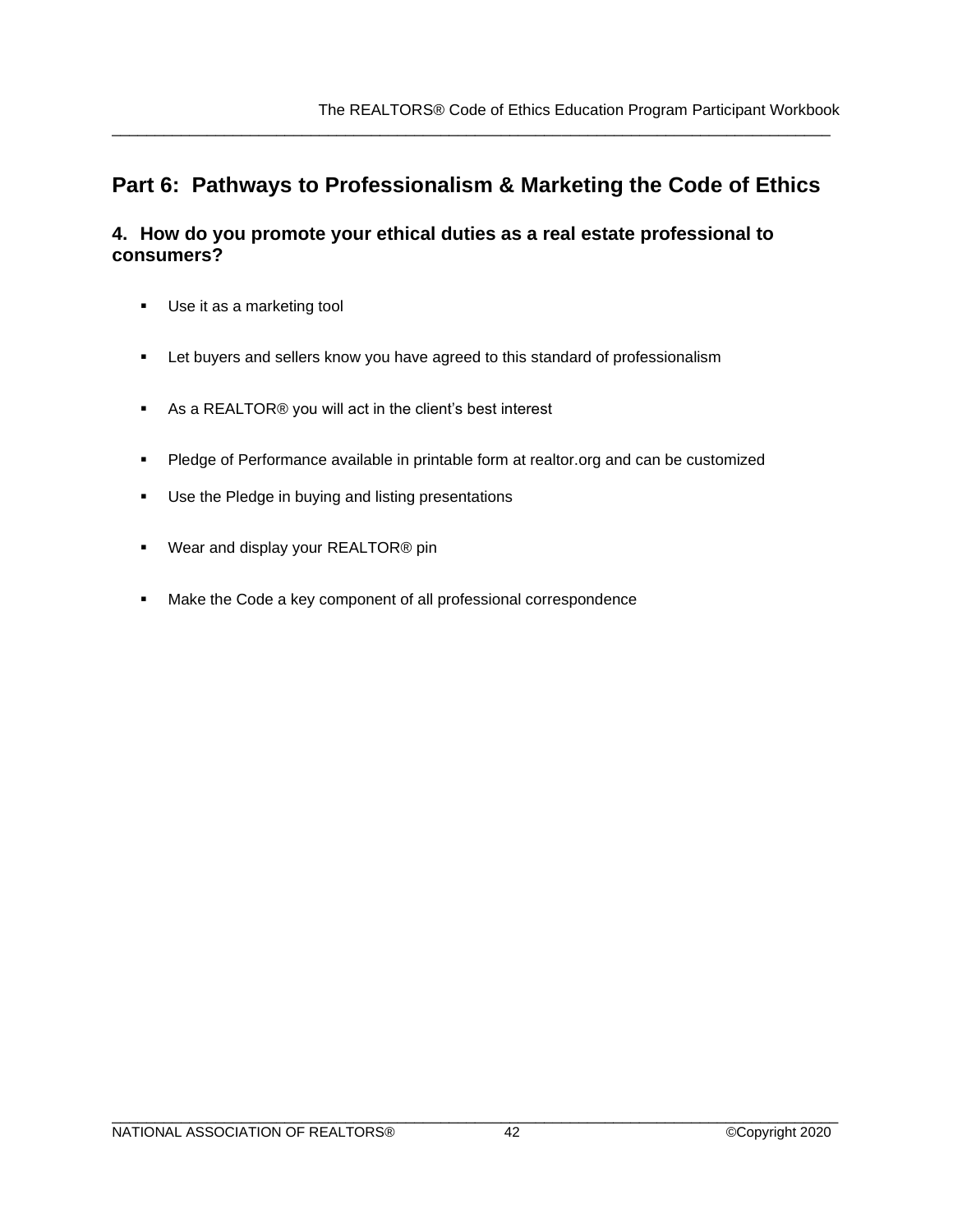## **Part 6: Pathways to Professionalism & Marketing the Code of Ethics**

\_\_\_\_\_\_\_\_\_\_\_\_\_\_\_\_\_\_\_\_\_\_\_\_\_\_\_\_\_\_\_\_\_\_\_\_\_\_\_\_\_\_\_\_\_\_\_\_\_\_\_\_\_\_\_\_\_\_\_\_\_\_\_\_\_\_\_\_\_\_\_\_\_\_\_\_\_\_\_\_\_\_\_

## **5. A Pathway to Professional Conduct: Respect Starts Here Part I**

Can take years to build a good reputation, but seconds to lose it.

Today's actions affect your business and reputation for years to come.

NAR Professional Standards Committee created Pathways to Professionalism.

- Not all-inclusive
- Should be guided by local custom and practice
- Cannot be the basis of a professional standards complaint

Six Timeless Tips:

- 1. Follow the "Golden Rule."
- 2. Show courtesy and respect to everyone.
- 3. Communicate with all parties in a timely fashion.
- 4. Always present a professional appearance.
- 5. Be aware of and meet all deadlines.
- 6. Be aware of and respectful of all cultural differences.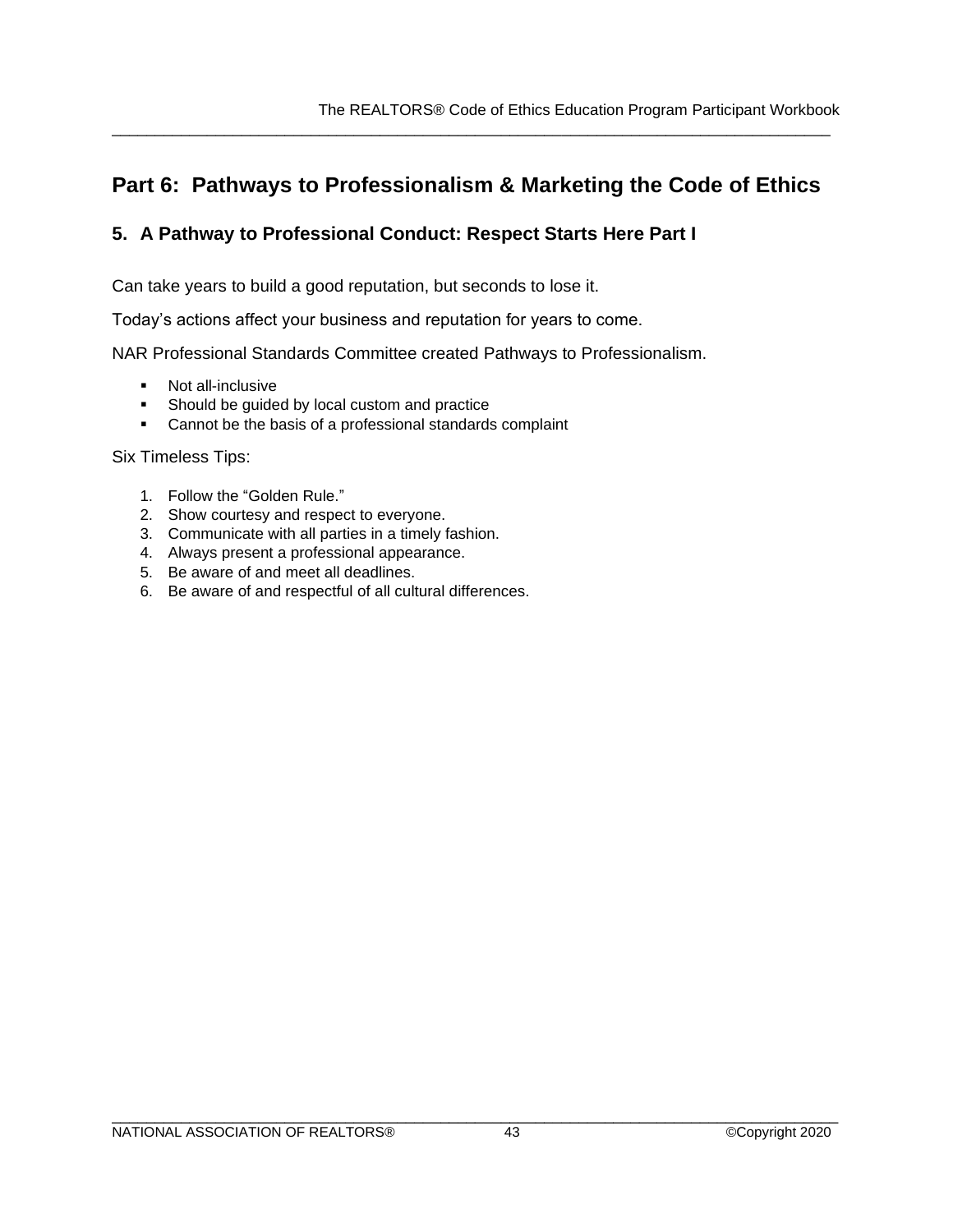## **Part 6: Pathways to Professionalism & Marketing the Code of Ethics (continued)**

\_\_\_\_\_\_\_\_\_\_\_\_\_\_\_\_\_\_\_\_\_\_\_\_\_\_\_\_\_\_\_\_\_\_\_\_\_\_\_\_\_\_\_\_\_\_\_\_\_\_\_\_\_\_\_\_\_\_\_\_\_\_\_\_\_\_\_\_\_\_\_\_\_\_\_\_\_\_\_\_\_\_\_

Three key areas of respect: property, the public, and peers.

Remember, you are the protector of that home.

### RESPECT FOR PROPERTY

- Be responsible.
- Keep all members of the group together.
- Never give anyone unaccompanied access to a listed property.
- **Enter property only with permission.**
- **EXECT:** Leave property as you found it.
- Contact listing broker immediately if something seems amiss with property.
- Be considerate of sellers' property. Don't let clients eat, drink, smoke, dispose of trash, use facilities, or bring pets without permission.
- **■** Use sidewalks to protect landscaping.
- Remove footwear in inclement weather.
- Avoid cell phone distractions when showing property.
- Be alert to surroundings to avoid unexpected issues (such as owner being home during showing).
- **.** If the owner is home during a showing, you should
	- o Ring the doorbell and announce yourself before entering the property.
	- o Be prepared to deal with the unexpected.
	- o Ask before using the telephone or facilities.
	- o Never criticize the property in front of the occupant.
	- o Inform occupants when leaving.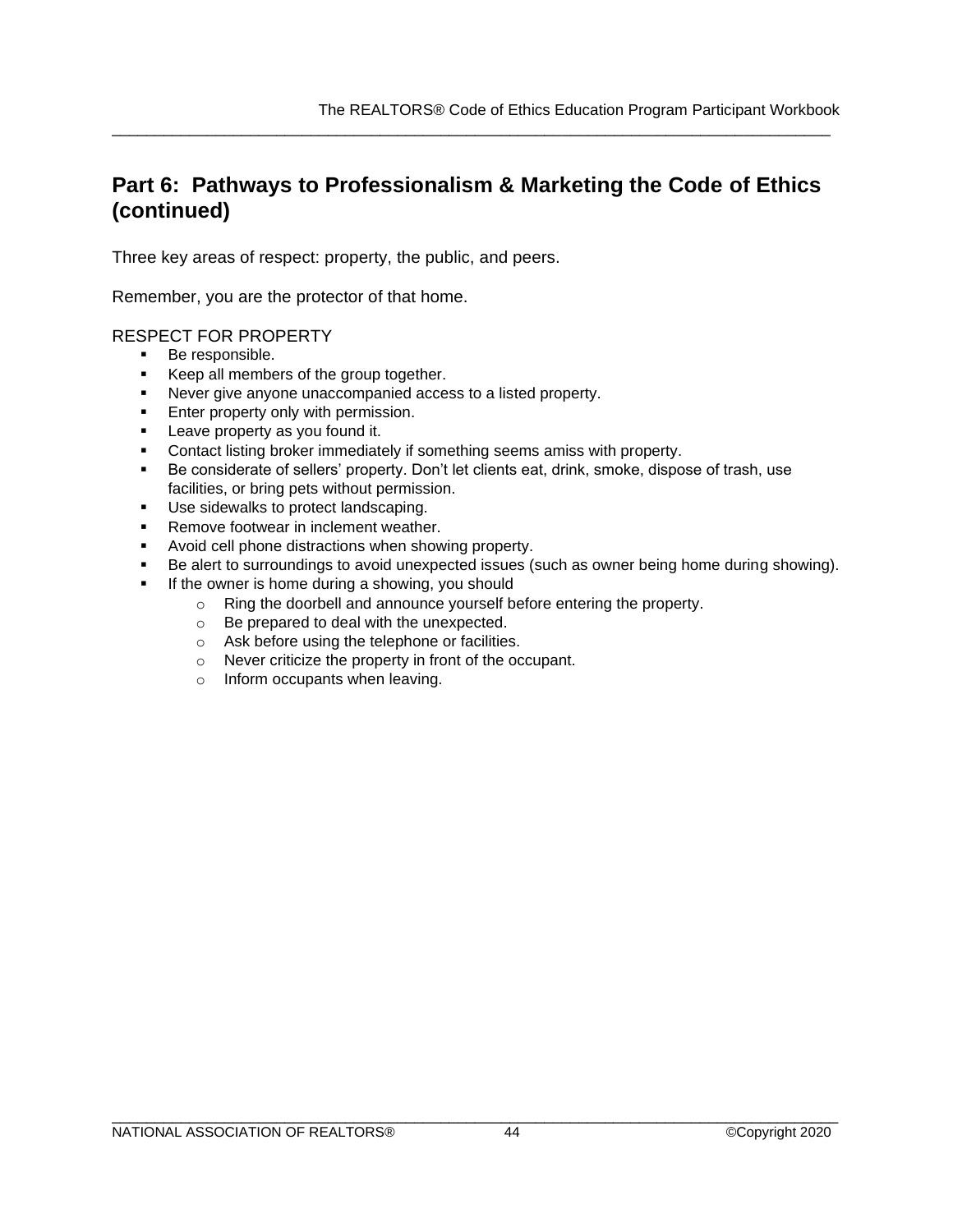## **Part 6: Pathways to Professionalism & Marketing the Code of Ethics (continued)**

\_\_\_\_\_\_\_\_\_\_\_\_\_\_\_\_\_\_\_\_\_\_\_\_\_\_\_\_\_\_\_\_\_\_\_\_\_\_\_\_\_\_\_\_\_\_\_\_\_\_\_\_\_\_\_\_\_\_\_\_\_\_\_\_\_\_\_\_\_\_\_\_\_\_\_\_\_\_\_\_\_\_\_

### RESPECT FOR THE PUBLIC

- Identify your REALTOR<sup>®</sup> and professional status.
- Leave your business card unless prohibited by local rules.
- **Encourage clients of other brokers to direct questions to that broker.**
- Don't tell people what you think, tell them what you know.
- Respond promptly to inquiries.
- Call if you're delayed or need to cancel an appointment.
- **•** Promptly explain situation to listing broker if a client decides not to view a listing.
- Communicate clearly—avoid jargon or slang.
- **EXEC** Schedule appointments as far in advance as possible.
- **•** Promise only what you can deliver.

### RESPECT FOR PEERS

- Identify your REALTOR<sup>®</sup> and professional status.
- Promptly and courteously respond to other agents' communications.
- Be cognizant of file sizes you send electronically as it might be a burden to the recipient.
- **EXECT** Notify listing broker if it appears there is inaccurate information on a listing.
- **•** Share important information about a property, such as pets or a security system.
- Show courtesy, trust, and respect to other agents.
- **■** Avoid inappropriate use of endearments or language that may be culturally insensitive.
- Do not prospect at other realtors' open houses or events.
- Return keys promptly after a showing.

The actions of a single REALTOR® affect the public perception of all REALTORS®.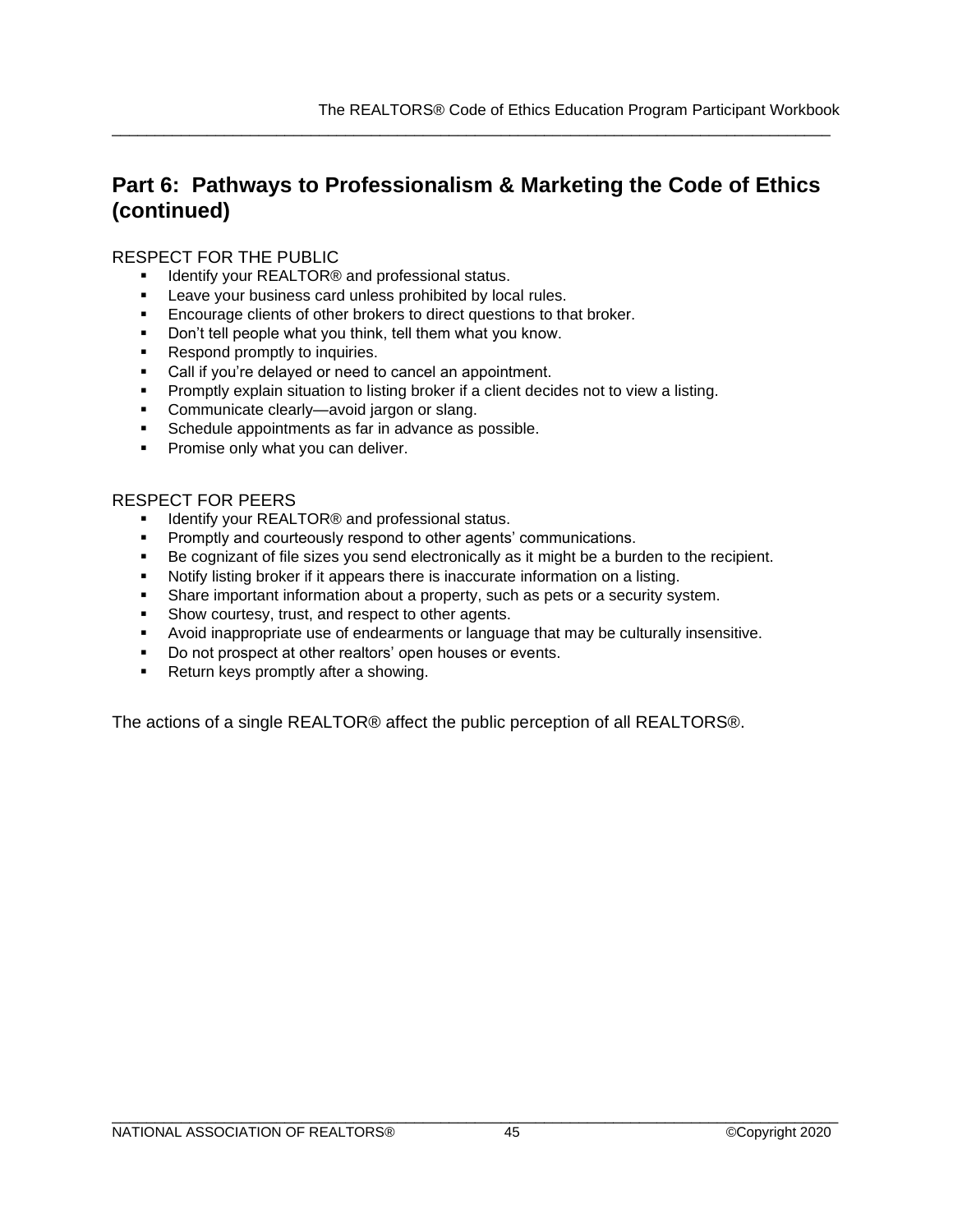## **Part 6: Pathways to Professionalism & Marketing the Code of Ethics**

\_\_\_\_\_\_\_\_\_\_\_\_\_\_\_\_\_\_\_\_\_\_\_\_\_\_\_\_\_\_\_\_\_\_\_\_\_\_\_\_\_\_\_\_\_\_\_\_\_\_\_\_\_\_\_\_\_\_\_\_\_\_\_\_\_\_\_\_\_\_\_\_\_\_\_\_\_\_\_\_\_\_\_

## **Exercise: Case Study 1**

Buyer agent Olivia represents Tom. On March 18, she picks Tom up to view several properties. Tom immediately notices that Olivia's car is a mess. CDs, listing sheets, kids' toys, food wrappers and coffee cups litter the floors and seats. "What can I say, I'm a busy agent with little time to clean my car", she laughs to Tom. After clearing a place for Tom to sit, they drive off to the first showing.

Agent Olivia found the first property in the local MLS. The showing instructions mention a lockbox on the property, and Olivia learns from another agent in her office that the sellers are out of town. Olivia does not contact the listing broker to show the property because she already has a lockbox access code. Just before entering the property, Olivia gets a call from her son's school. She gives Tom the access code to the lockbox and tells him to take a look while she takes the call. After she hangs up, Olivia is surprised to see a dog running around the front yard. Tom left the front door open and the owner's dog got out. She manages to get the dog back inside. Then Olivia realizes she and the dog have tracked mud in the foyer. Frustrated and surprised by the dog being there, Olivia decides it might be best to take Tom to the next showing before she tracks mud throughout the home. She hurries Tom out of the house, without turning off the lights, locking the front door, or replacing the key in the lockbox.

At the next property, the listing broker told Olivia to expect the seller to be home. Olivia knocks loudly – but no one answers. She uses the lockbox key to unlock the door. Before entering she announces that she and Tom have an appointment to look at the home. Hearing nothing, Olivia and Tom walk through the home, room to room. Once in the master bedroom, Olivia and Tom discuss the room's features, and their own likes and dislikes about the owner's decorating. They hear noise from the master bath and realize the seller is in the shower. Embarrassed, Olivia and Tom hurry out of the property without speaking to the seller.

While they were in the second home, it started to rain. Tom and Olivia are soaked by the time they get to Olivia's car. In order to dry off and get comfortable, Olivia pulls into a nearby gas station and uses the bathroom to change into the gym clothes she'd worn two days earlier. She and Tom then head to the third and last showing for the day. On the way there, Tom tells Olivia that he'd rather skip the showing and just go home. She takes him home and continues on her day without cancelling the third appointment or changing her clothes.

### **Questions**

1. Olivia obviously makes several errors that violate the Code of Ethics. Based on Pathways to Professionalism, in which incident is Olivia displaying a lack of respect for her peers?

- a. She allows Tom to look around the house without accompanying him.
- b. She tracks mud into the foyer and leaves before cleaning it up.
- c. She does not clean up her car before taking Tom to view properties.
- d. She does not contact the listing broker because she has a lockbox access code.

2. Using the guidelines in Pathways to Professionalism, list five guidelines Olivia violates in terms of respect for property. (Note: there may be more than five guidelines that have been violated).

\_\_\_\_\_\_\_\_\_\_\_\_\_\_\_\_\_\_\_\_\_\_\_\_\_\_\_\_\_\_\_\_\_\_\_\_\_\_\_\_\_\_\_\_\_\_\_\_\_\_\_\_\_\_\_\_\_\_\_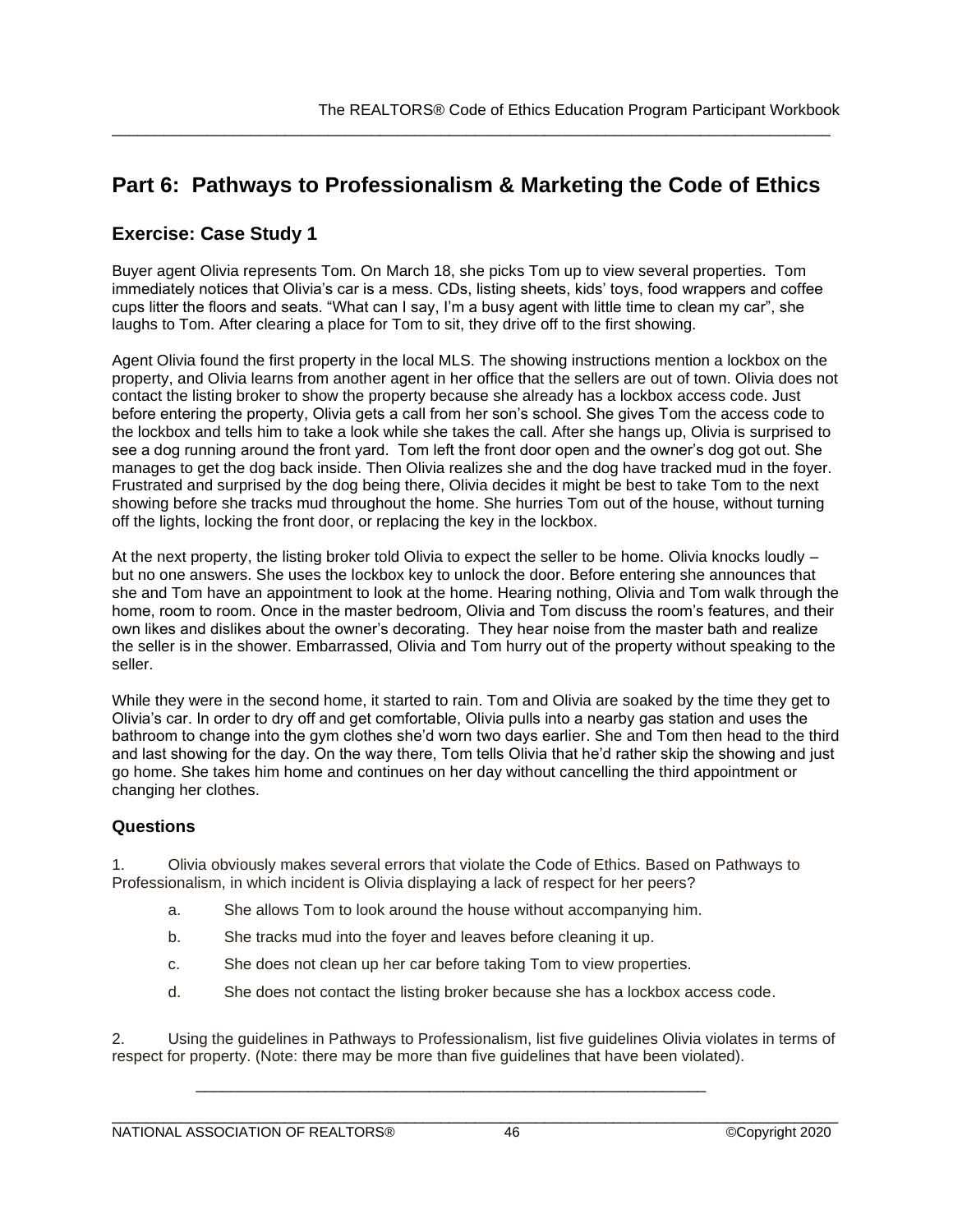## **Part 6: Pathways to Professionalism & Marketing the Code of Ethics**

\_\_\_\_\_\_\_\_\_\_\_\_\_\_\_\_\_\_\_\_\_\_\_\_\_\_\_\_\_\_\_\_\_\_\_\_\_\_\_\_\_\_\_\_\_\_\_\_\_\_\_\_\_\_\_\_\_\_\_\_\_\_\_\_\_\_\_\_\_\_\_\_\_\_\_\_\_\_\_\_\_\_\_

## **Exercise: Case Study 2**

Buyer agent Courtney has been working with Max for several months. Max has high expectations, and Courtney hasn't been able to find the right property for him. When 1101 Wellington hits the market, it looks like it could be the one. Courtney promises Max that she will schedule a showing right away – before anyone else. Unfortunately, she's unable to reach the listing broker. The first opportunity for Courtney and Max to see the property is the open house on the following weekend. Courtney and Max attend the open house. While there, Courtney tells several other people touring the home that she is an agent, and she would be willing to work with them. On their way out, Max runs into an old friend and they begin to talk. While waiting for Max, Courtney is approached by a woman she talked to in the house. The woman indicates that her agent couldn't attend the open house, and that she had a few questions. Courtney answers her questions to the best of her ability.

The following day, Max wants to see the property again. He's very interested. Courtney contacts the listing broker to set up another showing. The listing broker agrees to meet them at the property and indicates that the seller will be there, too. Due to terrible traffic, Courtney and Max are 45 minutes late. Courtney does not call the listing agent to let her know they are running late. At the property, Courtney, Max, and Max's new puppy tour the home. Courtney is delighted at the prospect of Max submitting an offer. While in the large great room, Max comments that he would paint the room a better color. Courtney responds, with the homeowner in a different room - but close enough to hear, "Yes, the colors in some of the rooms are dreadful." After they finish touring the home, Courtney thanks the seller and the listing agent for their time.

The next day, Courtney receives an e-mail from the listing agent following up on last night's showing. Courtney reads the e-mail but figures she'll respond only if Max decides to make an offer. A week later Max decides to make an offer. Courtney faxes the offer along with numerous comparable properties to justify the purchase price (52 pages total) to the listing agent.

### **Questions**

1. Taking into consideration the Pathways to Professionalism guidelines, what is Courtney demonstrating a lack of respect for when she and Max comment that the paint color in some rooms is dreadful?

- a. the public
- b. her peers
- c. the property

2. Of the many errors Courtney makes in this scenario, which incident demonstrates her lack of respect for the public?

- a. Courtney does not account for traffic and she and Max are late for the showing.
- b. During the open house, Courtney tells other people touring the home that she would be willing to work with them.
- c. Courtney does not contact the listing agent when she knows she will be late for the showing.
- d. Courtney faxes the offer and comparable properties in a 52-page packet to listing agent.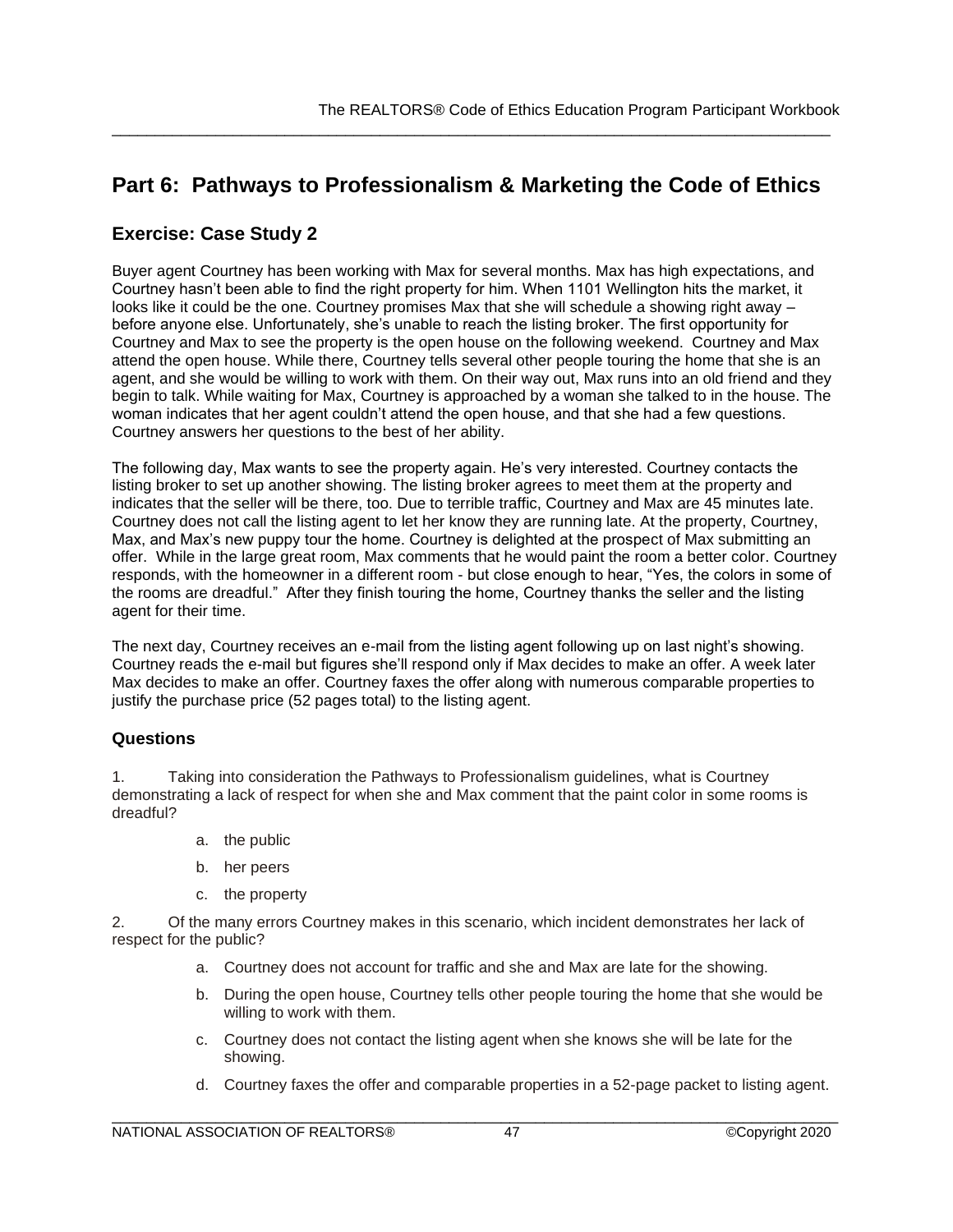# **Code of Ethics and Standards of Practice** of the NATIONAL ASSOCIATION OF REALTORS® **Effective January 1, 2018**

Where the word REALTORS<sup>®</sup> is used in this Code and Preamble, it shall be deemed to include REALTOR-ASSOCIATES®s.

While the Code of Ethics establishes obligations that may be higher than those mandated by law, in any instance where the Code of Ethics and the law conflict, the obligations of the law must take precedence.

### **Preamble**

Under all is the land. Upon its wise utilization and widely allocated ownership depend the survival and growth of free institutions and of our civilization REALTORS® should recognize that the interests of the nation and its citizens require the highest and best use of the land and the widest distribution of land ownership. They require the creation of adequate housing, the building of functioning cities, the development of productive industries and farms, and the preservation of a healthful environment.

Such interests impose obligations beyond those of ordinary commerce. They impose grave social responsibility and a patriotic duty to which REALTORS® should dedicate themselves, and for which they should be diligent in preparing themselves REALTORS® , therefore, are zealous to maintain and improve the standards of their calling and share with their fellow REALTORS® a common responsibility for its integrity and honor.

In recognition and appreciation of their obligations to clients, customers, the public, and each other, REALTORS® continuously strive to become and remain informed on issues affecting real estate and, as knowledgeable professionals, they willingly share the fruit of their experience and study with others. They identify and take steps, through enforcement of this Code of Ethics and by assisting appropriate regulatory bodies, to eliminate practices which may damage the public or which might discredit or bring dishonor to the real estate profession REALTORS® having direct personal knowledge of conduct that may violate the Code of Ethics involving misappropriation of client or customer funds or property, willful discrimination, or fraud resulting in substantial economic harm, bring such matters to the attention of the appropriate Board or Association of REALTORS® . *(Amended 1/00)*

Realizing that cooperation with other real estate professionals promotes the best interests of those who utilize their services, REALTORS® urge exclusive representation of clients; do not attempt to gain any unfair advantage over their competitors; and they refrain from making unsolicited comments about other practitioners. In instances where their opinion is sought, or where REALTORS® believe that comment is necessary, their opinion is offered in an objective, professional manner, uninfluenced by any personal motivation or potential advantage or gain.

The term REALTOR® has come to connote competency, fairness, and high integrity resulting from adherence to a lofty ideal of moral conduct in business relations. No inducement of profit and no instruction from clients ever can justify departure from this ideal.

In the interpretation of this obligation, REALTORS® can take no safer guide than that which has been handed down through the centuries, embodied in the Golden Rule, "Whatsoever ye would that others should do to you, do ye even so to them."

Accepting this standard as their own, REALTORS® pledge to observe its spirit in all of their activities whether conducted personally, through associates or others, or via technological means, and to conduct their business in accordance with the tenets set forth below. *(Amended 1/07)*

### **Duties to Clients and Customers**

### **Article 1**

When representing a buyer, seller, landlord, tenant, or other client as an agent, REALTORS® pledge themselves to protect and promote the interests of their client. This obligation to the client is primary, but it does not relieve REALTORS® of their obligation to treat all parties honestly. When serving a buyer, seller, landlord, tenant or other party in a nonagency capacity, REALTORS<sup>®</sup> remain obligated to treat all parties honestly. *(Amended 1/01)*

#### • **Standard of Practice 1-1**

REALTORS® , when acting as principals in a real estate transaction, remain obligated by the duties imposed by the Code of Ethics. *(Amended 1/93)*

### • **Standard of Practice 1-2**

The duties imposed by the Code of Ethics encompass all real estaterelated activities and transactions whether conducted in person, electronically, or through any other means.

The duties the Code of Ethics imposes are applicable whether REALTORS® are acting as agents or in legally recognized non-agency capacities except that any duty imposed exclusively on agents by law or regulation shall not be imposed by this Code of Ethics on REALTORS® acting in non-agency capacities.

As used in this Code of Ethics, "client" means the person(s) or entity(ies) with whom a REALTOR® or a REALTOR® 's firm has an agency or legally recognized non-agency relationship; "customer" means a party to a real estate transaction who receives information, services, or benefits but has no contractual relationship with the REALTOR<sup>®</sup> or the REALTOR<sup>®</sup>'s firm; "prospect" means a purchaser, seller, tenant, or landlord who is not subject to a representation relationship with the REALTOR® or REALTOR® 's firm; "agent" means a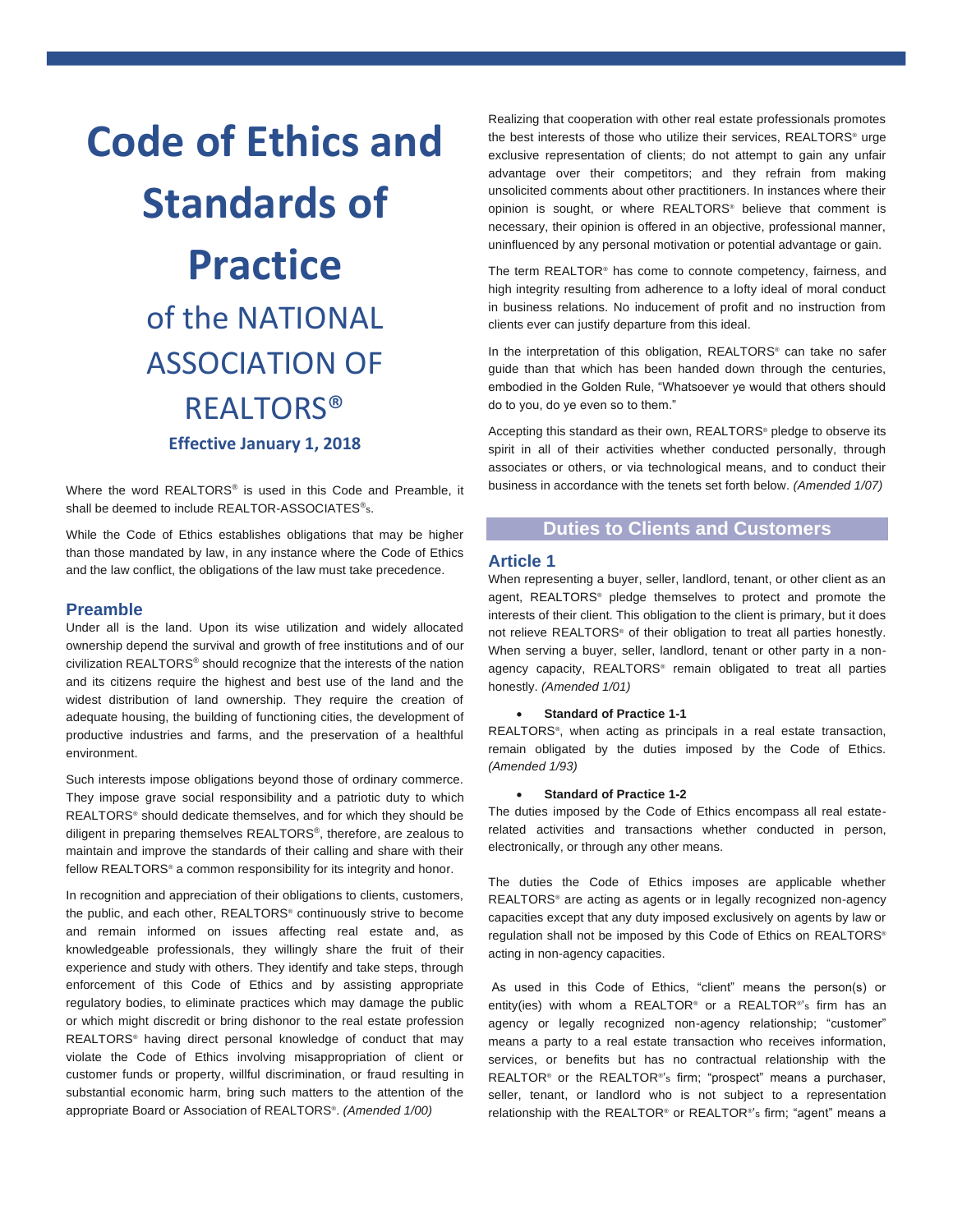real estate licensee (including brokers and sales associates) acting in an agency relationship as defined by state law or regulation; and "broker" means a real estate licensee (including brokers and sales associates) acting as an agent or in a legally recognized non-agency capacity. *(Adopted 1/95, Amended 1/07)*

### • **Standard of Practice 1-3**

REALTORS® , in attempting to secure a listing, shall not deliberately mislead the owner as to market value.

### • **Standard of Practice 1-4**

REALTORS® , when seeking to become a buyer/tenant representative, shall not mislead buyers or tenants as to savings or other benefits that might be realized through use of the REALTOR® 's services. *(Amended 1/93)*

### • **Standard of Practice 1-5**

REALTORS® may represent the seller/landlord and buyer/tenant in the same transaction only after full disclosure to and with informed consent of both parties. *(Adopted 1/93)*

### • **Standard of Practice 1-6**

REALTORS® shall submit offers and counter-offers objectively and as quickly as possible. *(Adopted 1/93, Amended 1/95)*

### • **Standard of Practice 1-7**

When acting as listing brokers, REALTORS<sup>®</sup> shall continue to submit to the seller/landlord all offers and counter-offers until closing or execution of a lease unless the seller/landlord has waived this obligation in writing REALTORS® shall not be obligated to continue to market the property after an offer has been accepted by the seller/landlord REALTORS® shall recommend that sellers/landlords obtain the advice of legal counsel prior to acceptance of a subsequent offer except where the acceptance is contingent on the termination of the pre-existing purchase contract or lease. *(Amended 1/93)*

#### • **Standard of Practice 1-8**

REALTORS® , acting as agents or brokers of buyers/tenants, shall submit to buyers/tenants all offers and counter-offers until acceptance but have no obligation to continue to show properties to their clients after an offer has been accepted unless otherwise agreed in writing REALTORS® , acting as agents or brokers of buyers/tenants, shall recommend that buyers/tenants obtain the advice of legal counsel if there is a question as to whether a pre-existing contract has been terminated. *(Adopted 1/93, Amended 1/99)*

### • **Standard of Practice 1-9**

The obligation of REALTORS® to preserve confidential information (as defined by state law) provided by their clients in the course of any agency relationship or non-agency relationship recognized by law continues after termination of agency relationships or any non-agency relationships recognized by law REALTORS® shall not knowingly, during or following the termination of professional relationships with their clients:

#### 1) reveal confidential information of clients; or

2) use confidential information of clients to the disadvantage of clients; or

- 3) use confidential information of clients for the REALTOR<sup>®</sup>'s advantage or the advantage of third parties unless:
	- a) clients consent after full disclosure; or
	- b) REALTORS<sup>®</sup> are required by court order; or
	- c) it is the intention of a client to commit a crime and the information is necessary to prevent the crime; or
	- d) it is necessary to defend a REALTOR® or the REALTOR® 's employees or associates against an accusation of wrongful conduct.

Information concerning latent material defects is not considered confidential information under this Code of Ethics. *(Adopted 1/93, Amended 1/01)*

### • **Standard of Practice 1-10**

REALTORS® shall, consistent with the terms and conditions of their real estate licensure and their property management agreement, competently manage the property of clients with due regard for the rights, safety and health of tenants and others lawfully on the premises. *(Adopted 1/95, Amended 1/00)*

### • **Standard of Practice 1-11**

REALTORS® who are employed to maintain or manage a client's property shall exercise due diligence and make reasonable efforts to protect it against reasonably foreseeable contingencies and losses. *(Adopted 1/95)*

#### • **Standard of Practice 1-12**

When entering into listing contracts, REALTORS<sup>®</sup> must advise sellers/ landlords of:

- 1) the REALTOR<sup>®'</sup>s company policies regarding cooperation and the amount(s) of any compensation that will be offered to subagents, buyer/tenant agents, and/or brokers acting in legally recognized nonagency capacities;
- 2) the fact that buyer/tenant agents or brokers, even if compensated by listing brokers, or by sellers/landlords may represent the interests of buyers/tenants; and
- 3) any potential for listing brokers to act as disclosed dual agents, e.g., buyer/tenant agents. *(Adopted 1/93, Renumbered 1/98, Amended 1/03)*

#### • **Standard of Practice 1-13**

When entering into buyer/tenant agreements, REALTORS<sup>®</sup> must advise potential clients of:

- 1) the REALTOR<sup>®</sup>'s company policies regarding cooperation;
- 2) the amount of compensation to be paid by the client;
- 3) the potential for additional or offsetting compensation from other brokers, from the seller or landlord, or from other parties;
- 4) any potential for the buyer/tenant representative to act as a disclosed dual agent, e.g., listing broker, subagent, landlord's agent, etc.; and
- 5) the possibility that sellers or sellers' representatives may not treat the existence, terms, or conditions of offers as confidential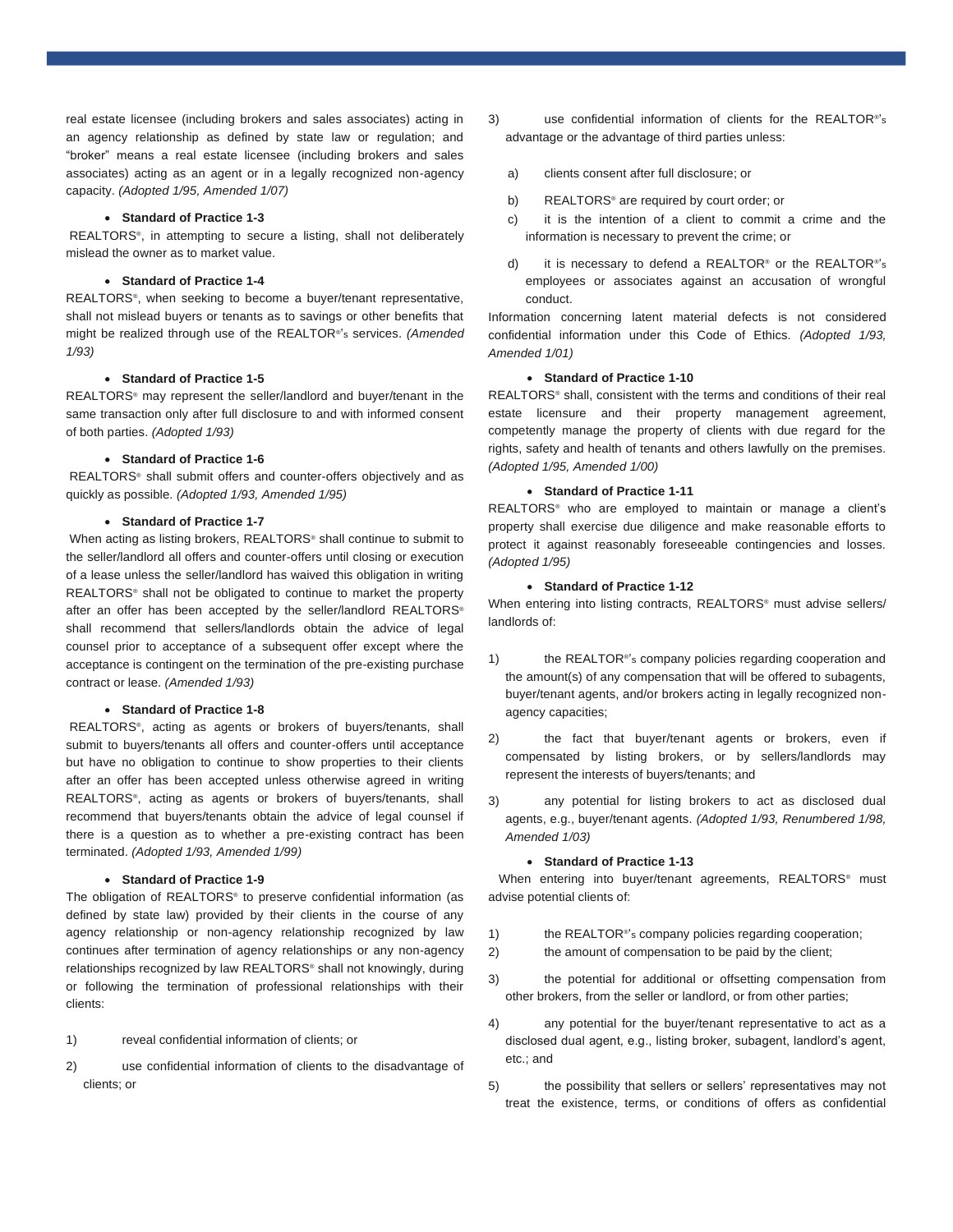unless confidentiality is required by law, regulation, or by any confidentiality agreement between the parties. *(Adopted 1/93, Renumbered 1/98, Amended 1/06)*

#### • **Standard of Practice 1-14**

 Fees for preparing appraisals or other valuations shall not be contingent upon the amount of the appraisal or valuation. *(Adopted 1/02)*

#### • **Standard of Practice 1-15**

REALTORS® , in response to inquiries from buyers or cooperating brokers shall, with the sellers' approval, disclose the existence of offers on the property. Where disclosure is authorized, REALTORS® shall also disclose, if asked, whether offers were obtained by the listing licensee, another licensee in the listing firm, or by a cooperating broker. *(Adopted 1/03, Amended 1/09)*

#### • **Standard of Practice 1-16**

REALTORS® shall not access or use, or permit or enable others to access or use, listed or managed property on terms or conditions other than those authorized by the owner or seller. *(Adopted 1/12)*

### **Article 2**

REALTORS® shall avoid exaggeration, misrepresentation, or concealment of pertinent facts relating to the property or the transaction REALTORS® shall not, however, be obligated to discover latent defects in the property, to advise on matters outside the scope of their real estate license, or to disclose facts which are confidential under the scope of agency or non-agency relationships as defined by state law. *(Amended 1/00)*

### • **Standard of Practice 2-1**

REALTORS® shall only be obligated to discover and disclose adverse factors reasonably apparent to someone with expertise in those areas required by their real estate licensing authority. Article 2 does not impose upon the REALTOR® the obligation of expertise in other professional or technical disciplines. *(Amended 1/96)*

### • **Standard of Practice 2-2**

*(Renumbered as Standard of Practice 1-12 1/98)*

### • **Standard of Practice 2-3**

*(Renumbered as Standard of Practice 1-13 1/98)*

#### • **Standard of Practice 2-4**

REALTORS® shall not be parties to the naming of a false consideration in any document, unless it be the naming of an obviously nominal consideration.

### • **Standard of Practice 2-5**

Factors defined as "non-material" by law or regulation or which are expressly referenced in law or regulation as not being subject to disclosure are considered not "pertinent" for purposes of Article 2. *(Adopted 1/93)*

### **Article 3**

REALTORS® shall cooperate with other brokers except when cooperation is not in the client's best interest. The obligation to cooperate does not include the obligation to share commissions, fees, or to otherwise compensate another broker. *(Amended 1/95)*

### • **Standard of Practice 3-1**

REALTORS® , acting as exclusive agents or brokers of sellers/ landlords, establish the terms and conditions of offers to cooperate. Unless expressly indicated in offers to cooperate, cooperating brokers may not assume that the offer of cooperation includes an offer of compensation. Terms of compensation, if any, shall be ascertained by cooperating brokers before beginning efforts to accept the offer of cooperation. *(Amended 1/99)*

### • **Standard of Practice 3-2**

 Any change in compensation offered for cooperative services must be communicated to the other REALTOR® prior to the time that REALTOR® submits an offer to purchase/lease the property. After a REALTOR® has submitted an offer to purchase or lease property, the listing broker may not attempt to unilaterally modify the offered compensation with respect to that cooperative transaction. *(Amended 1/14)*

### • **Standard of Practice 3-3**

 Standard of Practice 3-2 does not preclude the listing broker and cooperating broker from entering into an agreement to change cooperative compensation. *(Adopted 1/94)*

### • **Standard of Practice 3-4**

REALTORS® , acting as listing brokers, have an affirmative obligation to disclose the existence of dual or variable rate commission arrangements (i.e., listings where one amount of commission is payable if the listing broker's firm is the procuring cause of sale/lease and a different amount of commission is payable if the sale/lease results through the efforts of the seller/landlord or a cooperating broker). The listing broker shall, as soon as practical, disclose the existence of such arrangements to potential cooperating brokers and shall, in response to inquiries from cooperating brokers, disclose the differential that would result in a cooperative transaction or in a sale/lease that results through the efforts of the seller/ landlord. If the cooperating broker is a buyer/tenant representative, the buyer/tenant representative must disclose such information to their client before the client makes an offer to purchase or lease. *(Amended 1/02)*

#### • **Standard of Practice 3-5**

It is the obligation of subagents to promptly disclose all pertinent facts to the principal's agent prior to as well as after a purchase or lease agreement is executed. *(Amended 1/93)*

#### • **Standard of Practice 3-6**

REALTORS® shall disclose the existence of accepted offers, including offers with unresolved contingencies, to any broker seeking cooperation. *(Adopted 5/86, Amended 1/04)*

#### • **Standard of Practice 3-7**

When seeking information from another REALTOR<sup>®</sup> concerning property under a management or listing agreement, REALTORS® shall disclose their REALTOR® status and whether their interest is personal or on behalf of a client and, if on behalf of a client, their relationship with the client. *(Amended 1/11)*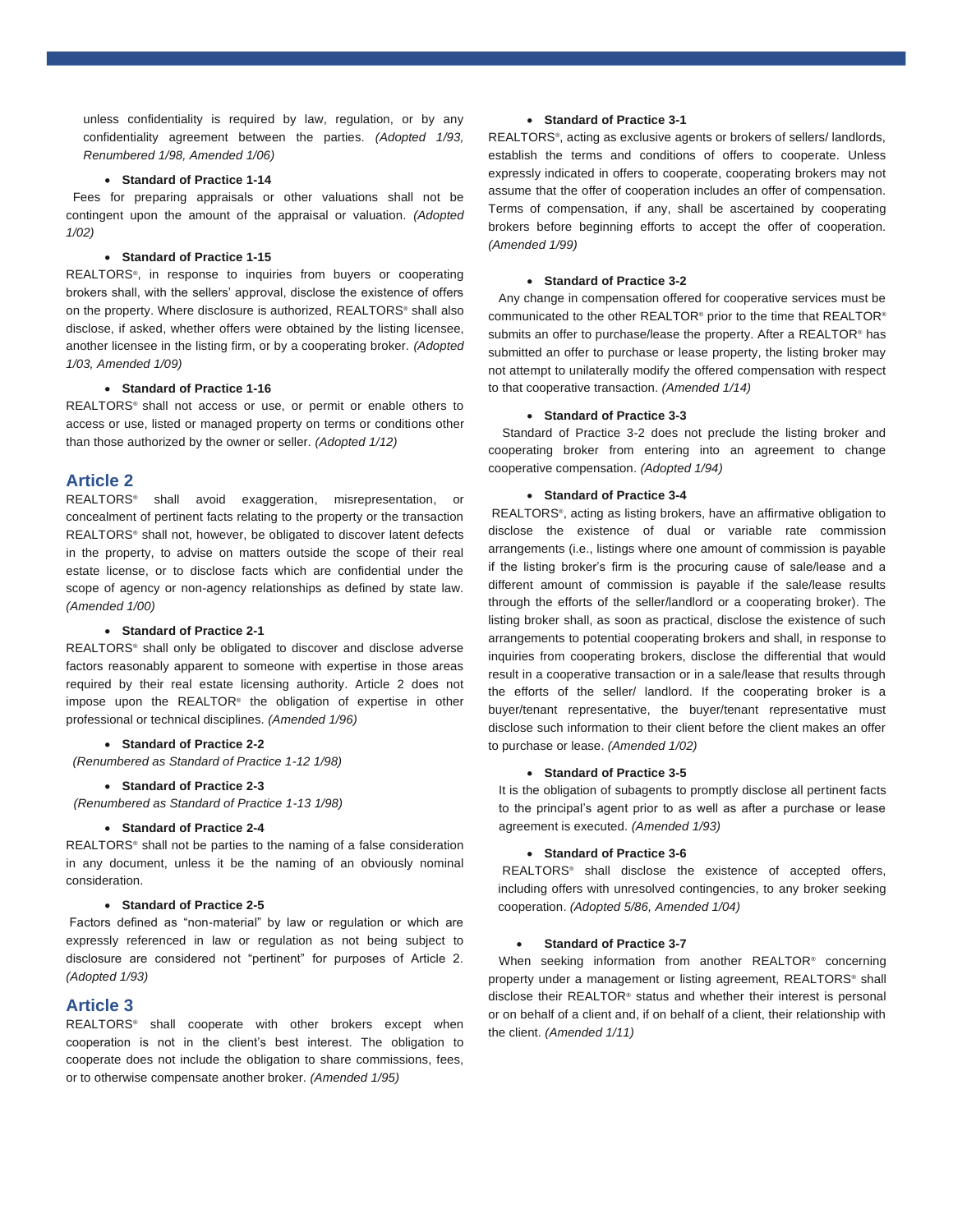### • **Standard of Practice 3-8**

REALTORS® shall not misrepresent the availability of access to show or inspect a listed property. *(Amended 11/87)*

### • **Standard of Practice 3-9**

REALTORS<sup>®</sup> shall not provide access to listed property on terms other than those established by the owner or the listing broker. *(Adopted 1/10)*

### • **Standard of Practice 3-10**

The duty to cooperate established in Article 3 relates to the obligation to share information on listed property, and to make property available to other brokers for showing to prospective purchasers/tenants when it is in the best interests of sellers/landlords. *(Adopted 1/11)*

### **Article 4**

REALTORS® shall not acquire an interest in or buy or present offers from themselves, any member of their immediate families, their firms or any member thereof, or any entities in which they have any ownership interest, any real property without making their true position known to the owner or the owner's agent or broker. In selling property they own, or in which they have any interest, REALTORS® shall reveal their ownership or interest in writing to the purchaser or the purchaser's representative. *(Amended 1/00)*

### • **Standard of Practice 4-1**

For the protection of all parties, the disclosures required by Article 4 shall be in writing and provided by REALTORS<sup>®</sup> prior to the signing of any contract. *(Adopted 2/86)*

### **Article 5**

REALTORS® shall not undertake to provide professional services concerning a property or its value where they have a present or contemplated interest unless such interest is specifically disclosed to all affected parties.

### **Article 6**

REALTORS® shall not accept any commission, rebate, or profit on expenditures made for their client, without the client's knowledge and consent.

When recommending real estate products or services (e.g., homeowner's insurance, warranty programs, mortgage financing, title insurance, etc.), REALTORS® shall disclose to the client or customer to whom the recommendation is made any financial benefits or fees, other than real estate referral fees, the REALTOR® or REALTOR® 's firm may receive as a direct result of such recommendation. *(Amended 1/99)*

### • **Standard of Practice 6-1**

 REALTORS® shall not recommend or suggest to a client or a customer the use of services of another organization or business entity in which they have a direct interest without disclosing such interest at the time of the recommendation or suggestion. *(Amended 5/88)*

### **Article 7**

In a transaction, REALTORS® shall not accept compensation from more than one party, even if permitted by law, without disclosure to all parties and the informed consent of the REALTOR® 's client or clients. *(Amended 1/93)*

### **Article 8**

REALTORS® shall keep in a special account in an appropriate financial institution, separated from their own funds, monies coming into their possession in trust for other persons, such as escrows, trust funds, clients' monies, and other like items.

### **Article 9**

REALTORS® , for the protection of all parties, shall assure whenever possible that all agreements related to real estate transactions including, but not limited to, listing and representation agreements, purchase contracts, and leases are in writing in clear and understandable language expressing the specific terms, conditions, obligations and commitments of the parties. A copy of each agreement shall be furnished to each party to such agreements upon their signing or initialing. *(Amended 1/04)*

### • **Standard of Practice 9-1**

For the protection of all parties, REALTORS<sup>®</sup> shall use reasonable care to ensure that documents pertaining to the purchase, sale, or lease of real estate are kept current through the use of written extensions or amendments. *(Amended 1/93)*

### • **Standard of Practice 9-2**

When assisting or enabling a client or customer in establishing a contractual relationship (e.g., listing and representation agreements, purchase agreements, leases, etc.) electronically, REALTORS® shall make reasonable efforts to explain the nature and disclose the specific terms of the contractual relationship being established prior to it being agreed to by a contracting party. *(Adopted 1/07)*

### **Duties to the Public**

### **Article 10**

REALTORS® shall not deny equal professional services to any person for reasons of race, color, religion, sex, handicap, familial status, national origin, sexual orientation, or gender identity REALTORS® shall not be parties to any plan or agreement to discriminate against a person or persons on the basis of race, color, religion, sex, handicap, familial status, national origin, sexual orientation, or gender identity. *(Amended 1/14)*

REALTORS® , in their real estate employment practices, shall not discriminate against any person or persons on the basis of race, color, religion, sex, handicap, familial status, national origin, sexual orientation, or gender identity. *(Amended 1/14)*

#### • **Standard of Practice 10-1**

When involved in the sale or lease of a residence, REALTORS<sup>®</sup> shall not volunteer information regarding the racial, religious or ethnic composition of any neighborhood nor shall they engage in any activity which may result in panic selling, however, REALTORS® may provide other demographic information. *(Adopted 1/94, Amended 1/06)*

### • **Standard of Practice 10-2**

When not involved in the sale or lease of a residence, REALTORS® may provide demographic information related to a property, transaction or professional assignment to a party if such demographic information is (a) deemed by the REALTOR® to be needed to assist with or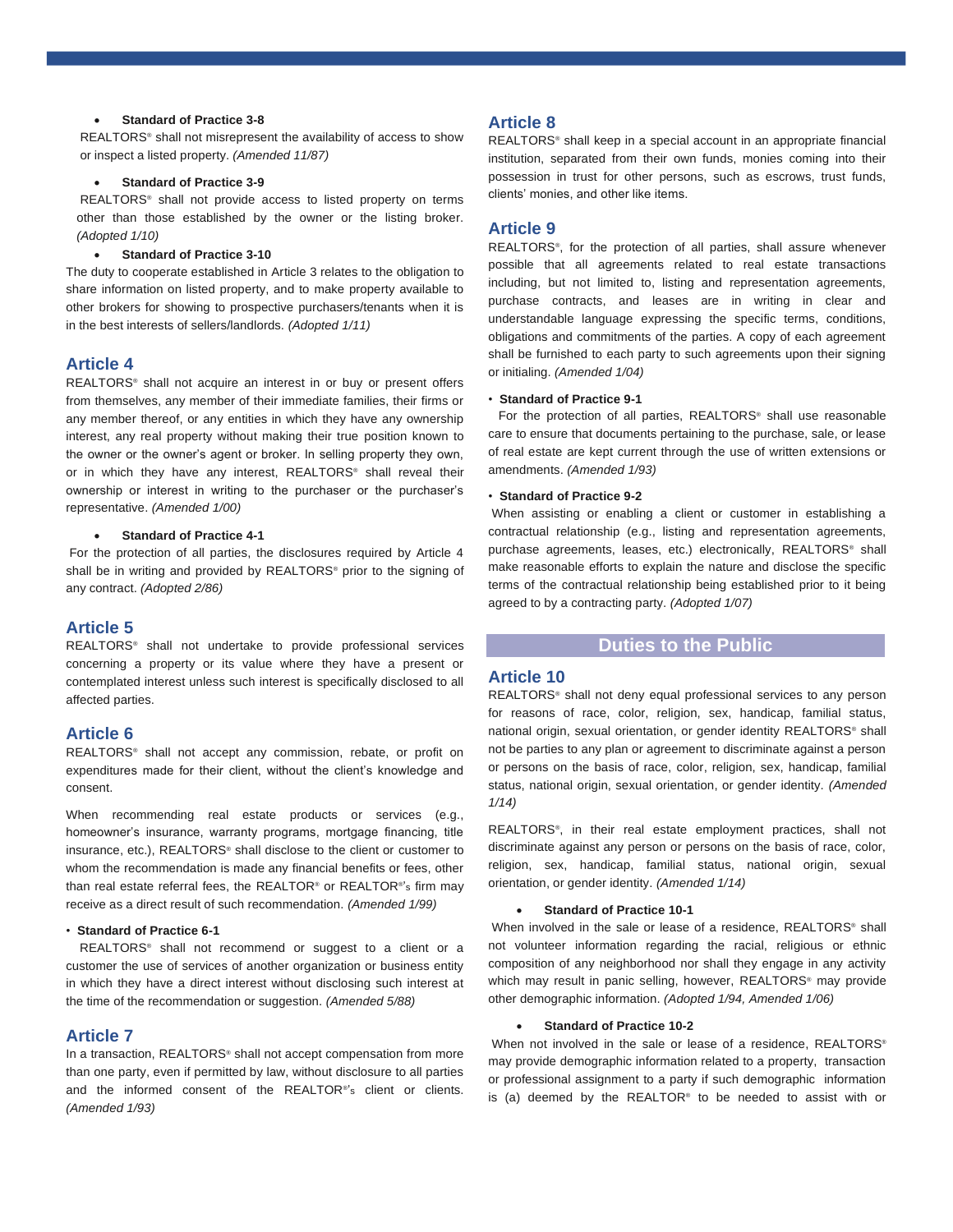complete, in a manner consistent with Article 10, a real estate transaction or professional assignment and (b) is obtained or derived from a recognized, reliable, independent, and impartial source. The source of such information and any additions, deletions, modifications, interpretations, or other changes shall be disclosed in reasonable detail. *(Adopted 1/05, Renumbered 1/06)*

#### • **Standard of Practice 10-3**

REALTORS® shall not print, display or circulate any statement or advertisement with respect to selling or renting of a property that indicates any preference, limitations or discrimination based on race, color, religion, sex, handicap, familial status, national origin, sexual orientation, or gender identity. *(Adopted 1/94, Renumbered 1/05 and 1/06, Amended 1/14)*

#### • **Standard of Practice 10-4**

As used in Article 10 "real estate employment practices" relates to employees and independent contractors providing real estate-related services and the administrative and clerical staff directly supporting those individuals. *(Adopted 1/00, Renumbered 1/05 and 1/06)*

### **Article 11**

The services which REALTORS® provide to their clients and customers shall conform to the standards of practice and competence which are reasonably expected in the specific real estate disciplines in which they engage; specifically, residential real estate brokerage, real property management, commercial and industrial real estate brokerage, land brokerage, real estate appraisal, real estate counseling, real estate syndication, real estate auction, and international real estate.

REALTORS® shall not undertake to provide specialized professional services concerning a type of property or service that is outside their field of competence unless they engage the assistance of one who is competent on such types of property or service, or unless the facts are fully disclosed to the client. Any persons engaged to provide such assistance shall be so identified to the client and their contribution to the assignment should be set forth. *(Amended 1/10)*

### • **Standard of Practice 11-1**

When REALTORS<sup>®</sup> prepare opinions of real property value or price they must:

1) be knowledgeable about the type of property being valued,

2) have access to the information and resources necessary to formulate an accurate opinion, and

3) be familiar with the area where the subject property is located

Unless lack of any of these is disclosed to the party requesting the opinion in advance.

When an opinion of value or price is prepared other than in pursuit of a listing or to assist a potential purchaser in formulating a purchase offer, the opinion shall include the following unless the party requesting the opinion requires a specific type of report or different data set:

- 1) identification of the subject property
- 2) date prepared
- 3) defined value or price
- 4) limiting conditions, including statements of purpose(s) and intended user(s)
- 5) any present or contemplated interest, including the possibility of representing the seller/landlord or buyers/tenants
- 6) basis for the opinion, including applicable market data
- 7) if the opinion is not an appraisal, a statement to that effect
- 8) disclosure of whether and when a physical inspection of the property's exterior was conducted
- 9) disclosure of whether and when a physical inspection of the property's interior was conducted
- 10) disclosure of whether the REALTOR® has any conflicts of interest

*(Amended 1/14)*

### • **Standard of Practice 11-2**

The obligations of the Code of Ethics in respect of real estate disciplines other than appraisal shall be interpreted and applied in accordance with the standards of competence and practice which clients and the public reasonably require to protect their rights and interests considering the complexity of the transaction, the availability of expert assistance, and, where the REALTOR® is an agent or subagent, the obligations of a fiduciary. *(Adopted 1/95)*

#### • **Standard of Practice 11-3**

When REALTORS® provide consultive services to clients which involve advice or counsel for a fee (not a commission), such advice shall be rendered in an objective manner and the fee shall not be contingent on the substance of the advice or counsel given. If brokerage or transaction services are to be provided in addition to consultive services, a separate compensation may be paid with prior agreement between the client and REALTOR® . *(Adopted 1/96)*

#### • **Standard of Practice 11-4**

The competency required by Article 11 relates to services contracted for between REALTORS<sup>®</sup> and their clients or customers; the duties expressly imposed by the Code of Ethics; and the duties imposed by law or regulation. *(Adopted 1/02)*

### **Article 12**

REALTORS® shall be honest and truthful in their real estate communications and shall present a true picture in their advertising, marketing, and other representations REALTORS® shall ensure that their status as real estate professionals is readily apparent in their advertising, marketing, and other representations, and that the recipients of all real estate communications are, or have been, notified that those communications are from a real estate professional. *(Amended 1/08)*

### • **Standard of Practice 12-1**

REALTORS® may use the term "free" and similar terms in their advertising and in other representations provided that all terms governing availability of the offered product or service are clearly disclosed at the same time. *(Amended 1/97)*

### • **Standard of Practice 12-2**

REALTORS® may represent their services as "free" or without cost even if they expect to receive compensation from a source other than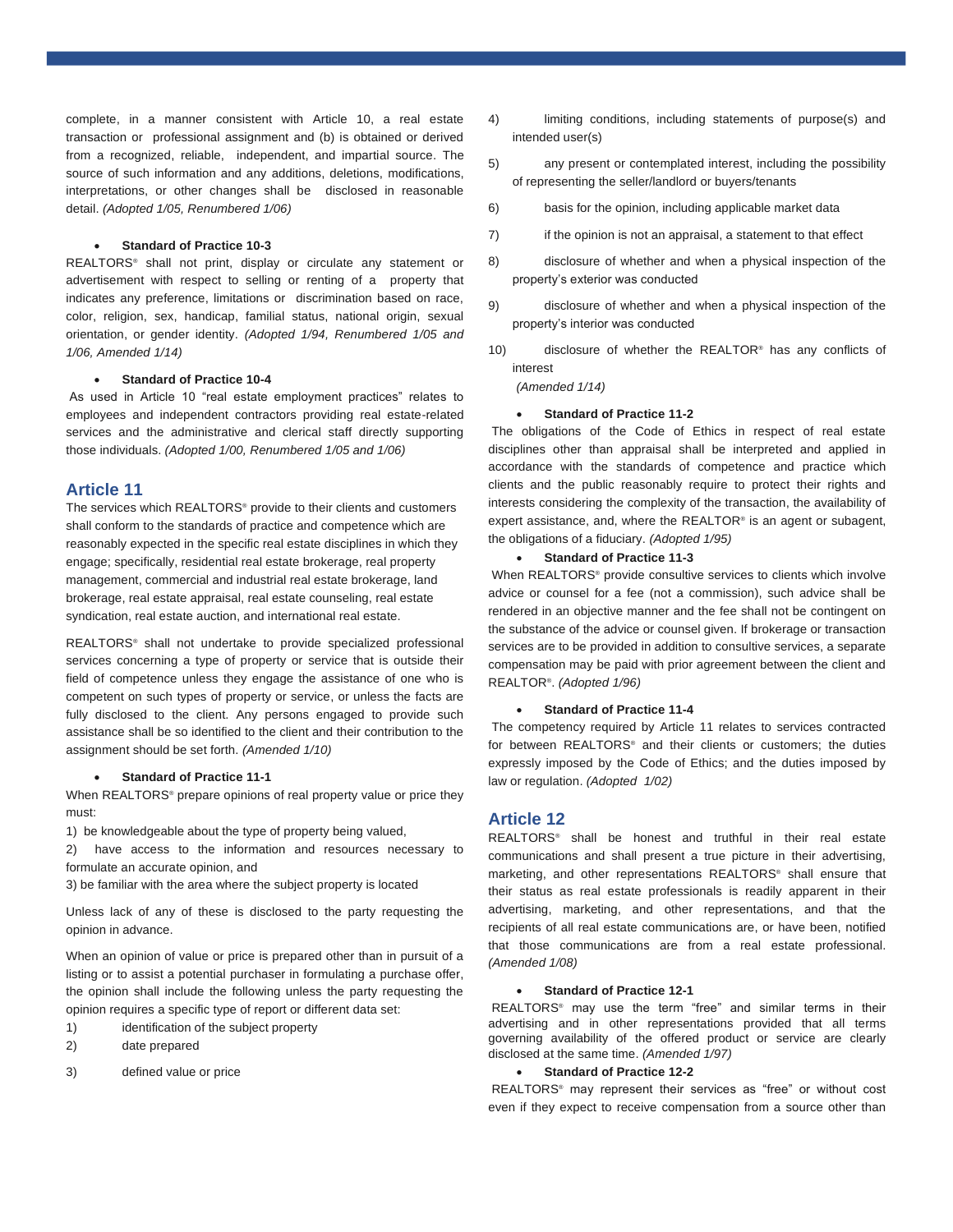their client provided that the potential for the REALTOR® to obtain a benefit from a third party is clearly disclosed at the same time. *(Amended 1/97)*

#### • **Standard of Practice 12-3**

The offering of premiums, prizes, merchandise discounts or other inducements to list, sell, purchase, or lease is not, in itself, unethical even if receipt of the benefit is contingent on listing, selling, purchasing, or leasing through the REALTOR® making the offer. However, REALTORS® must exercise care and candor in any such advertising or other public or private representations so that any party interested in receiving or otherwise benefiting from the REALTOR® 's offer will have clear, thorough, advance understanding of all the terms and conditions of the offer. The offering of any inducements to do business is subject to the limitations and restrictions of state law and the ethical obligations established by any applicable Standard of Practice. *(Amended 1/95)*

#### • **Standard of Practice 12-4**

REALTORS® shall not offer for sale/lease or advertise property without authority. When acting as listing brokers or as subagents, REALTORS® shall not quote a price different from that agreed upon with the seller/ landlord. *(Amended 1/93)*

#### • **Standard of Practice 12-5**

REALTORS® shall not advertise nor permit any person employed by or affiliated with them to advertise real estate services or listed property in any medium (e.g., electronically, print, radio, television, etc.) without disclosing the name of that REALTOR® 's firm in a reasonable and readily apparent manner either in the advertisement or in electronic advertising via a link to a display with all required disclosures. *(Adopted 11/86, Amended 1/16)*

### • **Standard of Practice 12-6**

REALTORS® , when advertising unlisted real property for sale/lease in which they have an ownership interest, shall disclose their status as both owners/landlords and as REALTORS® or real estate licensees. *(Amended 1/93)*

#### • **Standard of Practice 12-7**

Only REALTORS® who participated in the transaction as the listing broker or cooperating broker (selling broker) may claim to have "sold" the property. Prior to closing, a cooperating broker may post a "sold" sign only with the consent of the listing broker. *(Amended 1/96)*

### • **Standard of Practice 12-8**

 The obligation to present a true picture in representations to the public includes information presented, provided, or displayed on REALTORS® ' websites REALTORS® shall use reasonable efforts to ensure that information on their websites is current. When it becomes apparent that information on a REALTOR® 's website is no longer current or accurate, REALTORS® shall promptly take corrective action. *(Adopted 1/07)*

### • **Standard of Practice 12-9**

 REALTOR® firm websites shall disclose the firm's name and state(s) of licensure in a reasonable and readily apparent manner.

Websites of REALTORS® and non-member licensees affiliated with a

REALTOR<sup>®</sup> firm shall disclose the firm's name and that REALTOR<sup>®</sup>'s or non-member licensee's state(s) of licensure in a reasonable and readily apparent manner. *(Adopted 1/07)*

#### • **Standard of Practice 12-10**

REALTORS<sup>®</sup> obligation to present a true picture in their advertising and representations to the public includes Internet content, images, and the URLs and domain names they use, and prohibits REALTORS® from:

1 ) engaging in deceptive or unauthorized framing of real estate brokerage websites;

- 2) manipulating (e.g., presenting content developed by others) listing and other content in any way that produces a deceptive or misleading result;
- 3) deceptively using metatags, keywords or other devices/methods to direct, drive, or divert Internet traffic; or
- 4) presenting content developed by others without either attribution or without permission; or
- 5) otherwise misleading consumers, including use of misleading images.

### *(Adopted 1/07, Amended 1/18)*

### • **Standard of Practice 12-11**

REALTORS® intending to share or sell consumer information gathered via the Internet shall disclose that possibility in a reasonable and readily apparent manner. *(Adopted 1/07)*

### • **Standard of Practice 12-12**

### REALTORS® shall not:

- 1) use URLs or domain names that present less than a true picture, or
- 2) register URLs or domain names which, if used, would present less than a true picture. *(Adopted 1/08)*

#### • **Standard of Practice 12-13**

The obligation to present a true picture in advertising, marketing, and representations allows REALTORS® to use and display only professional designations, certifications, and other credentials to which they are legitimately entitled. *(Adopted 1/08)*

### **Article 13**

REALTORS® shall not engage in activities that constitute the unauthorized practice of law and shall recommend that legal counsel be obtained when the interest of any party to the transaction requires it.

### **Article 14**

If charged with unethical practice or asked to present evidence or to cooperate in any other way, in any professional standards proceeding or investigation, REALTORS® shall place all pertinent facts before the proper tribunals of the Member Board or affiliated institute, society, or council in which membership is held and shall take no action to disrupt or obstruct such processes. *(Amended 1/99)*

• **Standard of Practice 14-1**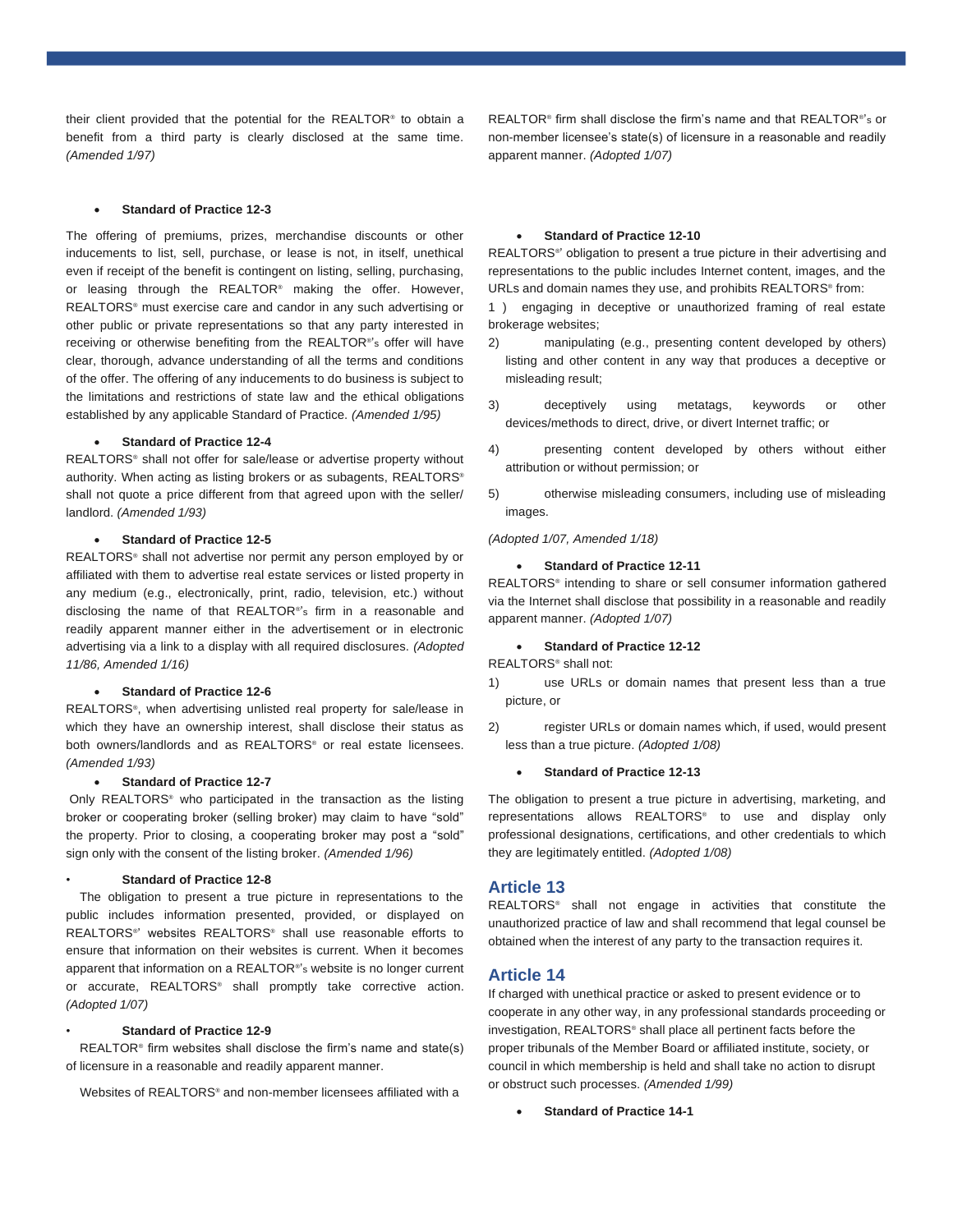REALTORS® shall not be subject to disciplinary proceedings in more than one Board of REALTORS® or affiliated institute, society, or council in which they hold membership with respect to alleged violations of the Code of Ethics relating to the same transaction or event. *(Amended 1/95)*

#### • **Standard of Practice 14-2**

REALTORS® shall not make any unauthorized disclosure or dissemination of the allegations, findings, or decision developed in connection with an ethics hearing or appeal or in connection with an arbitration hearing or procedural review. *(Amended 1/92)*

### • **Standard of Practice 14-3**

REALTORS® shall not obstruct the Board's investigative or professional standards proceedings by instituting or threatening to institute actions for libel, slander, or defamation against any party to a professional standards proceeding or their witnesses based on the filing of an arbitration request, an ethics complaint, or testimony given before any tribunal. *(Adopted 11/87, Amended 1/99)*

### • **Standard of Practice 14-4**

 REALTORS® shall not intentionally impede the Board's investigative or disciplinary proceedings by filing multiple ethics complaints based on the same event or transaction. *(Adopted 11/88)*

### **Duties to REALTORS®**

### **Article 15**

REALTORS® shall not knowingly or recklessly make false or misleading statements about other real estate professionals, their businesses, or their business practices. *(Amended 1/12)*

#### • **Standard of Practice 15-1**

REALTORS® shall not knowingly or recklessly file false or unfounded ethics complaints. *(Adopted 1/00)*

#### • **Standard of Practice 15-2**

The obligation to refrain from making false or misleading statements about other real estate professionals, their businesses, and their business practices includes the duty to not knowingly or recklessly publish, repeat, retransmit, or republish false or misleading statements made by others. This duty applies whether false or misleading statements are repeated in person, in writing, by technological means (e.g., the Internet), or by any other means. *(Adopted 1/07, Amended 1/12)*

### • **Standard of Practice 15-3**

The obligation to refrain from making false or misleading statements about other real estate professionals, their businesses, and their business practices includes the duty to publish a clarification about or to remove statements made by others on electronic media the REALTOR® controls once the REALTOR® knows the statement is false or misleading. *(Adopted 1/10, Amended 1/12)*

### **Article 16**

REALTORS® shall not engage in any practice or take any action inconsistent with exclusive representation or exclusive brokerage relationship agreements that other REALTORS® have with clients. *(Amended 1/04)*

#### • **Standard of Practice 16-1**

Article 16 is not intended to prohibit aggressive or innovative business practices which are otherwise ethical and does not prohibit disagreements with other REALTORS® involving commission, fees, compensation or other forms of payment or expenses. *(Adopted 1/93, Amended 1/95)*

### • **Standard of Practice 16-2**

Article 16 does not preclude REALTORS® from making general announcements to prospects describing their services and the terms of their availability even though some recipients may have entered into agency agreements or other exclusive relationships with another REALTOR® . A general telephone canvass, general mailing or distribution addressed to all prospects in a given geographical area or in a given profession, business, club, or organization, or other classification or group is deemed "general" for purposes of this standard. *(Amended 1/04)*

Article 16 is intended to recognize as unethical two basic types of solicitations:

First, telephone or personal solicitations of property owners who have been identified by a real estate sign, multiple listing compilation, or other information service as having exclusively listed their property with another REALTOR® and

Second, mail or other forms of written solicitations of prospects whose properties are exclusively listed with another REALTOR® when such solicitations are not part of a general mailing but are directed specifically to property owners identified through compilations of current listings, "for sale" or "for rent" signs, or other sources of information required by Article 3 and Multiple Listing Service rules to be made available to other REALTORS® under offers of subagency or cooperation. *(Amended 1/04)*

### • **Standard of Practice 16-3**

Article 16 does not preclude REALTORS® from contacting the client of another broker for the purpose of offering to provide, or entering into a contract to provide, a different type of real estate service unrelated to the type of service currently being provided (e.g., property management as opposed to brokerage) or from offering the same type of service for property not subject to other brokers' exclusive agreements. However, information received through a Multiple Listing Service or any other offer of cooperation may not be used to target clients of other REALTORS® to whom such offers to provide services may be made. *(Amended 1/04)*

### • **Standard of Practice 16-4**

REALTORS® shall not solicit a listing which is currently listed exclusively with another broker. However, if the listing broker, when asked by the REALTOR® , refuses to disclose the expiration date and nature of such listing, i.e., an exclusive right to sell, an exclusive agency, open listing, or other form of contractual agreement between the listing broker and the client, the REALTOR® may contact the owner to secure such information and may discuss the terms upon which the REALTOR® might take a future listing or, alternatively, may take a listing to become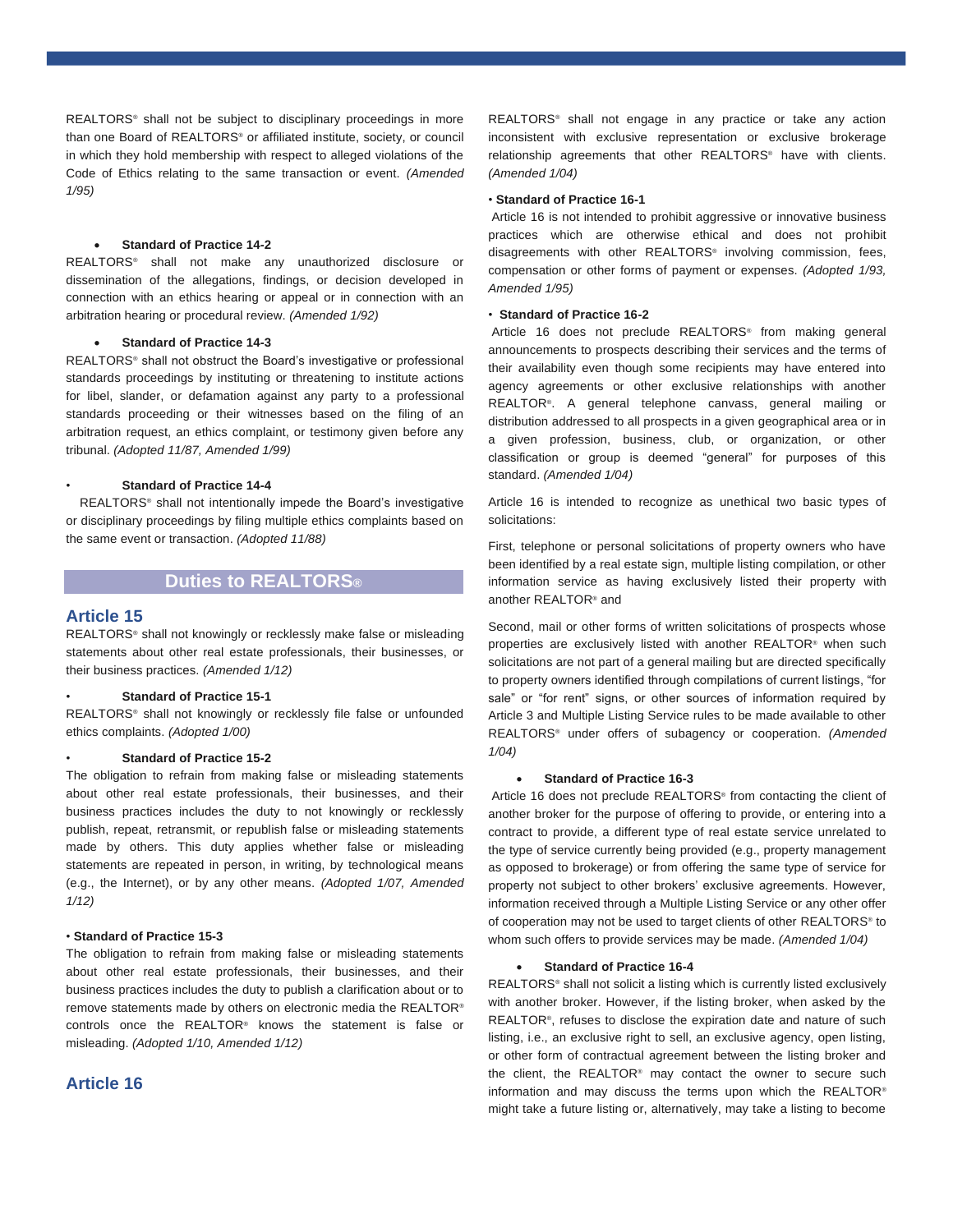effective upon expiration of any existing exclusive listing. *(Amended 1/94)*

### • **Standard of Practice 16-5**

REALTORS® shall not solicit buyer/tenant agreements from buyers/ tenants who are subject to exclusive buyer/tenant agreements. However, if asked by a REALTOR® , the broker refuses to disclose the expiration date of the exclusive buyer/tenant agreement, the REALTOR® may contact the buyer/tenant to secure such information and may discuss the terms upon which the REALTOR® might enter into a future buyer/tenant agreement or, alternatively, may enter into a buyer/tenant agreement to become effective upon the expiration of any existing exclusive buyer/tenant agreement. *(Adopted 1/94, Amended 1/98)*

#### • **Standard of Practice 16-6**

When REALTORS<sup>®</sup> are contacted by the client of another REALTOR<sup>®</sup> regarding the creation of an exclusive relationship to provide the same type of service, and REALTORS® have not directly or indirectly initiated such discussions, they may discuss the terms upon which they might enter into a future agreement or, alternatively, may enter into an agreement which becomes effective upon expiration of any existing exclusive agreement. *(Amended 1/98)*

### • **Standard of Practice 16-7**

The fact that a prospect has retained a REALTOR® as an exclusive representative or exclusive broker in one or more past transactions does not preclude other REALTORS® from seeking such prospect's future business. *(Amended 1/04)*

### • **Standard of Practice 16-8**

The fact that an exclusive agreement has been entered into with a REALTOR® shall not preclude or inhibit any other REALTOR® from entering into a similar agreement after the expiration of the prior agreement. *(Amended 1/98)*

#### • **Standard of Practice 16-9**

REALTORS® , prior to entering into a representation agreement, have an affirmative obligation to make reasonable efforts to determine whether the prospect is subject to a current, valid exclusive agreement to provide the same type of real estate service. *(Amended 1/04)*

#### • **Standard of Practice 16-10**

REALTORS® , acting as buyer or tenant representatives or brokers, shall disclose that relationship to the seller/landlord's representative or broker at first contact and shall provide written confirmation of that disclosure to the seller/landlord's representative or broker not later than execution of a purchase agreement or lease. *(Amended 1/04)*

### • **Standard of Practice 16-11**

On unlisted property, REALTORS<sup>®</sup> acting as buyer/tenant representatives or brokers shall disclose that relationship to the seller/landlord at first contact for that buyer/tenant and shall provide written confirmation of such disclosure to the seller/landlord not later than execution of any purchase or lease agreement. *(Amended 1/04)*

REALTORS® shall make any request for anticipated compensation from the seller/landlord at first contact. *(Amended 1/98)*

• **Standard of Practice 16-12**

REALTORS® , acting as representatives or brokers of sellers/landlords or as subagents of listing brokers, shall disclose that relationship to buyers/ tenants as soon as practicable and shall provide written confirmation of such disclosure to buyers/tenants not later than execution of any purchase or lease agreement. *(Amended 1/04)*

### • **Standard of Practice 16-13**

All dealings concerning property exclusively listed, or with buyer/tenants who are subject to an exclusive agreement shall be carried on with the client's representative or broker, and not with the client, except with the consent of the client's representative or broker or except where such dealings are initiated by the client.

Before providing substantive services (such as writing a purchase offer or presenting a CMA) to prospects, REALTORS® shall ask prospects whether they are a party to any exclusive representation agreement REALTORS® shall not knowingly provide substantive services concerning a prospective transaction to prospects who are parties to exclusive representation agreements, except with the consent of the prospects' exclusive representatives or at the direction of prospects. *(Adopted 1/93, Amended 1/04)*

### • **Standard of Practice 16-14**

REALTORS® are free to enter into contractual relationships or to negotiate with sellers/landlords, buyers/tenants or others who are not subject to an exclusive agreement but shall not knowingly obligate them to pay more than one commission except with their informed consent. *(Amended 1/98)*

#### • **Standard of Practice 16-15**

In cooperative transactions REALTORS® shall compensate cooperating REALTORS® (principal brokers) and shall not compensate nor offer to compensate, directly or indirectly, any of the sales licensees employed by or affiliated with other REALTORS<sup>®</sup> without the prior express knowledge and consent of the cooperating broker.

### • **Standard of Practice 16-16**

REALTORS® acting as subagents or buyer/tenant representatives or brokers, shall not use the terms of an offer to purchase/lease to attempt to modify the listing broker's offer of compensation to subagents or buyer/tenant representatives or brokers nor make the submission of an executed offer to purchase/lease contingent on the listing broker's agreement to modify the offer of compensation. *(Amended 1/04)*

### • **Standard of Practice 16-17**

REALTORS® , acting as subagents or as buyer/tenant representatives or brokers, shall not attempt to extend a listing broker's offer of cooperation and/or compensation to other brokers without the consent of the listing broker. *(Amended 1/04)*

#### • **Standard of Practice 16-18**

REALTORS® shall not use information obtained from listing brokers through offers to cooperate made through multiple listing services or through other offers of cooperation to refer listing brokers' clients to other brokers or to create buyer/tenant relationships with listing brokers' clients, unless such use is authorized by listing brokers. *(Amended 1/02)*

• **Standard of Practice 16-19**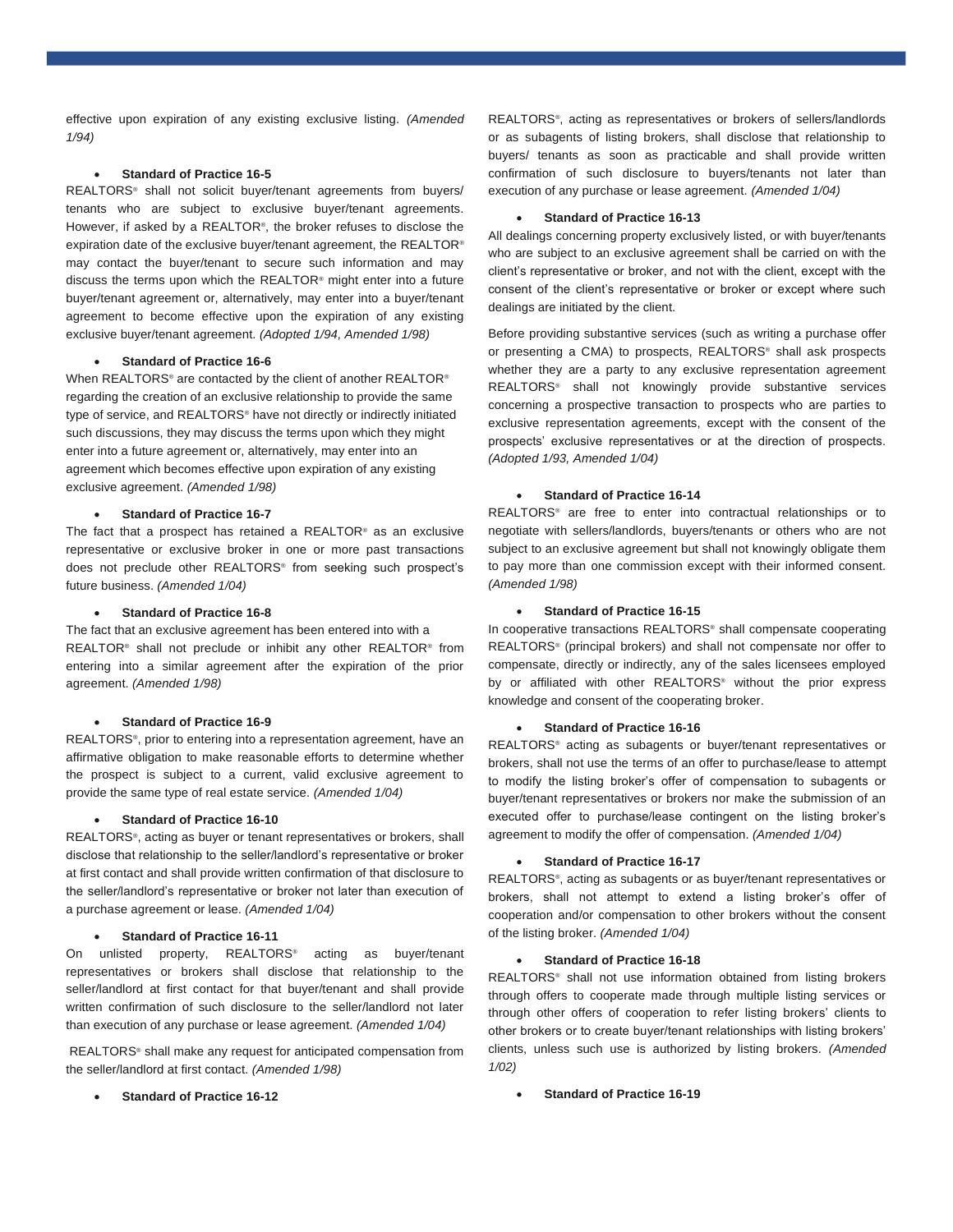Signs giving notice of property for sale, rent, lease, or exchange shall not be placed on property without consent of the seller/landlord. *(Amended 1/93)*

#### • **Standard of Practice 16-20**

REALTORS® , prior to or after their relationship with their current firm is terminated, shall not induce clients of their current firm to cancel exclusive contractual agreements between the client and that firm. This does not preclude REALTORS® (principals) from establishing agreements with their associated licensees governing assignability of exclusive agreements. *(Adopted 1/98, Amended 1/10)*

### **Article 17**

In the event of contractual disputes or specific non-contractual disputes as defined in Standard of Practice 17-4 between REALTORS® (principals) associated with different firms, arising out of their relationship as REALTORS® , the REALTORS® shall mediate the dispute if the Board requires its members to mediate. If the dispute is not resolved through mediation, or if mediation is not required, REALTORS® shall submit the dispute to arbitration in accordance with the policies of the Board rather than litigate the matter.

In the event clients of REALTORS® wish to mediate or arbitrate contractual disputes arising out of real estate transactions, REALTORS® shall mediate or arbitrate those disputes in accordance with the policies of the Board, provided the clients agree to be bound by any resulting agreement or award.

The obligation to participate in mediation and arbitration contemplated by this Article includes the obligation of REALTORS® (principals) to cause their firms to mediate and arbitrate and be bound by any resulting agreement or award. *(Amended 1/12*)

### • **Standard of Practice 17-1**

The filing of litigation and refusal to withdraw from it by REALTORS® in an arbitrable matter constitutes a refusal to arbitrate. *(Adopted 2/86)*

#### • **Standard of Practice 17-2**

Article 17 does not require REALTORS® to mediate in those circumstances when all parties to the dispute advise the Board in writing that they choose not to mediate through the Board's facilities. The fact that all parties decline to participate in mediation does not relieve REALTORS® of the duty to arbitrate.

Article 17 does not require REALTORS® to arbitrate in those circumstances when all parties to the dispute advise the Board in writing that they choose not to arbitrate before the Board. *(Amended 1/12)*

#### • **Standard of Practice 17-3**

REALTORS® , when acting solely as principals in a real estate transaction, are not obligated to arbitrate disputes with other REALTORS<sup>®</sup> absent a specific written agreement to the contrary. *(Adopted 1/96)*

### • **Standard of Practice 17-4**

 Specific non-contractual disputes that are subject to arbitration pursuant to Article 17 are:

- 1) Where a listing broker has compensated a cooperating broker and another cooperating broker subsequently claims to be the procuring cause of the sale or lease. In such cases the complainant may name the first cooperating broker as respondent and arbitration may proceed without the listing broker being named as a respondent. When arbitration occurs between two (or more) cooperating brokers and where the listing broker is not a party, the amount in dispute and the amount of any potential resulting award is limited to the amount paid to the respondent by the listing broker and any amount credited or paid to a party to the transaction at the direction of the respondent. Alternatively, if the complaint is brought against the listing broker, the listing broker may name the first cooperating broker as a third-party respondent. In either instance the decision of the hearing panel as to procuring cause shall be conclusive with respect to all current or subsequent claims of the parties for compensation arising out of the underlying cooperative transaction. *(Adopted 1/97, Amended 1/07)*
- 2) Where a buyer or tenant representative is compensated by the seller or landlord, and not by the listing broker, and the listing broker, as a result, reduces the commission owed by the seller or landlord and, subsequent to such actions, another cooperating broker claims to be the procuring cause of sale or lease. In such cases the complainant may name the first cooperating broker as respondent and arbitration may proceed without the listing broker being named as a respondent. When arbitration occurs between two (or more) cooperating brokers and where the listing broker is not a party, the amount in dispute and the amount of any potential resulting award is limited to the amount paid to the respondent by the seller or landlord and any amount credited or paid to a party to the transaction at the direction of the respondent. Alternatively, if the complaint is brought against the listing broker, the listing broker may name the first cooperating broker as a third-party respondent. In either instance the decision of the hearing panel as to procuring cause shall be conclusive with respect to all current or subsequent claims of the parties for compensation arising out of the underlying cooperative transaction. *(Adopted 1/97, Amended 1/07)*

3) Where a buyer or tenant representative is compensated by the buyer or tenant and, as a result, the listing broker reduces the commission owed by the seller or landlord and, subsequent to such actions, another cooperating broker claims to be the procuring cause of sale or lease. In such cases the complainant may name the first cooperating broker as respondent and arbitration may proceed without the listing broker being named as a respondent. Alternatively, if the complaint is brought against the listing broker, the listing broker may name the first cooperating broker as a third-party respondent. In either instance the decision of the hearing panel as to procuring cause shall be conclusive with respect to all current or subsequent claims of the parties for compensation arising out of the underlying cooperative transaction. *(Adopted 1/97)*

4) Where two or more listing brokers claim entitlement to compensation pursuant to open listings with a seller or landlord who agrees to participate in arbitration (or who requests arbitration) and who agrees to be bound by the decision. In cases where one of the listing brokers has been compensated by the seller or landlord, the other listing broker, as complainant, may name the first listing broker